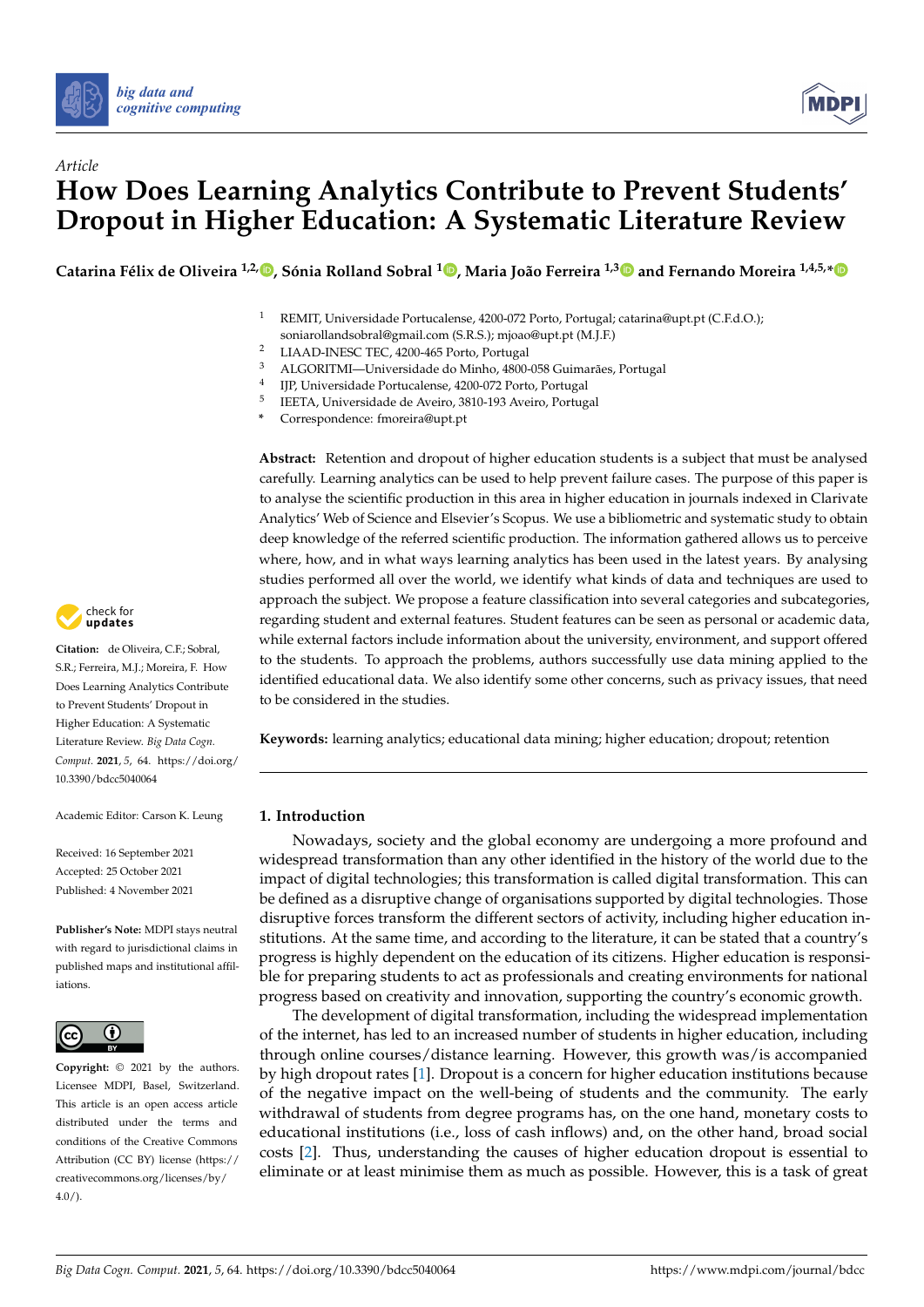complexity since dropping out is a multifaceted phenomenon in which heterogeneous variables are implicit [\[3\]](#page-28-2).

In this scenario, and with the increasing development and implementation of learning support software tools, the analysis and prediction of student behaviour, including dropout, are crucial aspects of teaching environments, particularly in higher education. Here, the monitoring and analysis of student behaviour are fundamental key activities since they can contribute to improve students' learning [\[4\]](#page-28-3) and decrease the level of school dropout. According to Bañeres et al. [\[5\]](#page-28-4), tools based on automatic recommendations are examples of systems that can improve the way learning processes are currently carried out and enhance the work of teachers in learning environments with a large number of students.

In this context and at this moment, learning analytics (LA), a multidisciplinary approach, has gained increasing relevance with the use of big data analysis to inform decisions in higher education [\[6\]](#page-28-5). The Horizon Report [\[7\]](#page-28-6) predicted that LA will soon be adopted widely because it provides "ways...to improve student engagement and provide a high-quality, personalised experience for learners". This prediction is supported by the availability of large amounts of student data (demographic information, grades, behaviours in learning management systems, etc.) that will allow to transform the ways in which educational institutions use data to address issues of retention, dropout and student success, and focus on the needs of each student in a personalised and data-driven way. Thus, LA solutions have started to appear, and many programs now offer degrees in LA research and practice [\[8\]](#page-28-7).

The main objective of the research presented in this paper is to analyse and evaluate the contribution of LA to prevent students' dropout in higher education. In this research, we use the systematic literature review methodology, which according to [\[9\]](#page-28-8), concerns the "review of the evidence on a clearly formulated question that uses systematic and explicit methods to identify, select and critically appraise relevant primary research, and to extract and analyse data from the studies that are included in the review". Furthermore, with this approach, the subjectivity and partiality that may occur can be reduced. A systematic review is methodical, comprehensive, transparent, and replicable [\[10\]](#page-28-9), thus providing a reliable knowledge base on a research topic. The articles are then analysed and synthesised based on the specific research questions [\[11\]](#page-28-10). There are some articles in the literature that review literature related to this topic. Some address only one area of education, such as programming [\[12\]](#page-28-11) or introductory programming courses [\[13\]](#page-29-0); others are quite old [\[14](#page-29-1)[,15\]](#page-29-2); others relate only to some dimensions [\[16\]](#page-29-3); and others are not just dedicated to higher education [\[17\]](#page-29-4). That is why we feel the need for this article to exist: it is comprehensive, up-to-date, and aimed at higher education.

The paper is structured as follows: Section [2](#page-1-0) provides definitions and related works. In Section [3,](#page-4-0) we show the methodology used to carry out the systematic literature review. Section [4](#page-6-0) shows the results obtained during the extraction and analysis of data. Finally, Section [5](#page-22-0) describes the conclusions and future work.

### <span id="page-1-0"></span>**2. Background**

In this section, we explain some concepts required for understanding the remainder of this document. We start by defining data mining and machine learning (Section [2.1\)](#page-1-1), including supervised (classification and regression) and unsupervised learning problems. We then define LA (Section [2.2\)](#page-3-0) and educational data mining (Section [2.3\)](#page-3-1), while also clarifying the concept of dropout (Section [2.4\)](#page-3-2).

#### <span id="page-1-1"></span>*2.1. Data Mining and Machine Learning*

Data mining is a discipline that has emerged to analyse data in an automated manner by finding patterns and relationships in raw data [\[18\]](#page-29-5). It is the process of (semi-)automatically discovering useful patterns in data [\[19\]](#page-29-6), which is commonly represented as a *dataset*: a set of variables in tabular form. It is composed of *independent* (often called *features*) and *dependent* (also called *target* or *objective*) variables. Let us consider a generic dataset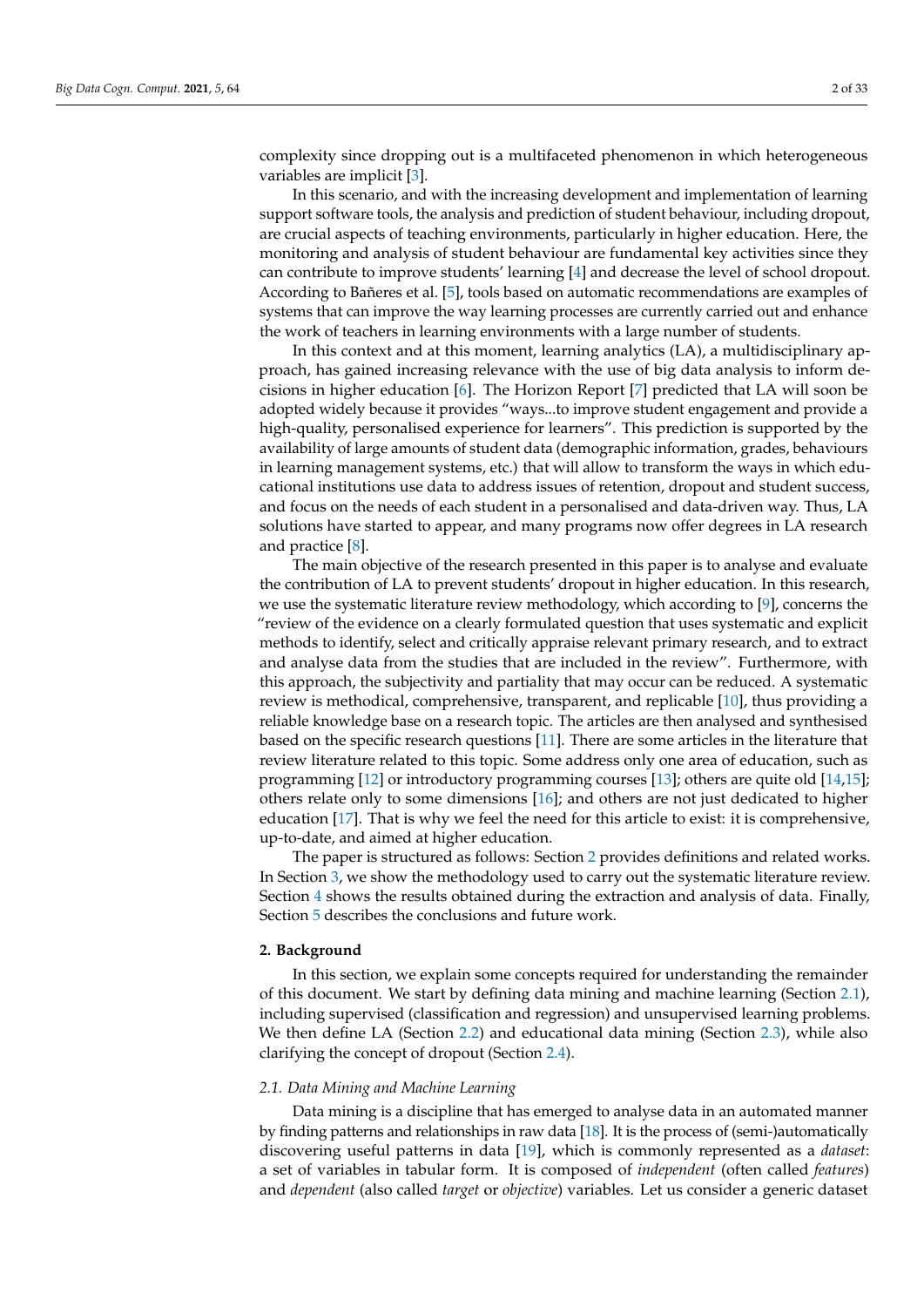containing *E* instances of *I* independent variables  $x_1, \ldots, x_I$  and one dependent variable *y*. Thus,  $x_i^e$  represents the value of the *i*th independent variable in the *e*th instance of the dataset,  $\hat{y}$  represents the predictions for the dependent variable, and  $\hat{y}^e$  represents the *e*th value of the predictions. Machine learning (ML) techniques aim to analyse data to find meaningful patterns. ML problems can be divided into unsupervised and supervised learning problems, each of which has specific tasks. Here, we focus on the tasks, algorithms, and evaluation metrics found on the analysed studies.

## 2.1.1. Supervised Learning Problems

In supervised learning problems, the value of the dependent variable is present in the data and can be considered for building the prediction model and evaluating the models' performance. For the model evaluation, the dataset is usually split into different sets of data. Then, the model is fitted (or *trained*) in one set and evaluated (or *tested*) on the other. This process is called *validation* and its objective is to avoid overfitting (when the model is too biased to the data it was fitted in).

The validation process can be performed in several ways. In the analysed studies, we found the following validation types:

- **Train/test:** the data are split in two sets of data (train and test sets). The model is trained on the train set and then tested on the test set.
- **Train/validation/test:** the data are split in three sets of data (train, validation and test sets). The model is trained on the train set and then validated on the validation set. After the validation phase, the model is tested on the test set.
- **Cross validation (CV):** the data are split into *n* samples (*folds*), and the model training is repeated *n* times, each considering a different sample as the test set. The remainder of the dataset is the train set. For example, in ten-fold cross validation (10F-CV), the dataset is split into ten folds and the model training is repeated ten times, each considering a different fold as the test set and the other nine as the train set.
- Leave one out cross validation (LOO-CV): in this case, the dataset is split into as many folds as the number of instances (*i*) it contains. The model is trained *i* times, each considering a different instance as the test set and the rest of the data as the train set.

There are several tasks on supervised ML, which consists of creating a model *m* that tries to fit the function  $f : \hat{y} = f(x_1, \ldots, x_I)$  that best approximates the true value of the dependent variable *y*.

# **Classification**

In classification, the dependent variable can assume a value from within a finite set of values (*classes*):  $\{c_1, \ldots, c_K\}$ , where *K* is the number of classes that *y* can take. There are many algorithms for classification, and the evaluation of the predictive performance of classification methods can be made with several metrics [\[20,](#page-29-7)[21\]](#page-29-8).

### **Regression**

In regression, the dependent variable is generally continuous ( $y^e \in \mathbb{R}$ ). However, it can also be ordinal or binary. As for classification, there are many algorithms for regression; the evaluation of the predictive performance of regression methods can be made with several metrics [\[20,](#page-29-7)[21\]](#page-29-8).

Furthermore, the evaluation of supervised learning models is sometimes performed by comparison with a *baseline* model. This is a simple model that predicts, for example, the average value of *y* for regression approaches. In the case of classification models, they can be compared to, for example, the baseline model that predicts the most frequent class present in *y*.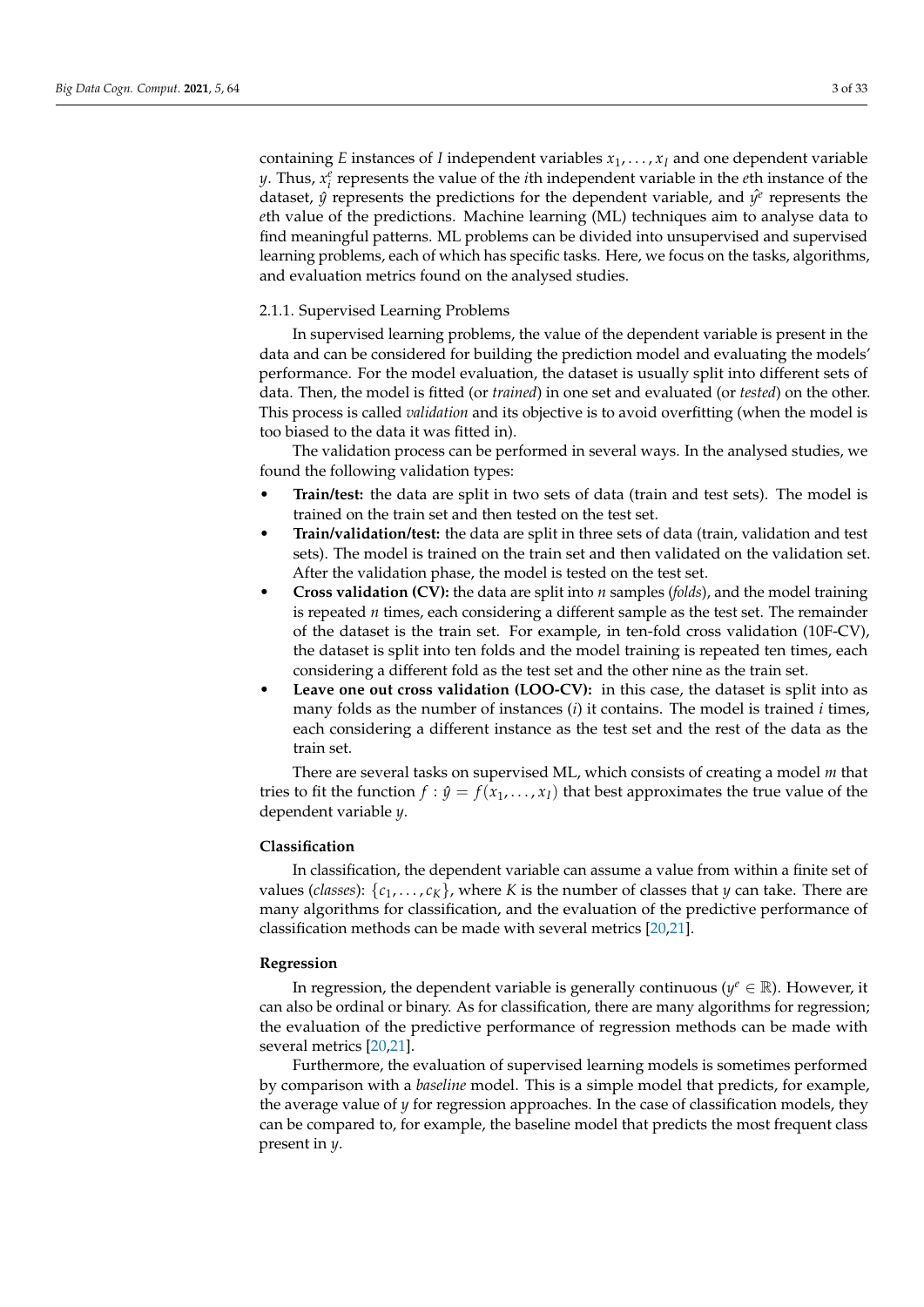## 2.1.2. Unsupervised Learning Problems

In unsupervised learning problems, the dependent variable is absent or not considered. The main objective is to find relationships between the instances of the datasets.

An example of unsupervised learning is clustering, where the objective is to group the instances into clusters. This grouping is often performed by calculating the similarity between the objects, and similar objects are attributed to the same cluster, while objects that are not similar are supposed to belong to different clusters.

Another example of unsupervised learning is the mining of association rules. These rules are simple if/then statements, for example, "If *a* happens, then *b* also happens". The rules help to find hidden relationships between the objects available on the dataset.

#### <span id="page-3-0"></span>*2.2. Learning Analytics*

Long et al. defined learning analytics (LA) as "the measurement, collection, analysis and reporting of data about learners and their contexts, for purposes of understanding and optimising learning and the environments in which it occurs" [\[22\]](#page-29-9). Another definition presented by [\[23\]](#page-29-10) about LA is analysing and representing "data about learners in order to improve learning". LA users include students, teachers and academic advisors [\[24,](#page-29-11)[25\]](#page-29-12). In general, the field of LA aims to "harness unprecedented amounts of data collected by the extensive use of technology in education" [\[21\]](#page-29-8). The main focus of LA is to use the data produced by students when interacting with digital technologies in the teaching– learning process (TLP) to leverage human decisions, such as designing educational interventions [\[26\]](#page-29-13). In this context, methods are used to filter information and visualise data, including clustering analysis, network analysis, text mining, and process and sequencing mining [\[27,](#page-29-14)[28\]](#page-29-15). LA topics include understanding students' behaviours in online learning systems [\[29\]](#page-29-16), predictive modelling of student outcomes [\[30\]](#page-29-17) and LA methodologies [\[31\]](#page-29-18). However, according to Siemens and Maker [\[26\]](#page-29-13), all the insights obtained by these methods will serve not only the TLP, but also the choice of different methodologies that allow to adapt to new realities (i.e., phenomena such as the pandemic caused by COVID-19) and will also assist decision makers in managing the education process as a whole.

### <span id="page-3-1"></span>*2.3. Educational Data Mining*

The large amount of digital content allows the development of solutions that use different techniques that make it easier to search, organise and analyse this content. In recent years, several models have been developed that use data mining models. Based on the constant growth of educational data available in educational institutions, educational data mining (EDM) emerged and aims to predict students' performance and, consequently, the institution's performance. Thus, EDM can help improve the quality of the training provided [\[32\]](#page-29-19). According to [\[33\]](#page-29-20), EDM has "a concern of developing, researching, and applying computerised methods to detect patterns in large collections of educational data that would otherwise be hard or impossible to analyse." Additionally, Yahya and Osman [\[34\]](#page-29-21) stated that "in an educational context, there are many interesting and difficult problems that may arise from four aspects: administrative problems and problems associated with school, academic staff, and student". A different approach was taken by Misuraca et al. [\[35\]](#page-29-22), where the authors proposed an automatic strategy to analyse the sentiment in students' comments, ultimately aiming at evaluating the subjective opinion of students about instructors and courses.

# <span id="page-3-2"></span>*2.4. Dropout*

Dropout has been, over the last few decades, an issue of vital concern to educational institutions (at all levels, but with a particular emphasis on higher education), due to its negative impact on the well-being of students. This situation also has implications and costs in several dimensions: social, economic, and personal [\[36\]](#page-29-23). Research on this topic began in the 1970s and 1980s [\[37–](#page-29-24)[40\]](#page-30-0); these approaches are still the basis for developing new solutions [\[41](#page-30-1)[–45\]](#page-30-2). However, it is necessary to note that dropout can happen throughout the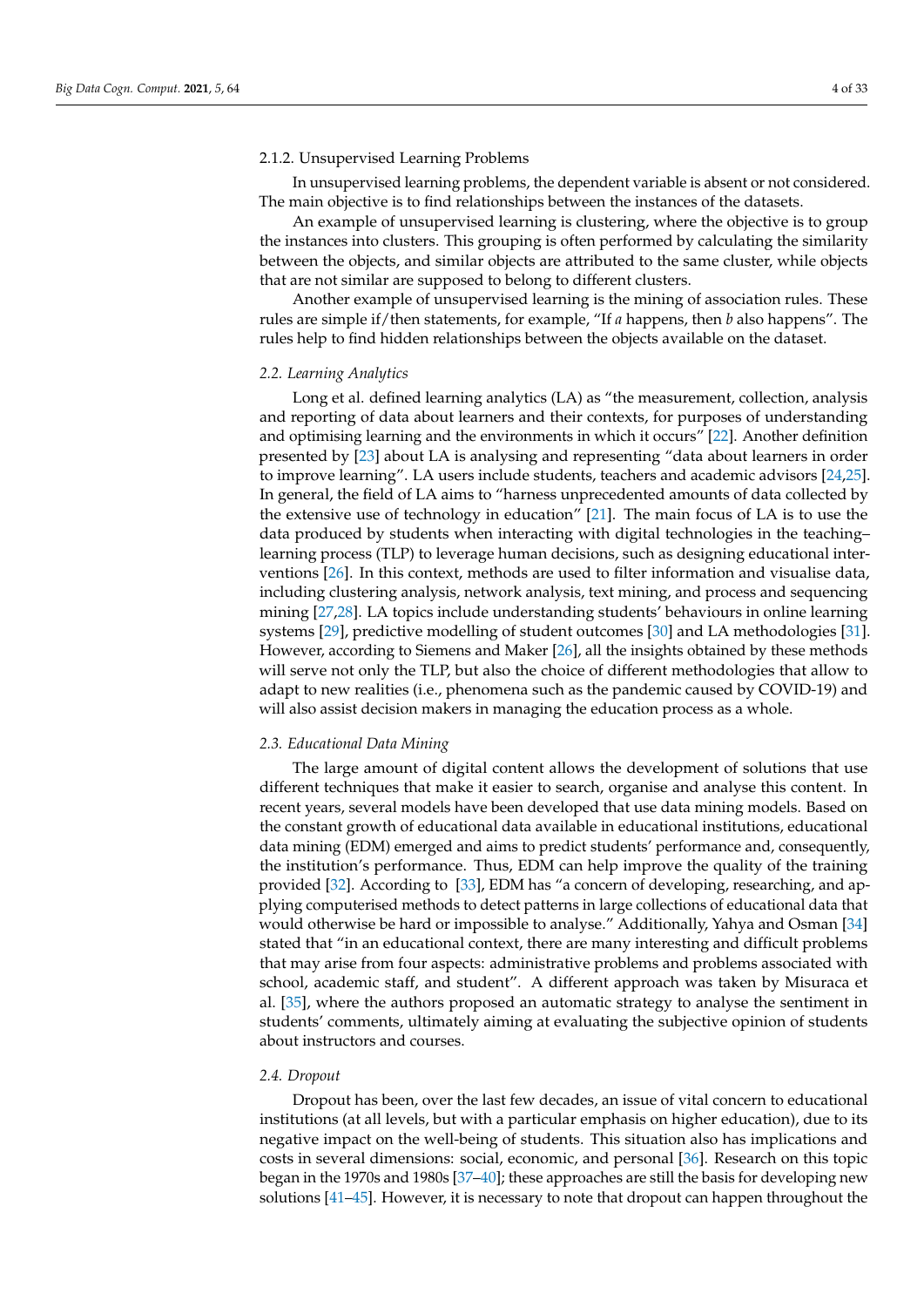academic course (from the first to the second year  $[46]$ , and from the second to the third year [\[47\]](#page-30-4)). Therefore, the risk factors may be differentiated.

It is interesting to note that, despite the high number of support programs implemented [\[48\]](#page-30-5), associated with research regarding the success of learning [\[49,](#page-30-6)[50\]](#page-30-7), it is very worrying to see that, in higher education, dropout remains at around 30% in OECD member countries [\[51\]](#page-30-8). For example, in courses in STEM areas, despite the growing demand for these graduates from the job market, statistics show that the dropout is very high [\[52\]](#page-30-9). In 2015, there was a 13% growth in the demand for engineers and scientists in Europe, and it is expected to increase by 14% until 2025. However, student enrolment in engineering and architecture decreased by 24.6% (2004–2014), which can be understood as one in four students having dropped out of their courses [\[53\]](#page-30-10).

Higher education institutions (HEIs) regard this issue with great concern because they have a student community, often coming from various geographies (national and often international), which may, for example, be one of the factors that significantly contribute to dropout. Some reasons can be pointed out for the criticality of this factor since for students, it is often the first time that they live outside of their parents' home and, from one moment to the next, they have to manage their lives. In this context, Spady's model [\[37\]](#page-29-24) considered that social integration in HEIs determines the student's commitment or decision to dropout. Tinto's model [\[38\]](#page-30-11) considered that most dropout decisions are voluntary and are produced by inadequate integration of the student who leaves the institution's social and intellectual environment. Thus, it is possible to conclude that dropout arises through different factors, classified as academic and non-academic risks [\[54–](#page-30-12)[57\]](#page-30-13). It is possible to highlight several features that affect the student's academic potential and performance: academic performance and institutional *habitus* [\[58\]](#page-30-14), demographic data, social interaction, financial constraints, motivation and personality [\[59\]](#page-30-15), the choice of the wrong study program, lack of motivation, personal circumstances, and lack of university support services, among others [\[60,](#page-30-16)[61\]](#page-30-17).

Over the years, some approaches have been presented to respond positively to each risk factor, with solutions such as academic assistance (for example, tutoring, counselling and mentoring [\[62](#page-30-18)[,63\]](#page-30-19)), social involvement and individual attachment to the institution [\[64–](#page-30-20)[66\]](#page-30-21), purpose and completion of the course (for example, vocational education, job placement, part-time, internships) and financial assistance. In addition to these solutions, interdisciplinary approaches have also been proposed, using psychological variables to model student wear and tear as the interaction between a student and the educational environment [\[37\]](#page-29-24). Another interesting study is presented in [\[38\]](#page-30-11), where the emphasis is placed on the relationship between the attributes of pre-registration and interaction with the environment.

# <span id="page-4-0"></span>**3. Systematic Literature Review**

To analyse, evaluate and interpret relevant studies with the aim of answering research questions, a specific phenomenon or a certain area, a systematic literature review is used [\[67\]](#page-30-22). This method was initially used in the medical science field because there are many studies in the area [\[68\]](#page-31-0), and it has proven to be a method for identifying as well as guiding research for an uninvestigated subject [\[69\]](#page-31-1).

Kitchenham and Charters [\[68\]](#page-31-0) proposed a series of steps for the application of protocols that we follow in this document, which are adapted to our needs and are presented in the following sections of this document. This systematic literature review aims to obtain important data on scientific production to identify the status of the use of LA to prevent dropout in higher education. In this study, different databases were used for our research to answer the following research questions:

<span id="page-4-1"></span>**RQ1** Where, how, and in what ways has LA been deployed in the studies produced?

**RQ2** How effective is LA in reducing student dropout?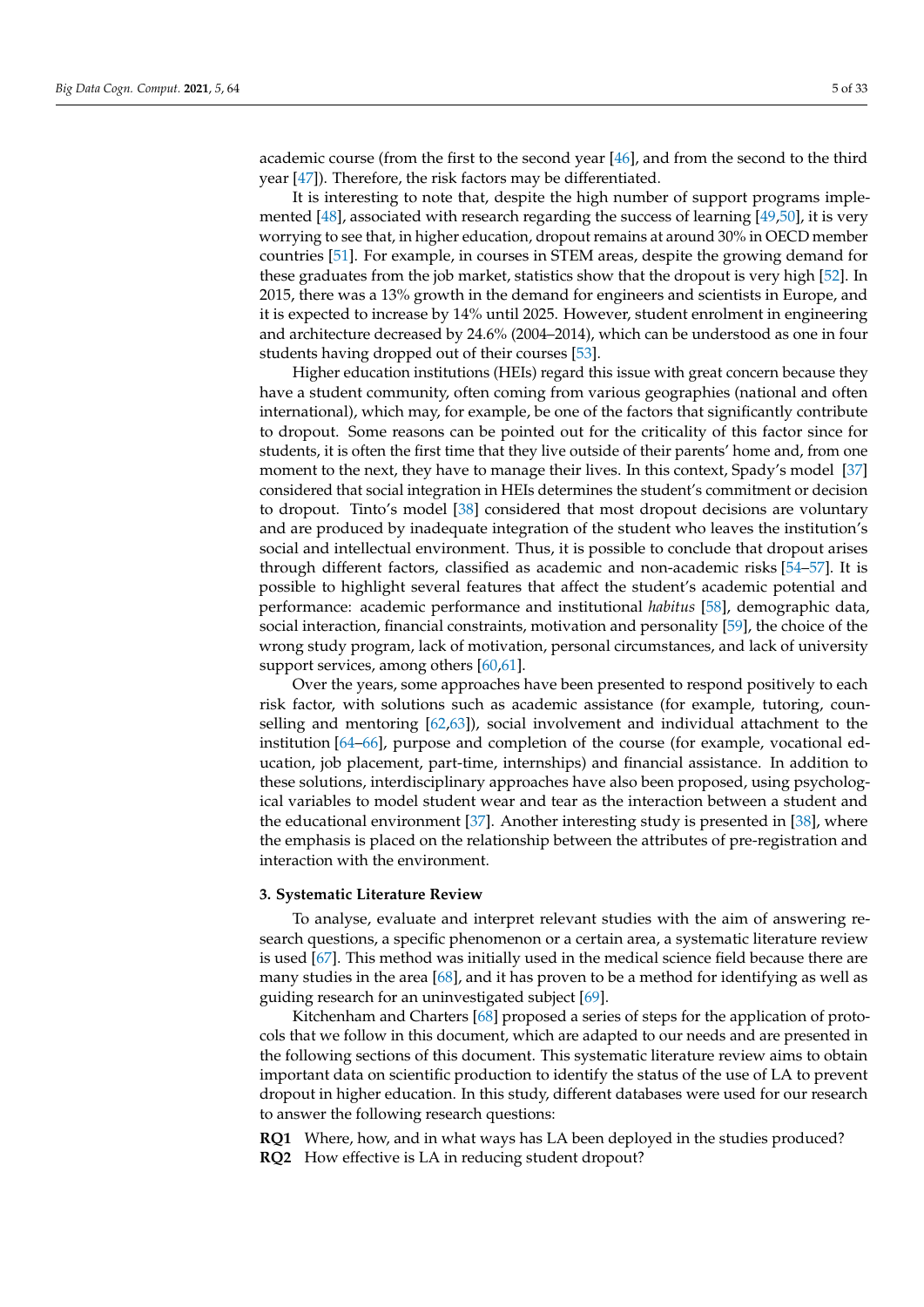# *3.1. Information Sources*

We consider different databases to query the search strings. Access to databases is private; the databases are shown in Table [1.](#page-5-0)

<span id="page-5-0"></span>**Table 1.** Databases used for information retrieval.

| <b>Name</b>                        | Acronym       | URL                                                            |
|------------------------------------|---------------|----------------------------------------------------------------|
| ACM digital library                | ACM           | https://dl.acm.org/ (accessed on 21 January 2021)              |
| <b>IEEE</b> Xplore digital library | <b>IEEE</b>   | http://ieeexplore.ieee.org/ (accessed on 21<br>January 2021)   |
| Scopus                             | <b>SCOPUS</b> | https://www.scopus.com/ (accessed on 21<br>January 2021)       |
| Web of Science                     | <b>WoS</b>    | http://www.webofknowledge.com (accessed on<br>21 January 2021) |

# *3.2. Search Strategy*

The query string was built and complemented by logical operators to obtain the best possible results. We limit the search process to documents published in journals. For each database, it was necessary to build a specific query, as each one has a different syntax. An example of a resulting query is shown below:

(('Learning Analytics') OR ('Academic Analytics') OR ('Educational Analytics') OR ('Educational Data Science') OR ('Educational Data Mining') OR ('Learning Process') OR ('Education Big Data')) AND ('Data Mining') AND (('Dropout') OR ('Retention')) AND (('Higher education') OR ('University')).

# *3.3. Collected Information*

The PRISMA diagram, adapted from [\[70\]](#page-31-2), presented in Figure [1](#page-6-1) identifies the studies considered for this work.

As shown in the figure, we first identified an initial set of 182 studies obtained from the four databases referenced in Table [1.](#page-5-0) From this set, we removed 44 duplicate records, which left us with 138 studies for screening.

In the screening phase, we removed 78 studies after analysing the titles and abstracts, because these were not suited for answering our research questions. We removed 3 articles that could not be retrieved. We also excluded 2 of them for not being written in English, another 2 that consisted in literature reviews themselves, and 3 because the studies did not focus on university students.

At the end of this phase, we obtained 50 studies. These are the ones that are going to be analysed in the remainder of this work.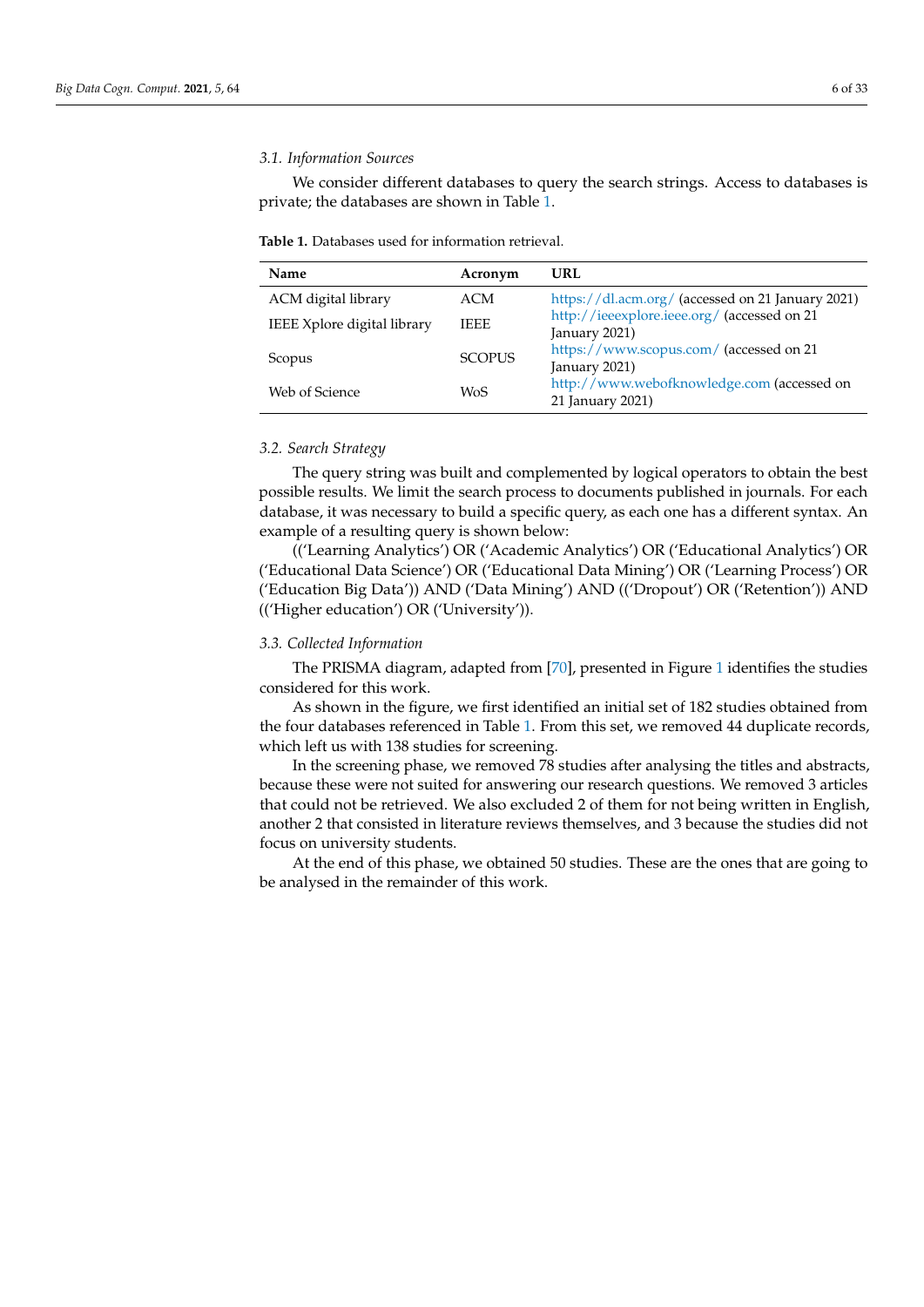<span id="page-6-1"></span>

**Figure 1.** Identification of studies via databases and registers, adapted from [\[70\]](#page-31-2).

#### <span id="page-6-0"></span>**4. Data Analysis and Results**

In this section, we try to answer the research questions referred to in Section [3.](#page-4-0)

# *4.1. Where, How, and in What Ways Has LA Been Deployed in the Studies Produced?*

The first research question (**[RQ1](#page-4-1)**), *Where, how, and in what ways has LA been deployed in the studies produced?*, was approached in two different ways: first, we conducted a bibliometric analysis, which was followed by a bibliographic analysis. The results are described next.

### 4.1.1. Bibliometric Analysis

The 50 articles were published between the years 2006 and 2020 as can be seen in Figure [2.](#page-7-0) The last two years considered are those in which there was greater scientific production in the area, with 17 articles in 2019 and 15 articles in 2020, representing 34% and 30%, respectively.

There are 40 different publication sources: 33 with one publication, 5 with two publications and 2 with four publications. The two journals with four publications are *IEEE Access* and the *International Journal of Emerging Technologies in Learning*, journals with an H-Index of 86 and 19 and SJR 2019 of 0.78 and 0.33, respectively. *IEEE Access*'s subject and category are computer science (Computer Science (miscellaneous)), engineering (Engineering (miscellaneous)) and materials science (Materials Science (miscellaneous)). The subject and categories of the *International Journal of Emerging Technologies in Learning* are also three: "Engineering (Engineering (miscellaneous))", "Social Sciences (Education)" and "Social Sciences (E-learning)". Table [2](#page-7-1) shows the number of publications (Nr.), H.Index (H), the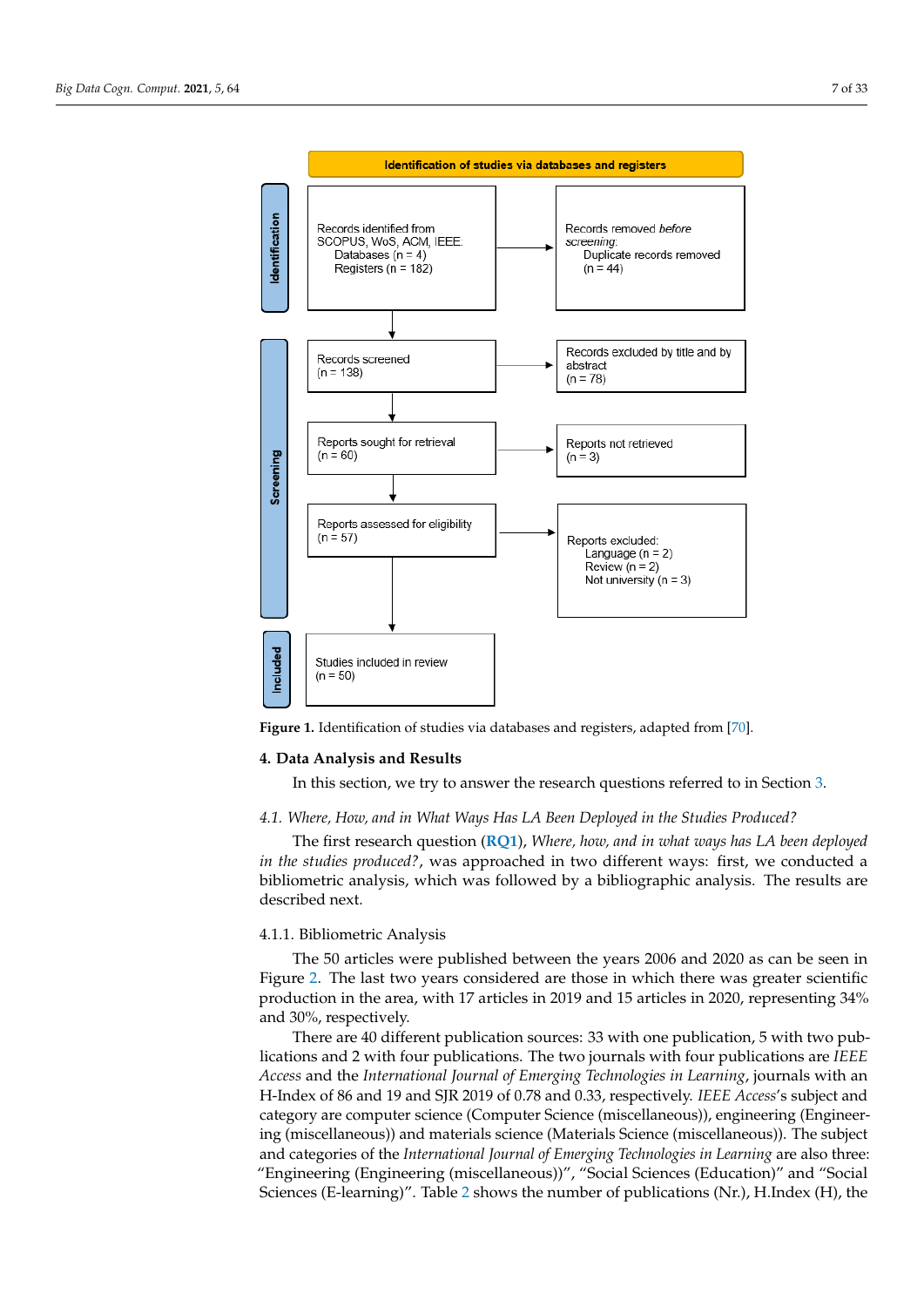<span id="page-7-0"></span>

scientific journal ranking (SJR), as well as the quartiles (Q) by subject and categories of publications with more than one article published.

**Figure 2.** Frequency of publications per year.

<span id="page-7-1"></span>

| Source                         | Nr.            | H               | <b>SJR</b>                                             | <b>Subject and Category</b>                                | Q              |
|--------------------------------|----------------|-----------------|--------------------------------------------------------|------------------------------------------------------------|----------------|
| <b>IEEE</b> Access             |                |                 |                                                        | Computer Science (Computer Science (miscellaneous));       | Q1             |
|                                | 4              | 86              | 0.78                                                   | Engineering (Engineering (miscellaneous));                 | Q1             |
|                                |                |                 |                                                        | Materials Science (Materials Science (miscellaneous))      | Q2             |
| International Journal of       |                |                 |                                                        | Engineering (Engineering (miscellaneous));                 | Q2             |
| <b>Emerging Technologies</b>   | 4              | 19              | 0.33                                                   | Social Sciences (Education);                               | Q2             |
| in Learning                    |                |                 |                                                        | Social Sciences (E-learning)                               | Q <sub>3</sub> |
|                                | $\overline{2}$ |                 |                                                        | Arts and Humanities (Arts and Humanities (miscellaneous)); | Q1             |
| Computers in Human<br>Behavior |                | 155             | 2.17                                                   | Computer Science (Human-Computer Interaction);             | Q1             |
|                                |                |                 |                                                        | Psychology (Psychology (miscellaneous))                    | Q1             |
|                                |                |                 |                                                        | Arts and Humanities (Arts and Humanities (miscellaneous)); | Q1             |
|                                |                |                 |                                                        | Business, Management and Accounting (Management            | Q1             |
|                                | 2              | 138             | 1.92                                                   | Information Systems);                                      |                |
| Decision Support Systems       |                |                 |                                                        | Computer Science (Information Systems);                    | Q1             |
|                                |                |                 |                                                        | Decision Sciences (Information Systems and Management);    | Q1             |
|                                |                |                 |                                                        | Psychology (Developmental and Educational Psychology)      | Q1             |
|                                |                |                 |                                                        | Computer Science (Computer Science Applications);          | Q1             |
| <b>IEEE</b> Transactions on    | $\overline{2}$ | 44              | 0.94                                                   | Engineering (Engineering (miscellaneous));                 | Q1             |
| Learning Technologies          |                |                 |                                                        | Social Sciences (Education);                               | Q1             |
|                                |                |                 |                                                        | Social Sciences (E-learning)                               | Q1             |
|                                |                |                 |                                                        | Arts and Humanities (Arts and Humanities (miscellaneous)); | Q1             |
| Social Indicators Research     |                | 99<br>0.88<br>2 | Psychology (Developmental and Educational Psychology); | Q2                                                         |                |
|                                |                |                 |                                                        | Social Sciences (Social Sciences (miscellaneous));         | Q1             |
|                                |                |                 |                                                        | Social Sciences (Sociology and Political Science)          | Q1             |

The average number of authors per article is 3.3. The most frequent number of authors is 3. There are 6 articles with only one author and one article with nine authors. The following graph shows the frequency of the number of authors of the 50 articles. Figure [3](#page-8-0) shows the frequency of articles by number of authors.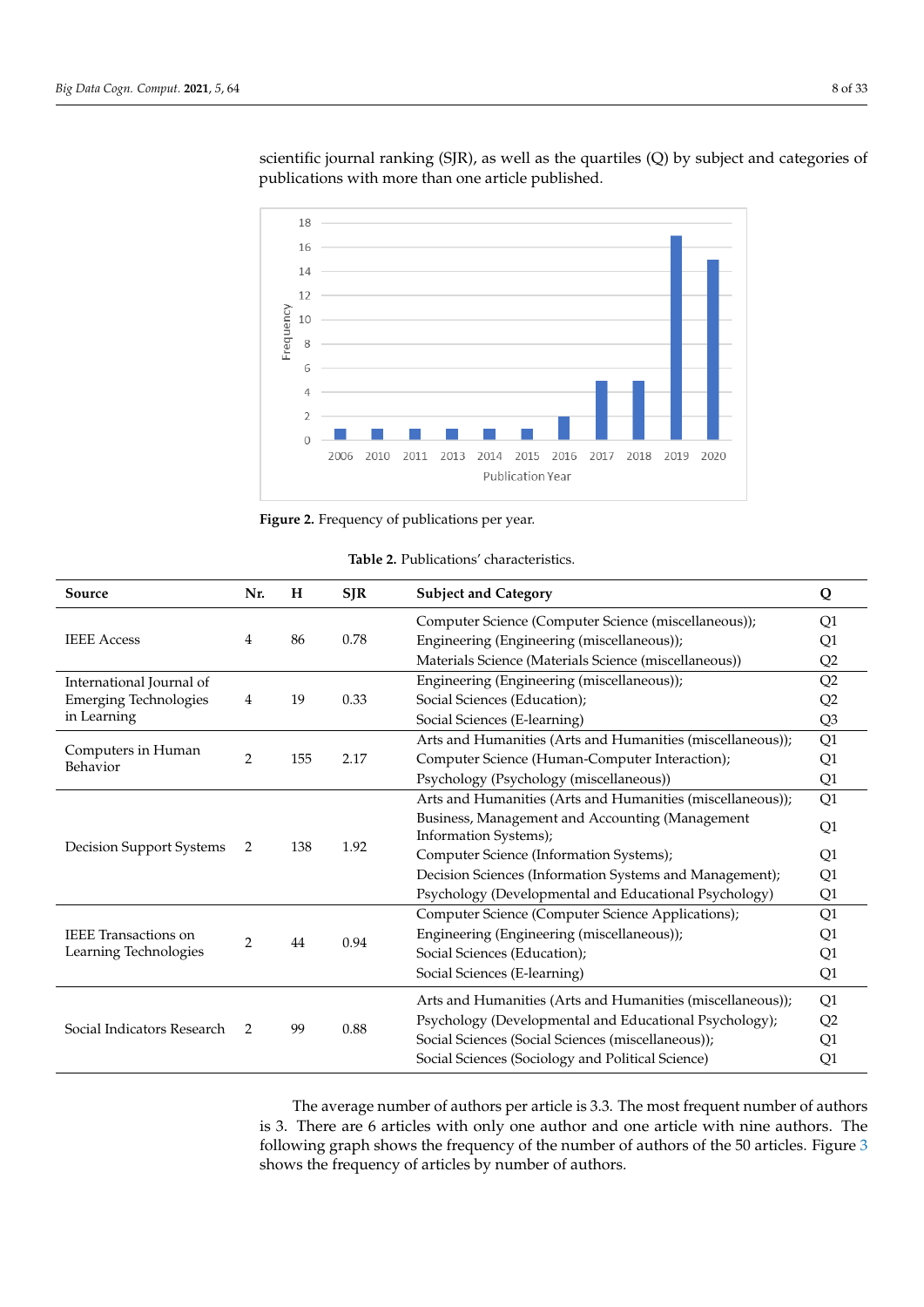<span id="page-8-0"></span>



There are 158 different authors, 150 of which have only one publication. There is an author with four publications (Kotsiantis, Sotiris B.) and seven authors with two publications. Table [3](#page-8-1) shows the names and affiliations of these eight authors, as well as the number of corresponding publications (N).

| Table 3. Authors with more than one publication. |  |
|--------------------------------------------------|--|
|--------------------------------------------------|--|

<span id="page-8-1"></span>

| Author                      | Affiliation                                                    | N |
|-----------------------------|----------------------------------------------------------------|---|
| Kotsiantis, Sotiris B.      | Panepistimion Patron, Patra, Greece                            |   |
| Kostopoulos, Georgios       | Panepistimion Patron, Patra, Greece                            |   |
| Delen, Dursun               | Haliç Üniversitesi, Istanbul, Turkey                           |   |
| Gkontzis, Andreas F.        | Panepistimion Patron, Patra, Greece                            |   |
| Karypis, George             | University of Minnesota Twin Cities, Minneapolis, United State |   |
| Nuankaew, Pratya            | University of Phayao, Phayao, Thailand                         |   |
| Panagiotakopoulos, Chris T. | Hellenic Open University, Patra, Greece                        |   |
| Verykios, Vassilios S.      | Hellenic Open University, Patra, Greece                        |   |

There are 98 different affiliations. The University of South Australia, Adelaide, Australia is the affiliation of six of the authors and six publications. Panepistimion Patron, Patra, Greece is an affiliation of five authors and eleven publications. Table [4](#page-8-2) lists the number of publications and authors of affiliations that have at least three publications.

<span id="page-8-2"></span>**Table 4.** Number of publications and authors by affiliation.

| Affiliation                                                       | <b>Publications</b> | Authors |
|-------------------------------------------------------------------|---------------------|---------|
| Panepistimion Patron, Patra, Greece                               | 11                  | 5       |
| University of South Australia, Adelaide, Australia                |                     |         |
| Guilin University of Electronic Technology, Guilin, China         |                     | 5       |
| Hellenic Open University, Patra, Greece                           |                     |         |
| Northwest University, Xi'an, China                                |                     | 4       |
| Quercus Research Group, University of Extremadura, Cáceres, Spain |                     |         |
| Universidad Nacional de San Agustin de Arequipa, Arequipa, Peru   |                     | 4       |
| Universidade Federal Fluminense, Niteroi, Brazil                  |                     | 4       |
| Universität Duisburg-Essen, Essen, Germany                        |                     |         |
| Karlsruhe Institute of Technology, Karlsruhe, Germany             |                     |         |
| Universidade Federal de Alagoas, Maceio, Brazil                   |                     |         |
| Università degli Studi Roma Tre, Rome, Italy                      |                     |         |
| Western Kentucky University, Bowling Green, United States         |                     |         |
| Western Paraná State University (UNIOESTE), Brazil                |                     |         |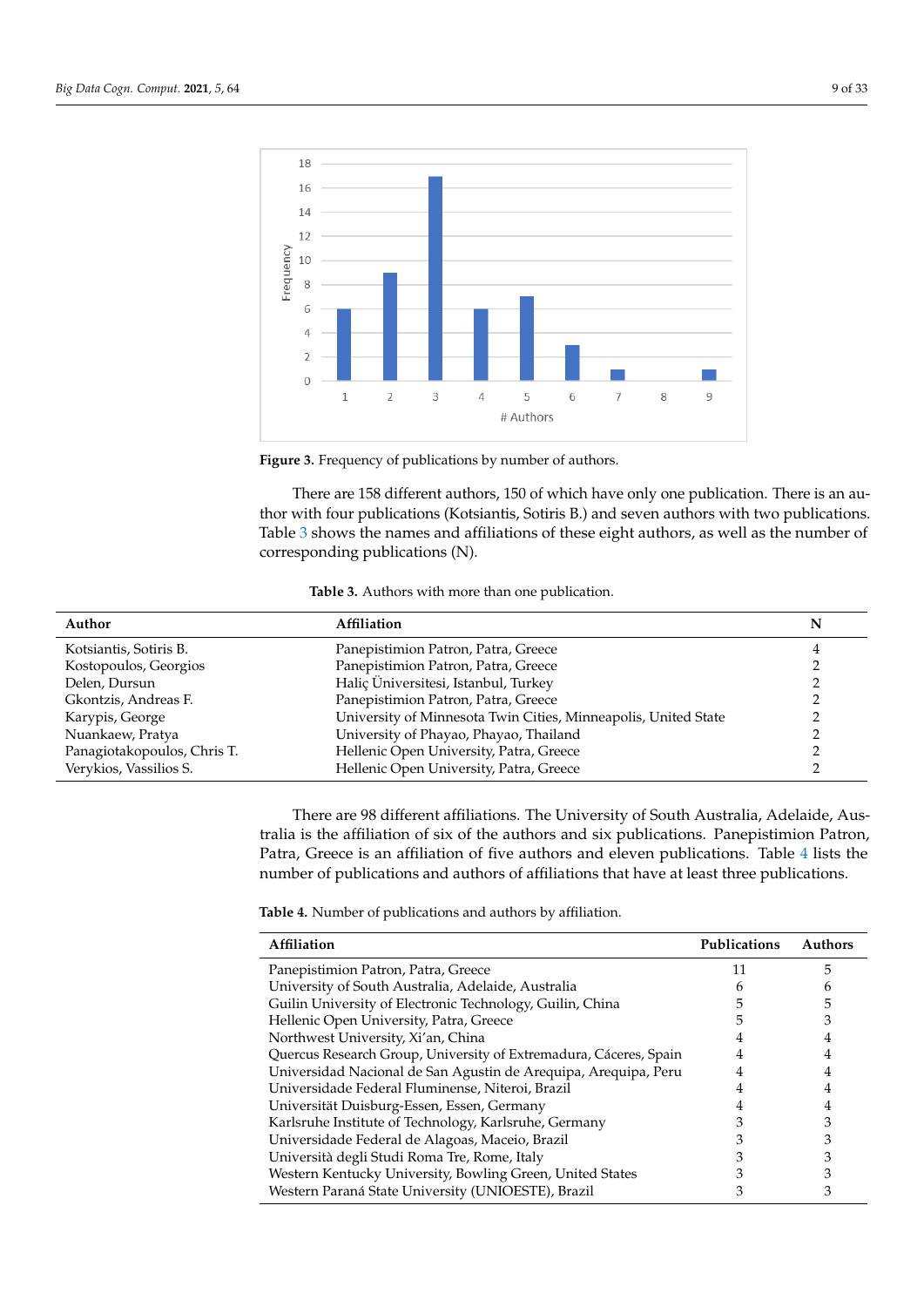There are 309 different keywords: educational data mining appears 26 times, data mining 23 times and students 11 times. In Figure [4,](#page-9-0) we present a cloud of words that occur at least twice in the keywords provided by the authors.

<span id="page-9-0"></span>

**Figure 4.** Cloud of words that occur at least twice in the keywords provided by the authors.

There are 34 countries that participated in the 50 articles. A total of 21 countries participated in just one article. The United States was part of seven articles. In Table [5,](#page-9-1) we list the countries that participated in at least two articles.

| Country            | N |
|--------------------|---|
| The United States  | 7 |
| Greece             | 4 |
| <b>Brazil</b>      | 4 |
| China              | 4 |
| Italy              | 4 |
| Spain              | 4 |
| India              | 3 |
| Turkey             | 3 |
| Germany            | 2 |
| Indonesia          | 2 |
| Thailand           | 2 |
| The United Kingdom | າ |
|                    |   |

<span id="page-9-1"></span>**Table 5.** Countries that participated in at least two articles.

We checked the citations that each article has on Scopus—this was not possible in three articles. As for the remaining 48, there are 32 articles that were cited fewer than 10 times. Table [A1](#page-25-0) in [A](#page-25-1)ppendix A shows the names of the authors, the title, year  $(Y)$ , source title and number of citations (N).

Considering the authors of these most cited articles, we found that there are 42 authors (Table [A2](#page-26-0) in Appendix [A\)](#page-25-1) and that only one wrote two articles (Delen, Dursun from Haliç Üniversitesi, Istanbul, Turkey). There are 28 different affiliations, and six of the authors are affiliated with the University of South Australia, Adelaide, Australia.

# 4.1.2. Bibliographic Analysis

In the bibliographic analysis, we divided the research question **[RQ1](#page-4-1)** (*Where, how, and in what ways has LA been deployed in the studies produced?*) into three parts: (1) where, (2) how, and (3) in what ways. The results obtained for each part are described next.

# **Where Has LA Been Deployed in the Studies Produced?**

We start by analysing the university, course, disciplines, school year and number of students considered for the study, together with whether the class methodology included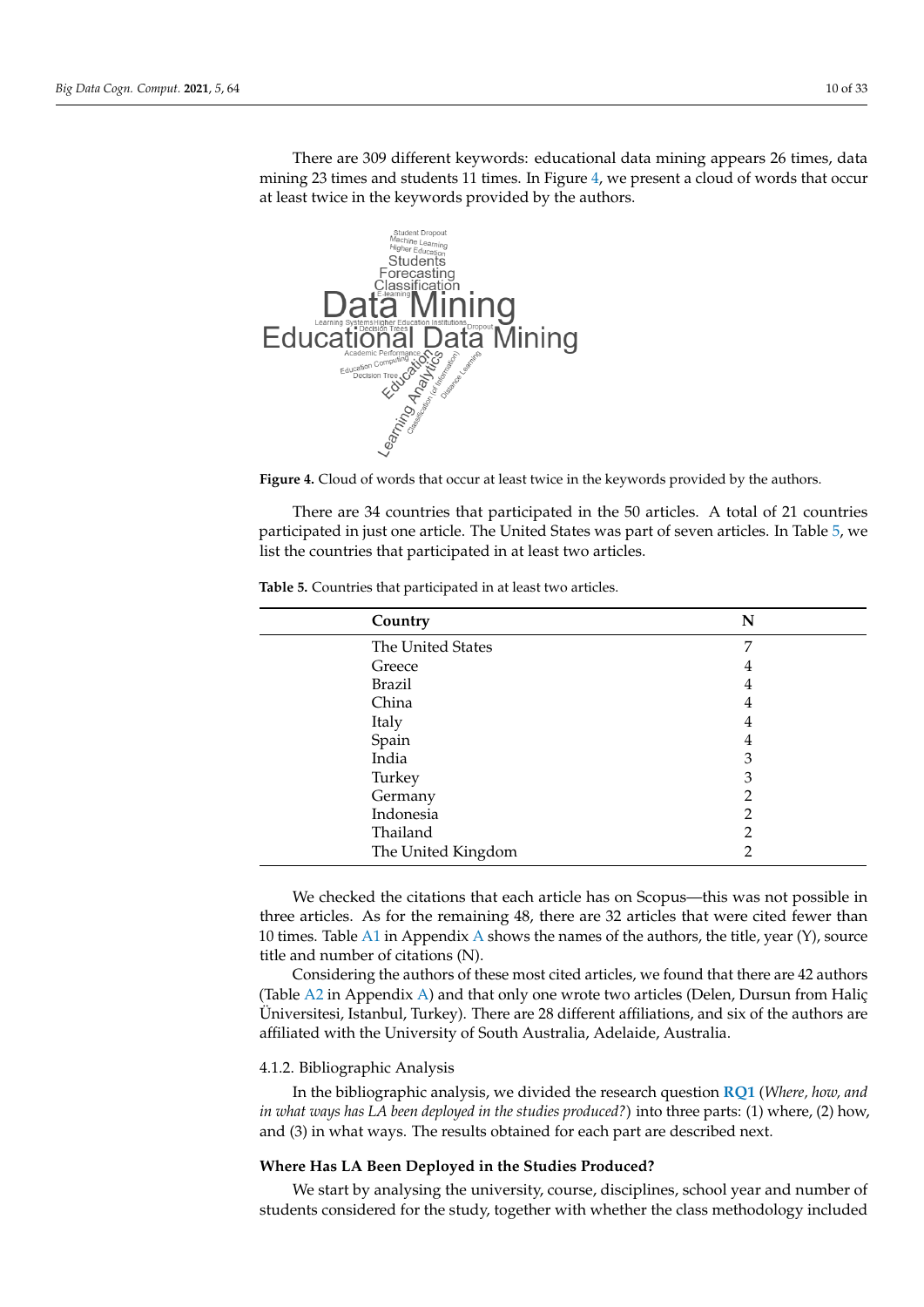online teaching. Fifteen of the analysed studies were performed with online classes. These are the ones referred to in the following studies addressed in [\[71](#page-31-3)[–84\]](#page-31-4). Additionally, the studies referred to in [\[85](#page-31-5)[,86\]](#page-31-6) include both traditional and online classes. We refer to the ones that explicitly state being conducted with, or including, online classes and assume that the remaining ones were performed in traditional classes.

The articles collected referred studies conducted in different countries and continents: Asia (sixteen studies with data retrieved from universities in ten different countries), Europe (thirteen studies with data from universities in six different countries), North America (ten studies with data obtained from universities in two different countries), South America (seven studies concerning data of universities from four different countries), Africa (the study in [\[77\]](#page-31-7) considers 496 records of data obtained from an online course of Management Informatics on the Abdelmalek Essaadi University, in Morocco), and Australia (the study published in [\[78\]](#page-31-8) was performed using data about online learning activities of an Australian university). Furthermore, the study described in [\[87\]](#page-31-9) does not state the university where it is performed, only revealing that it focuses on 16,000 grade records obtained from students. Finally, the study referred to in [\[88\]](#page-31-10) includes engineering courses of six different universities in five different countries of the European Union. These three studies are not considered as being conducted in any specific country.

The Asian countries where most of the analysed studies have occurred are India and Thailand (three studies in each), and Indonesia and China (two studies in each). We have also analysed one study conducted in each of the following countries: Japan, Malaysia, Palestine, Pakistan, Philippines, and Turkey (for this study, Turkey is considered to belong to the Asian continent).

Three of the analysed studies were performed in Indian Universities. The study described in [\[89\]](#page-31-11) was performed considering the data of 240 undergraduate students from an unidentified university. The study referred to in [\[81\]](#page-31-12) uses postgraduate student data of the open and distance learning directorate of the University of North Bengal from 2006 until 2008. The work described in [\[90\]](#page-31-13) was conducted with data regarding 163 students enrolled in a Zoology course of the Dr Ambedkar Government College.

We found three works conducted in Thai universities. The study referred to in [\[91\]](#page-31-14) was conducted using the data of 811 students enrolled in the Mae Fah Luang University between 2009 and 2012, and the other two studies were performed in a business computer program of the University of Phayao. The first one is the work described in [\[92\]](#page-31-15), which used data of 2017 students enrolled between 2001 and 2019. Then, the study referred to in [\[93\]](#page-31-16) used data of 389 students enrolled in the university between 2012 and 2019. These two studies are complementary to one another and do not overlap since their objectives are different, as will be stated later in this work.

Two of the analysed studies were conducted in Indonesian Universities. The work referred to in [\[94\]](#page-31-17) considered data on 17,432 students enrolled between 2016 and 2018 in the Faculty of Social and Political Science of a private university in Jacarta. The study described in [\[95\]](#page-32-0) refers to data on 425 students enrolled in information systems and in informatics engineering courses in an East Java university between the years 2009 and 2015.

We found two works ( $[83]$  and  $[72]$ ) conducted with data retrieved from XuetangX, a Chinese Massive Online Open Course (MOOC) platform, which consists of 39 courses, 79,186 students, and 120,542 student enrolments in 39 courses in 2015. This is a publicly available EDM dataset that was used on the 2015 KDD CUP (data available at [http://](http://moocdata.cn/challenges/kdd-cup-2015,) [moocdata.cn/challenges/kdd-cup-2015,](http://moocdata.cn/challenges/kdd-cup-2015,) accessed 13 October 2021).

The remaining six works analysed that took place on Asian universities are referred to next. The work described in [\[85\]](#page-31-5) used data on 1167 students enrolled in six consecutive semesters (from 2012–2013 to 2017–2018) in a digital signal processing discipline of a sophomore-level course with online and traditional classes taking place in the Engineering Faculty of Kumamoto University, Japan. Data regarding students enrolled between 2015 and 2016 in the courses of chemical engineering, electrical and electronic engineering, and mechanical engineering of the School of Engineering of Taylor's University in Malaysia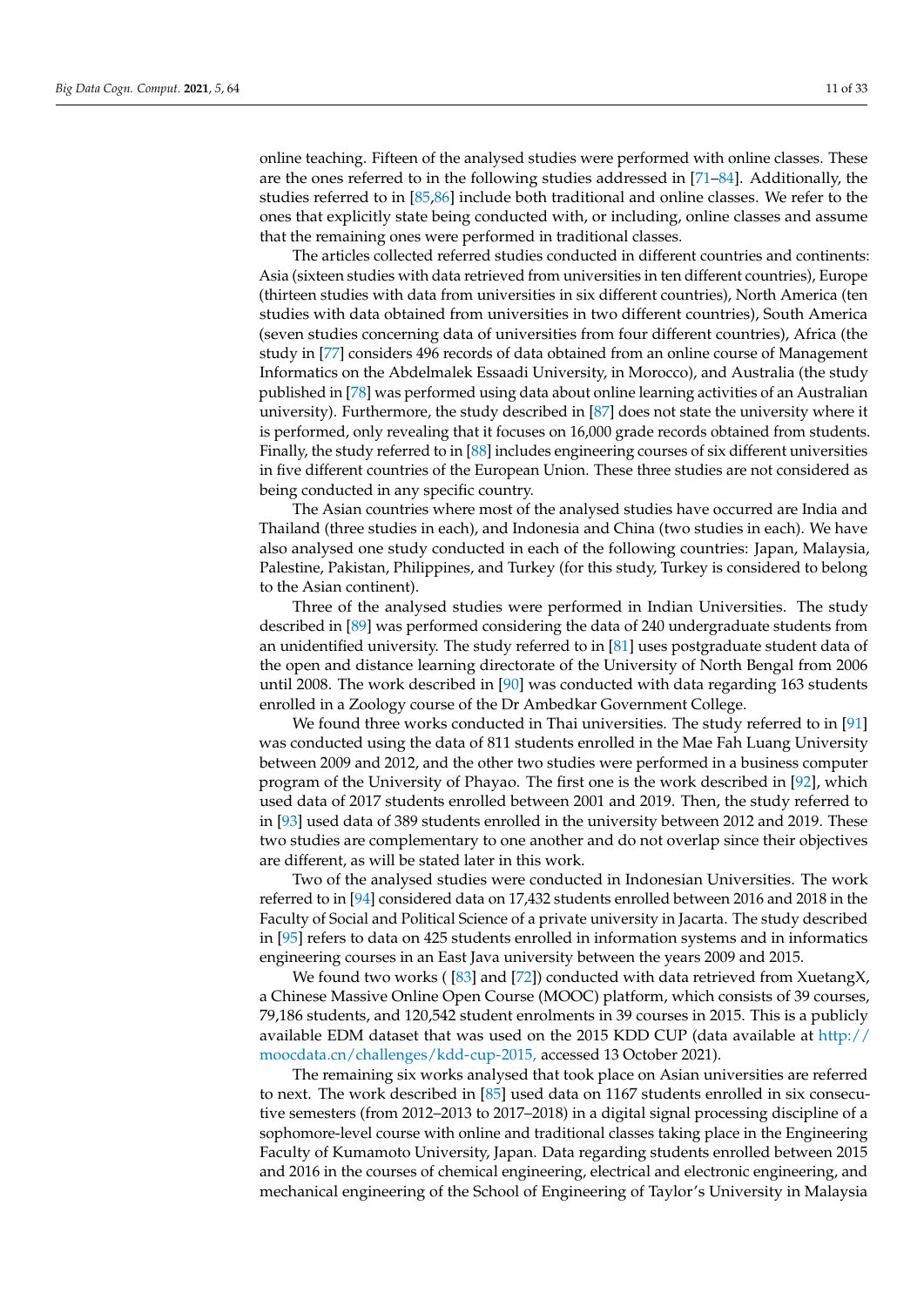were used for the work described in [\[96\]](#page-32-1). The study referred to in [\[97\]](#page-32-2) used data about students enrolled between 2010 and 2015 in five courses (architectural engineering, industrial automation, computer programming and database, office automation, and fashion design and dress making) of the Technical University of Palestine. The work described in [\[98\]](#page-32-3) was conducted using data of 128 students enrolled in the Spring term of 2016 in the first-year electrical engineering and computer science courses of the School of Electrical Engineering and Computer Science (SEECS) of the National University of Sciences and Technology (NSUT), Islamabad and Abasyn University, Pakistan. The study conducted in [\[99\]](#page-32-4) regards 3765 civil, electrical, electronics and communication, and mechanical engineering students that, between 2008 and 2015, were enrolled in maths and physics disciplines in the Technological University of the Philippines. In [\[100\]](#page-32-5), the study described concerns data on 127 students of the Department of Computer Education and Instructional Technology in Fırat University, Turkey.

The European country where most of the analysed studies occurred is Greece (four studies, all with data regarding the same university—Hellenic Open University) followed by Italy (three studies), Germany and Spain (two studies each), and Bulgaria and Scotland (one study each).

Four studies used data from Greek Hellenic Open University online classes. The study described in [\[73\]](#page-31-20) focused on data obtained from 453 students enrolled, in 2017–2018, in six sections of same module of the master's in information systems. The remaining studies used data obtained from computer science students. The work in [\[76\]](#page-31-21) used the data of 492 students enrolled in the discipline of principles of software technology and the other two studies used data regarding students enrolled in the introduction to informatics discipline: the study in [\[79\]](#page-31-22) used data of 3882 students enrolled between 2008 and 2010, and the study described in [\[71\]](#page-31-3) used data of 1073 students enrolled in 2013–2014.

We found tree studies conducted with data from Italian universities. The study referred to in [\[101\]](#page-32-6) used data of 6000 students enrolled since 2009 in the department of education of Roma Tre university. In [\[102\]](#page-32-7), the authors used data regarding 561 undergraduate students enrolled in a first level three-year program of five degree-courses of an unidentified university. For the study published in [\[103\]](#page-32-8) the data were retrieved from 11,000 students enrolled in all the bachelor's degree programs in University of Bari Aldo Moro in the school year of 2015–2016.

Two studies considered data from German universities. The first one [\[104\]](#page-32-9) occurred in the Karlsruhe Institute of Technology regarding data retrieved from 3176 students between the years 2007 and 2012. The second study [\[105\]](#page-32-10) considered data retrieved from 17,910 first year students enrolled in the winter term of 2010/2011 in bachelor's, state examination, master's or specific art and design degrees.

Two studies were performed with data obtained from Spanish universities. The work described in [\[75\]](#page-31-23) focused on data obtained from over 11,000 students enrolled in several online courses in the National Distance Education University. The study referred in [\[106\]](#page-32-11) considered data obtained from 323 students enrolled, from 2010 to 2018, in the computer sciences and information course of a public unidentified university.

We analysed two other studies performed with data from European universities. The study described in [\[107\]](#page-32-12) uses data on 252 students enrolled in a web programming course of an unidentified Bulgarian university. Finally, in [\[108\]](#page-32-13), the study describes the use of data on 141 students enrolled in the University of the West of Scotland in the first semester of 2016.

The North American country in which most of the analysed studies occurred is the United States of America (nine studies). The study described in [\[109\]](#page-32-14) entailed data on 25,224 students enrolled as freshmen between 1999 and 2006 in a public university. Then, in [\[110\]](#page-32-15), the authors used records on 272 students enrolled, between 2001 and 2007, in a maths major of a Mid-Eastern university. After that, the study in [\[111\]](#page-32-16) analysed data concerning students enrolled in aerospace engineering, biomedical engineering, chemical engineering, chemistry, civil engineering, computer science, electrical engineering,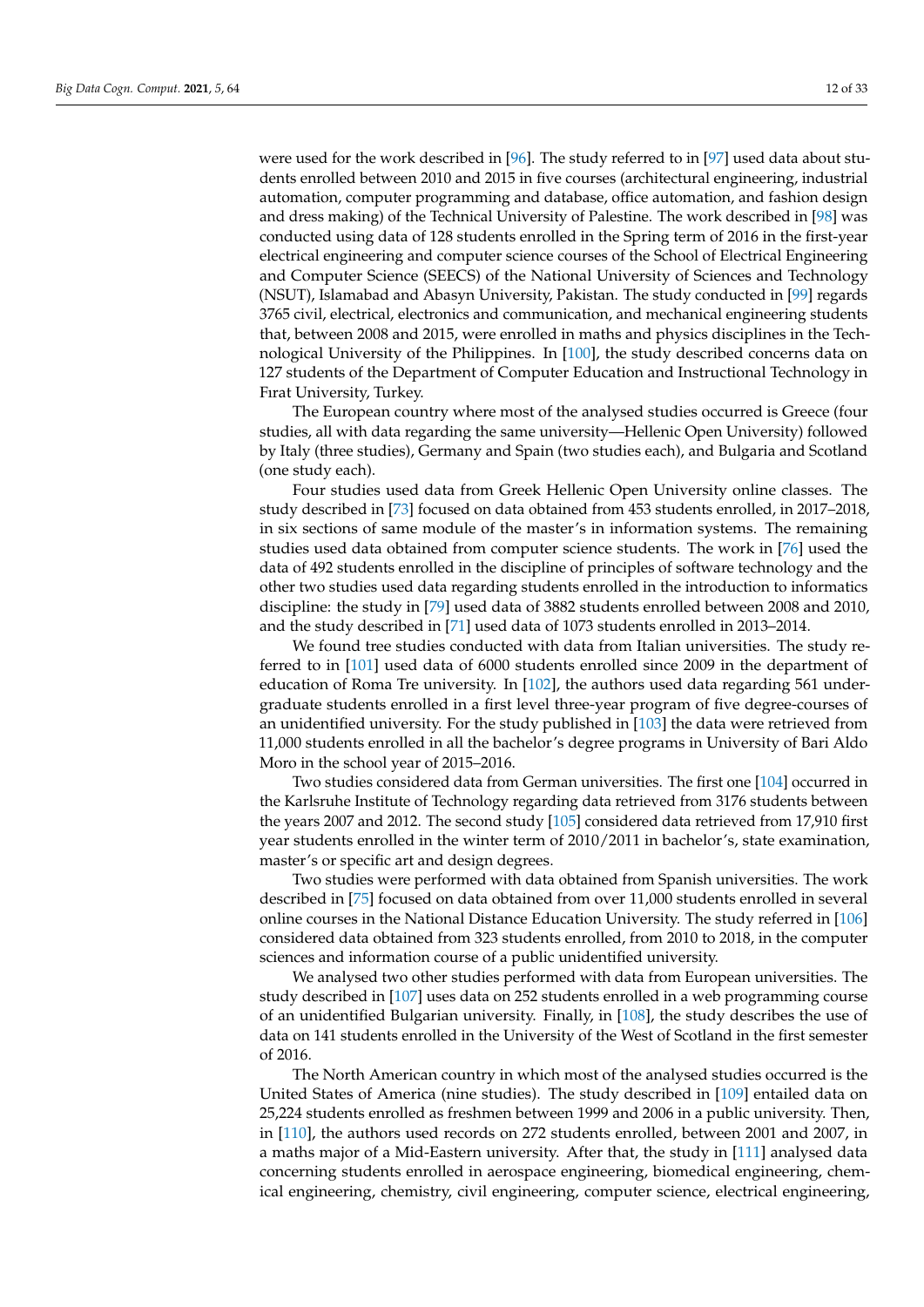material science, mathematics, mechanical engineering, physics, and statistics courses in the University of Minnesota in the periods of Fall 2002 to Fall 2013 (10,245 students) and Fall 2002 to Spring 2015 (12,938 students). The study in [\[112\]](#page-32-17) considered 140 students enrolled in 2014 in a computer science course at Washington State University. There was also a study ( [\[113\]](#page-32-18)) conducted with data collected from the Fall 2017 and Spring 2018 periods of the Virginia Commonwealth University (VCU) College of Engineering. There were two studies that used data from MOOC available from American universities: [\[74\]](#page-31-24) used data concerning a total of 1,117,411 students of three datasets obtained from the Massachusetts Institute of Technology (MIT), Harvard; and in [\[84\]](#page-31-4), the data considered regard 29,604 students enrolled in eleven public online classes from Stanford University. Finally, the study in [\[114\]](#page-32-19) was performed with data obtained from six unidentified universities, and the study described in [\[115\]](#page-32-20) used data obtained on 16,066 students enrolled on a public American university.

We have also analysed one study described in [\[116\]](#page-32-21), which analysed data retrieved from 200 students enrolled in several public universities in Mexico, but also 300 students enrolled in public universities in the same country.

The South American country in which most of the analysed studies occurred is Brazil (4 studies). We have also analysed one study each, conducted in Chile, Ecuador, and Peru (one study in each country).

Four studies occurred in Brazilian universities. The study referred in [\[117\]](#page-32-22) considered a total of 706 students enrolled in computer science and production engineering courses from 2004 to 2014 in Fluminense Federal University. In [\[80\]](#page-31-25), the study focused on two online classes on the discipline of family health that occurred in the Federal University of Maranhão: the class of 2010 (with 349 students), and the class of 2011 (with 753 students). The study described in [\[86\]](#page-31-6) regards two different classes of an introductory programming discipline occurring in several courses of the Federal University of Alagoas: an online class of 262 students enrolled in 2013, and a traditional class of 161 students enrolled in 2014. Finally, the study referred to in [\[118\]](#page-32-23) used data on 49 students enrolled in the discipline of differential and integral calculus I of the mathematics major of Universidade Estadual do Oeste do Paraná.

In the study described in [\[2\]](#page-28-1), the data consist of records on 3362 students enrolled between 2012 and 2016 in three bachelor courses of a Chilean university. Furthermore, in [\[82\]](#page-31-26), the authors used data regarding 2030 students enrolled from March 2014 to September 2018 in an online course of an unidentified university in Ecuador. Finally, the study described in [\[119\]](#page-32-24) used the data of 970 students enrolled in the Institute of Computing of the Professional School of Systems Engineering of the National University of San Agustín (UNSA), Peru.

# **How Has LA Been Deployed in the Studies Produced?**

For this part of the study, we focused on the main objectives of the analysed articles. Most of the studies aim at providing some prediction, such as, for example, [\[73\]](#page-31-20), where the authors wish to predict a set of 8 variables. Some studies aim at predicting student performance [\[79](#page-31-22)[,91\]](#page-31-14) or grades [\[71](#page-31-3)[,90](#page-31-13)[,111\]](#page-32-16) in order to improve it [\[100\]](#page-32-5).

However, the majority of the analysed studies aim at predicting student attrition (the reduction in numbers of students attending courses as time goes by, including dropout and desertion) in order to better understand [\[88\]](#page-31-10) the reasons and find the most important factors [\[93](#page-31-16)[,110,](#page-32-15)[116\]](#page-32-21) and causes [\[74](#page-31-24)[,76](#page-31-21)[,81,](#page-31-12)[82,](#page-31-26)[89,](#page-31-11)[95](#page-32-0)[,102](#page-32-7)[,109,](#page-32-14)[115,](#page-32-20)[117,](#page-32-22)[118\]](#page-32-23) of those results, with the objective of preventing [\[75\]](#page-31-23) or reducing [\[76,](#page-31-21)[98,](#page-32-3)[99\]](#page-32-4) those outcomes. In this context, some works analyse student attrition [\[76](#page-31-21)[,109](#page-32-14)[,115\]](#page-32-20), but we can also include in this group its underlying causes: student dropout [\[72](#page-31-19)[,75](#page-31-23)[,76,](#page-31-21)[80,](#page-31-25)[81,](#page-31-12)[83,](#page-31-18)[88,](#page-31-10)[89](#page-31-11)[,93](#page-31-16)[,95](#page-32-0)[,97](#page-32-2)[–99](#page-32-4)[,101–](#page-32-6)[105,](#page-32-10)[110,](#page-32-15)[116,](#page-32-21)[118\]](#page-32-23) and desertion [\[82](#page-31-26)[,119\]](#page-32-24) as well as students' risk of failure [\[78](#page-31-8)[,85](#page-31-5)[,86](#page-31-6)[,107](#page-32-12)[,113](#page-32-18)[,119\]](#page-32-24) or retention [\[74](#page-31-24)[,117\]](#page-32-22) (*retention* here means that students fail the discipline and need to be retained e.g., in the following year—in order to complete it).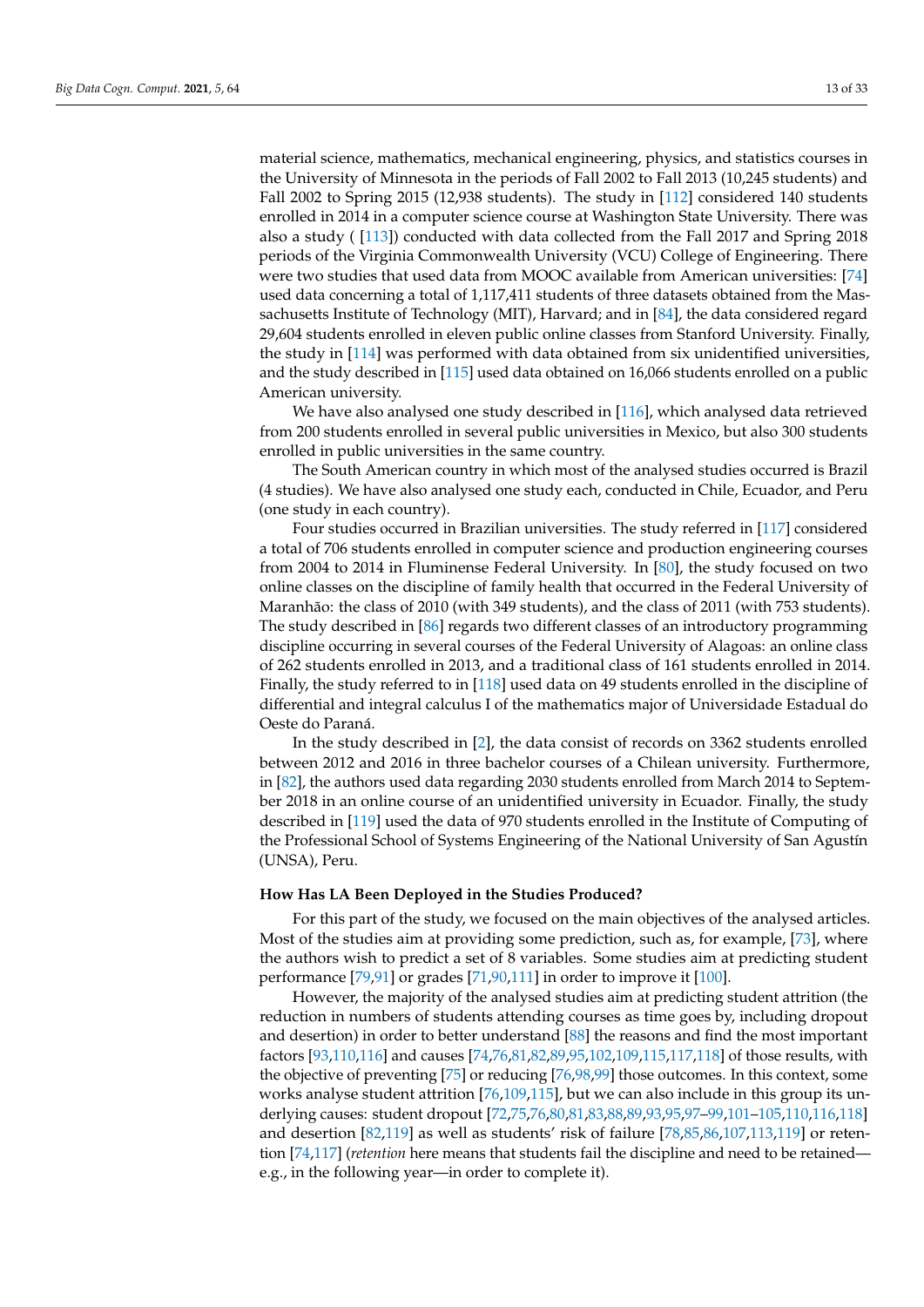Furthermore, there are studies that evaluate and compare prediction models [\[73](#page-31-20)[,77,](#page-31-7) [92,](#page-31-15)[94,](#page-31-17)[100,](#page-32-5)[108\]](#page-32-13) in order to find the best suited ones for the problem at hand. There are also some approaches that aim at early prediction [\[88\]](#page-31-10) for the anticipation of dropout [\[75\]](#page-31-23) and risk of failure [\[86](#page-31-6)[,107\]](#page-32-12).

Other studies aim at developing some tool or framework to help students or tutors in the process of reducing dropout or increasing performance. For example, in [\[2\]](#page-28-1), the authors developed a modelling framework to maximise the effectiveness of retention efforts. In [\[88\]](#page-31-10), a tool was developed with the objective of supporting tutors on the process. Another example is the work described in [\[98\]](#page-32-3), where EDM is used to warn students of poor performance. In [\[106\]](#page-32-11), students are provided with recommended subjects based on historic data. In [\[112\]](#page-32-17), a tool identifies the urgency in student posts so that a tutor can prioritise the answers.

We also found that some of the analysed studies had very specific objectives. These include implementing retention strategies [\[75\]](#page-31-23) (*retention* here means to convince students to not desert or drop out); identifying student satisfaction [\[114\]](#page-32-19); recommending strategies to reduce attrition by reducing dropout [\[76\]](#page-31-21); analysing students' learning behaviour through the creation of a feature matrix for keeping information related to the local correlation of learning behaviour [\[72\]](#page-31-19); analysing activity, polarity, and emotions of students and tutors to perform sentiment analysis to help in dropout prediction [\[73\]](#page-31-20); monitoring the learning process and performing student profiling to support pedagogical actions to reduce dropout [\[80\]](#page-31-25); predicting remedial actions [\[87\]](#page-31-9); using data to improve courses [\[96\]](#page-32-1) and learning experiences [\[96\]](#page-32-1); and exploring relationships between programming behaviour, student participation, and the outcomes obtained [\[112\]](#page-32-17).

# **In What Ways Has LA Been Deployed in the Studies Produced?**

As referred, EDM uses data mining techniques on educational data. In this section, we focus on this and analyse the dataset: target variable and features; the ML task considered and the ML algorithm used to solve it; the validation and evaluation processes performed, including the ML metrics and the baselines considered (if used); and also the ML results obtained.

The target variable is the information that we want to be able to predict with DM. Most of the analysed studies try to predict student status [\[110,](#page-32-15)[116\]](#page-32-21) to try to prevent attrition [\[109\]](#page-32-14), including desertion [\[82\]](#page-31-26) but, most of all, dropout [\[2](#page-28-1)[,72](#page-31-19)[,74](#page-31-24)[,76](#page-31-21)[,79](#page-31-22)[–81](#page-31-12)[,83](#page-31-18)[,88](#page-31-10)[,89](#page-31-11)[,91](#page-31-14)[–95](#page-32-0)[,97–](#page-32-2)[99,](#page-32-4) [101–](#page-32-6)[106](#page-32-11)[,115,](#page-32-20)[117,](#page-32-22)[118\]](#page-32-23) as well as the students' risk of failure [\[75](#page-31-23)[,78,](#page-31-8)[85,](#page-31-5)[86,](#page-31-6)[108,](#page-32-13)[113](#page-32-18)[,119\]](#page-32-24). In some cases, the authors approached this by trying to predict the students' performance or grades [\[71,](#page-31-3)[73,](#page-31-20)[77,](#page-31-7)[88,](#page-31-10)[90](#page-31-13)[,100](#page-32-5)[,108](#page-32-13)[,111](#page-32-16)[,112\]](#page-32-17). However, there are also approaches where the target variable is the students' satisfaction [\[114\]](#page-32-19), ranking [\[107\]](#page-32-12), or graduation rates [\[96\]](#page-32-1). Some also tried to predict remedial actions to take if the student is at risk of failure [\[87\]](#page-31-9), or even the urgency in replying to students' posts on the learning management system (LMS) forum [\[84\]](#page-31-4). To perform the predictions, the authors took advantage of a set of information (features) that will be described next.

Apart from the study referred in [\[114\]](#page-32-19), where the authors used web scraping methods to extract information from reviews for the university and its competitors, the features considered in the analysed studies can be grouped into categories and subcategories that can be represented by the hierarchy depicted in Figure [5.](#page-14-0)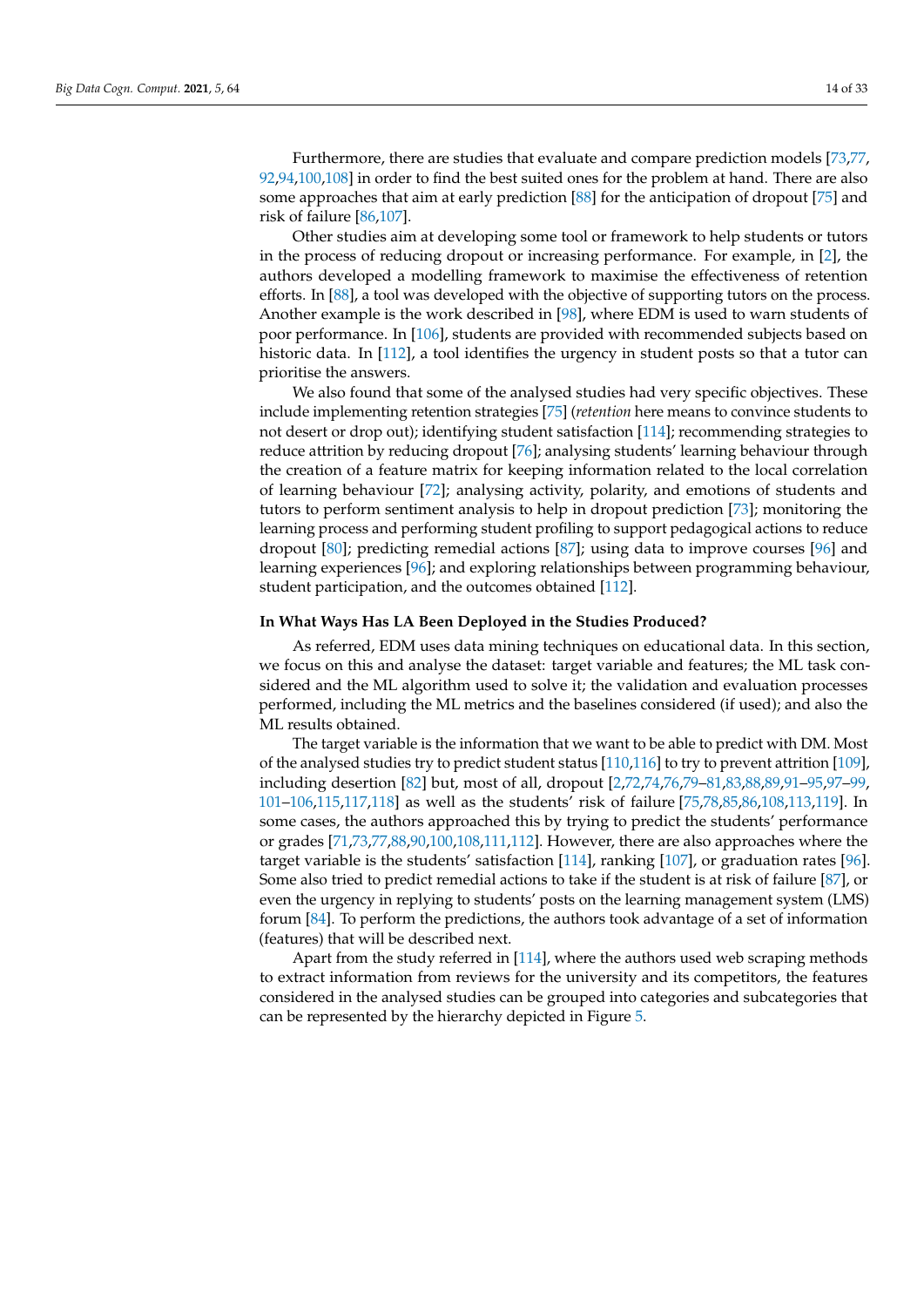<span id="page-14-0"></span>

**Figure 5.** Hierarchy categories and subcategories of the features considered in the analysed studies.

As presented in the figure, the features used in the analysed works can be split into two main categories: student data, and external data. Student data is the most-used category of data and can be split into data concerning personal and academic information.

Regarding personal information, the analysed studies take into account demographic data [\[71,](#page-31-3)[84](#page-31-4)[,105](#page-32-10)[,119\]](#page-32-24), such as the students' age [\[78–](#page-31-8)[82](#page-31-26)[,86](#page-31-6)[,88](#page-31-10)[,94](#page-31-17)[,95](#page-32-0)[,103,](#page-32-8)[104,](#page-32-9)[108,](#page-32-13)[109,](#page-32-14)[115\]](#page-32-20), but also sociodemographic data [\[2\]](#page-28-1), such as gender [\[78–](#page-31-8)[82](#page-31-26)[,86,](#page-31-6)[88](#page-31-10)[,94](#page-31-17)[,95,](#page-32-0)[98](#page-32-3)[,103,](#page-32-8)[104](#page-32-9)[,108](#page-32-13)[–110](#page-32-15)[,114,](#page-32-19)[115\]](#page-32-20), country of birth [\[88](#page-31-10)[,104\]](#page-32-9), race or ethnicity [\[108–](#page-32-13)[110,](#page-32-15)[115\]](#page-32-20), regional origin or residence postal code [\[80](#page-31-25)[,86](#page-31-6)[,89](#page-31-11)[,95](#page-32-0)[,108](#page-32-13)[,109](#page-32-14)[,115\]](#page-32-20), marital status [\[79](#page-31-22)[–81,](#page-31-12)[86,](#page-31-6)[109,](#page-32-14)[115\]](#page-32-20), number of children [\[79\]](#page-31-22), parents' cohabitation status [\[91\]](#page-31-14), and social status [\[81\]](#page-31-12). Socioeconomic variables are also included, and these encompass the family background [\[2](#page-28-1)[,113](#page-32-18)[,116\]](#page-32-21); socioeconomic environment [\[75,](#page-31-23)[97,](#page-32-2)[102,](#page-32-7)[113](#page-32-18)[,118\]](#page-32-23); information regarding the students' parents (income [\[89](#page-31-11)[,94](#page-31-17)[,108\]](#page-32-13), educational level [\[89](#page-31-11)[,91,](#page-31-14)[94\]](#page-31-17), profession [\[89\]](#page-31-11), work hours and pressure [\[89,](#page-31-11)[108\]](#page-32-13), and if they can meet university expenses [\[89\]](#page-31-11)); students' economic status [\[78\]](#page-31-8); employment status (including type of employment and profession) [\[79](#page-31-22)[–81](#page-31-12)[,91](#page-31-14)[,108\]](#page-32-13); income [\[81,](#page-31-12)[85\]](#page-31-5); and whether the student receives financial aid, has a student loan, or a grant [\[109](#page-32-14)[,115\]](#page-32-20).

The studies also account for personal [\[102\]](#page-32-7) data, such as personal information [\[75,](#page-31-23) [93,](#page-31-16)[113\]](#page-32-18), satisfaction [\[89](#page-31-11)[,97,](#page-32-2)[108\]](#page-32-13) and adaptation [\[108\]](#page-32-13), computer knowledge and usage at work [\[79\]](#page-31-22), average hours spent studying [\[89,](#page-31-11)[98,](#page-32-3)[108,](#page-32-13)[109,](#page-32-14)[115\]](#page-32-20), technology impact [\[108\]](#page-32-13), learning style [\[108\]](#page-32-13), health status [\[98,](#page-32-3)[108\]](#page-32-13), prior course knowledge [\[108\]](#page-32-13), psychological factors [\[108\]](#page-32-13), cognitive features [\[91\]](#page-31-14), and level of concentration [\[109,](#page-32-14)[115\]](#page-32-20). The study presented in [\[98\]](#page-32-3) takes some different features into account: time management, self concept and appraisal, free time, independence, and whether the student often goes out. The study presented in [\[89\]](#page-31-11) considers yet another set of different features, as the existence of family problems, homesickness, change of goal, adjustment problems, and whether the student is enrolled in other universities.

The students' academic data [\[81\]](#page-31-12) encompass career [\[119\]](#page-32-24) and administrative [\[75](#page-31-23)[,101\]](#page-32-6), including the students' background data (data from previous academic experiences), entrylevel data (the data that are recorded at the moment when the student enrols in the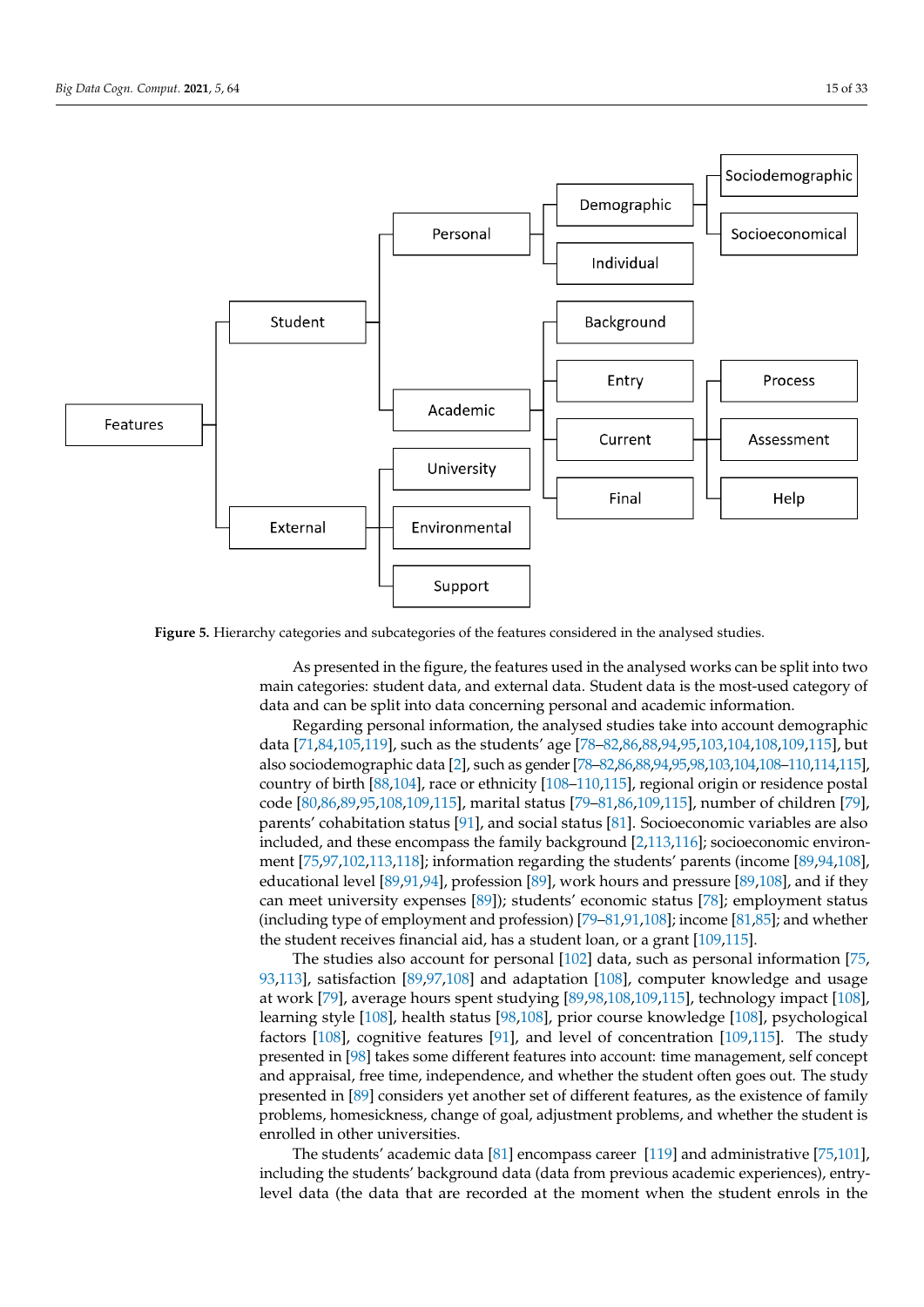university), current status (data concerning the courses and subjects that the student is enrolled in at the moment), and also final status. This last category includes information on dropout [\[2](#page-28-1)[,92\]](#page-31-15), and final graduation result [\[88](#page-31-10)[,104](#page-32-9)[,110\]](#page-32-15) together with the date of this result [\[80](#page-31-25)[,104](#page-32-9)[,106\]](#page-32-11).

The background student data include, for example, data regarding the student's path in high school or in previous university enrolments. These include the results obtained by the student [\[82](#page-31-26)[,89](#page-31-11)[,91](#page-31-14)[,95](#page-32-0)[,103](#page-32-8)[,107](#page-32-12)[,108](#page-32-13)[,116\]](#page-32-21), specifically in assessments, such as the Standardised Admission Test (SAT) [\[2](#page-28-1)[,88,](#page-31-10)[109,](#page-32-14)[110,](#page-32-15)[113,](#page-32-18)[115\]](#page-32-20), or the Test of English as a Foreign Language (TOEFL) [\[109](#page-32-14)[,113\]](#page-32-18).

Another set of important information regards the data recorded at the entry of the university. This includes the entry type [\[2](#page-28-1)[,75](#page-31-23)[,78](#page-31-8)[,89](#page-31-11)[,91](#page-31-14)[,108–](#page-32-13)[110,](#page-32-15)[115\]](#page-32-20), the preferences stated about the area [\[94](#page-31-17)[,103\]](#page-32-8), type of degree [\[103\]](#page-32-8), the study [\[98\]](#page-32-3) and more specifically the bachelor [\[2\]](#page-28-1) or major [\[109](#page-32-14)[,110,](#page-32-15)[115\]](#page-32-20) program, the enrolment date or year [\[86](#page-31-6)[,92](#page-31-15)[,95](#page-32-0)[,104](#page-32-9)[,113\]](#page-32-18), data regarding the enrolment and coexistence [\[75](#page-31-23)[,116\]](#page-32-21), the entry grade [\[113\]](#page-32-18), data recorded on transfer transcripts [\[113\]](#page-32-18), data regarding the first term [\[109,](#page-32-14)[110,](#page-32-15)[115\]](#page-32-20) or semester [\[97\]](#page-32-2), number of University Educational Credits (UECs) in the first year [\[103](#page-32-8)[,106\]](#page-32-11) or in total [\[94\]](#page-31-17), the attendance type (full or partial time) [\[78\]](#page-31-8), and whether the student is a new student at the university [\[79\]](#page-31-22).

The information that was accounted for in the current academic data can be, in its turn, divided into process, assessment, and help. The process data concern data obtained during the student's frequency of the study program; the assessment regards data obtained during evaluations; and the help data concern the help that was provided to the student and whether it was accepted or not. This last one includes participation in tutorials offered [\[2\]](#page-28-1), and in tutoring and advice programs [\[116\]](#page-32-21).

The process data concern the data obtained during the process of frequenting the program and includes students' achievements and performance [\[2,](#page-28-1)[71,](#page-31-3)[75,](#page-31-23)[82,](#page-31-26)[87,](#page-31-9)[91,](#page-31-14)[116\]](#page-32-21), interaction with the university's LMS [\[71](#page-31-3)[–77,](#page-31-7)[83–](#page-31-18)[86,](#page-31-6)[93,](#page-31-16)[107,](#page-32-12)[108,](#page-32-13)[113\]](#page-32-18), lecture attendance [\[90,](#page-31-13) [91,](#page-31-14)[93,](#page-31-16)[94,](#page-31-17)[113\]](#page-32-18) and participation [\[113\]](#page-32-18), degree [\[82](#page-31-26)[,85](#page-31-5)[,87–](#page-31-9)[89,](#page-31-11)[92,](#page-31-15)[105,](#page-32-10)[106,](#page-32-11)[109,](#page-32-14)[115,](#page-32-20)[118\]](#page-32-23) and subjects [\[81,](#page-31-12)[82,](#page-31-26)[85,](#page-31-5)[88,](#page-31-10)[92,](#page-31-15)[106,](#page-32-11)[118\]](#page-32-23) the student is enrolled in, study progression data [\[104\]](#page-32-9), discipline precedence [\[117\]](#page-32-22), lecture programme [\[95\]](#page-32-0), final grades obtained in maths and physics [\[99\]](#page-32-4), syllabus of the course [\[89\]](#page-31-11) and, more specifically, the students' programming log [\[112\]](#page-32-17).

The assessment data include examination data [\[104\]](#page-32-9), assessment or test grades [\[73,](#page-31-20) [76,](#page-31-21)[77](#page-31-7)[,86](#page-31-6)[,88](#page-31-10)[,90](#page-31-13)[,91](#page-31-14)[,94](#page-31-17)[,106](#page-32-11)[,107,](#page-32-12)[111–](#page-32-16)[113\]](#page-32-18), the score in each subject [\[88](#page-31-10)[,92\]](#page-31-15), students' performance [\[97\]](#page-32-2), and homework grade [\[94\]](#page-31-17). They also include data regarding course grades [\[113\]](#page-32-18) that, in some cases, can be measured by the grade point average (GPA) [\[92](#page-31-15)[,94,](#page-31-17)[100,](#page-32-5)[109,](#page-32-14)[110,](#page-32-15) [113,](#page-32-18)[115\]](#page-32-20), or the graduate record examinations (GRE) [\[113\]](#page-32-18).

Finally, the external data can be split into three subcategories: data regarding the university, environmental data, and data concerning the support offered. University data include information about its infrastructure [\[89,](#page-31-11)[116\]](#page-32-21), services [\[116\]](#page-32-21), institutional factors [\[108\]](#page-32-13), campus location [\[89](#page-31-11)[,108\]](#page-32-13), the students' proximity to college [\[98\]](#page-32-3), data regarding the college campus [\[85](#page-31-5)[,109](#page-32-14)[,115\]](#page-32-20), and also the existence of extension activities [\[90\]](#page-31-13). Environmental data include the cultural and educational environments [\[102\]](#page-32-7), but also information regarding the campus environment and whether extracurricular activities and entertainment are provided by the university [\[89\]](#page-31-11). The support data regard the support given to the student by the community [\[98\]](#page-32-3), the family [\[108\]](#page-32-13), and the university [\[98](#page-32-3)[,108\]](#page-32-13), which also includes the teacher/student relationship [\[89\]](#page-31-11).

The information regarding the features used in each of the analysed studies is pre-sented in Table [A3](#page-27-0) in Appendix [A.](#page-25-1) Table [A4](#page-28-12) presents this information grouped into three main categories: student personal data, student academic data, and external data.

As presented in the table, most of the studies use student personal and academic data, with the following exceptions:

- Use only student academic data [\[72–](#page-31-19)[74](#page-31-24)[,76,](#page-31-21)[77](#page-31-7)[,81](#page-31-12)[,83,](#page-31-18)[87,](#page-31-9)[92,](#page-31-15)[96](#page-32-1)[,100](#page-32-5)[,101,](#page-32-6)[106,](#page-32-11)[107](#page-32-12)[,111,](#page-32-16)[112,](#page-32-17)[117\]](#page-32-22).
- Use student academic data together with external data [\[90\]](#page-31-13).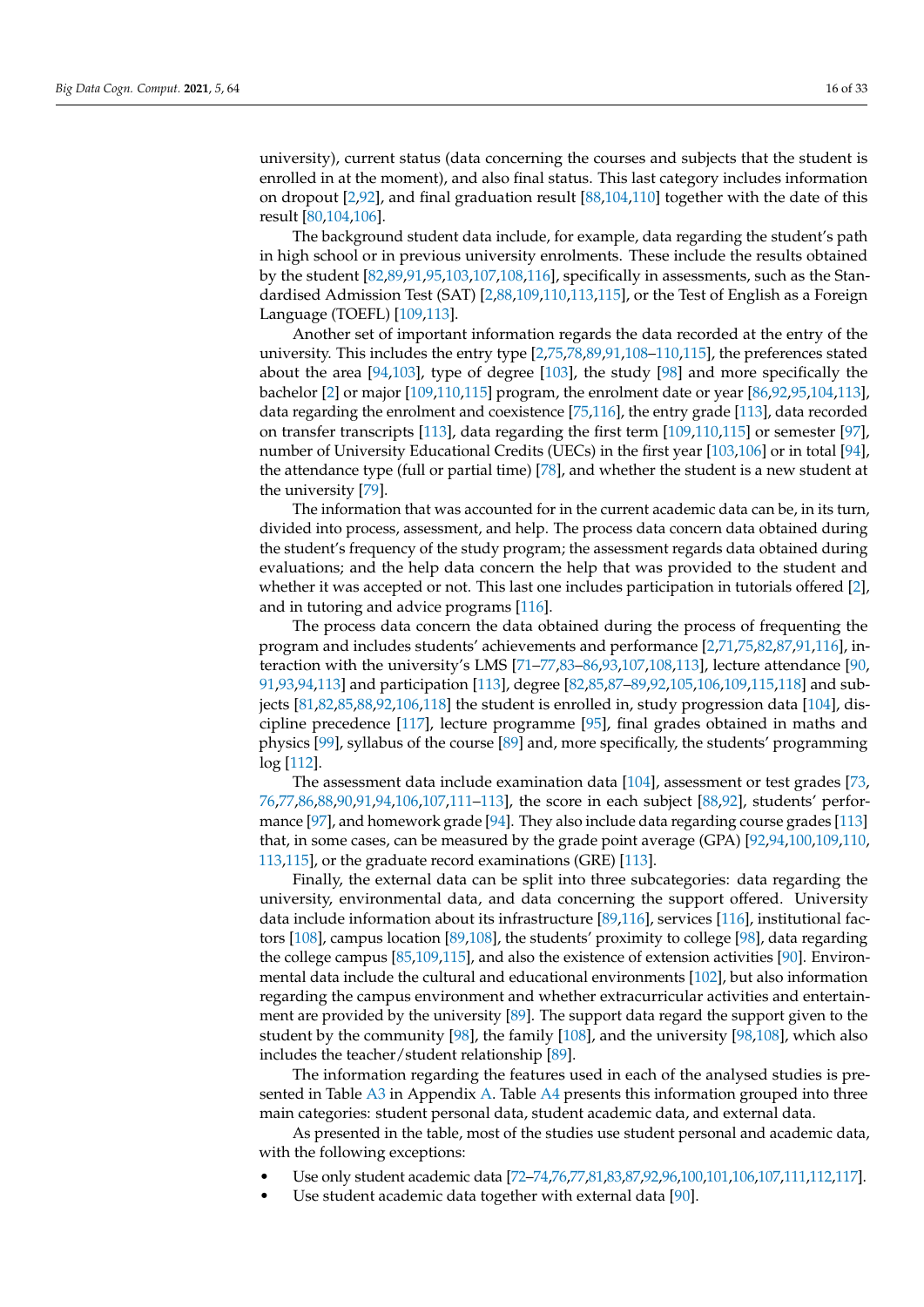- Use student personal data together with external data [\[102](#page-32-7)[,114\]](#page-32-19).
	- Use all three main categories [\[85,](#page-31-5)[89,](#page-31-11)[98,](#page-32-3)[108,](#page-32-13)[109](#page-32-14)[,115](#page-32-20)[,116\]](#page-32-21).

As for the ML task, in the analysed studies, we found works that used both unsupervised and supervised learning techniques. The unsupervised learning techniques found were clustering and mining of association rules. As for the supervised learning approaches, there were some studies that worked with regression, but the majority used classification.

The study described in [\[88\]](#page-31-10) used the clustering algorithm k-means together with principal component analysis (PCA). The authors divided the dataset into train and test sets for validation, and measured the model's accuracy for evaluation. However, this study also used classification techniques, which will be referred to later in this work. Another study that used clustering is [\[102\]](#page-32-7), where the authors used Bayesian profile regression.

There are also cases where the approach consists of mining association rules. This is the approach in [\[76,](#page-31-21)[78,](#page-31-8)[97,](#page-32-2)[113\]](#page-32-18), where an implementation of the repeated incremental pruning to produce error reduction (RIPPER) algorithm in Java (JRip) was used to solve the problem.

In [\[73\]](#page-31-20), the authors used both regression and classification. For regression, the authors used additive regression. The classification techniques will be referred to later in this work. The validation occurs with 10F-CV by measuring the models' mean absolute error (MAE). In [\[100\]](#page-32-5), the authors used neural networks (NNs), support vector machines (SVMs) and extreme learning machine (ELM) algorithms in a 5F-CV setup to measure the root mean squared (RMS) error,  $R^2$ , and the coefficient of variation (COV). The study described in [\[77\]](#page-31-7) considered a regression task and used the following algorithms: multilayer perceptron (MLP), Bayes net and deep NNs. The model validation occurs by considering different samples of the dataset for training, validation and testing. The metrics computed were accuracy, Cohen's kappa, MAE, relative mean squared error (RMSE), root average error (RAE), and root relative squared error (RRSE). The work described in  $[79,84,112]$  $[79,84,112]$  $[79,84,112]$  considered regression with the linear regression (LiR) algorithm. The study described in [\[71\]](#page-31-3) used semisupervised regression with the COREG framework, together with K-nearest neighbours (KNN), LiR, gradient boosting, and MLP. This study uses cross validation (specifically 5F-CV) to evaluate the models used, through the calculation of the following metrics: MSE and MAE.

In [\[114\]](#page-32-19), the approach considered is sentiment analysis. In this case, the algorithm used is valence aware dictionary for sentiment reasoning (VADER). The study in [\[107\]](#page-32-12) used the analytic hierarchy process (AHP) together with the best–worst method (BWM).

As for the approaches that used classification, the analysed ones used different algorithms, validation techniques, and evaluation metrics. We describe this in detail in the following paragraphs.

The algorithm used in more studies is decision trees (DTs), which is used in 26 of the analysed studies [\[74–](#page-31-24)[76,](#page-31-21)[78](#page-31-8)[,81](#page-31-12)[,82](#page-31-26)[,86,](#page-31-6)[89–](#page-31-11)[95,](#page-32-0)[97–](#page-32-2)[99](#page-32-4)[,103](#page-32-8)[,104,](#page-32-9)[108,](#page-32-13)[109,](#page-32-14)[113](#page-32-18)[,115](#page-32-20)[,116](#page-32-21)[,118,](#page-32-23)[119\]](#page-32-24). Two algorithms are used in nine studies each: Naive Bayes (NB) [\[74,](#page-31-24)[76](#page-31-21)[,78](#page-31-8)[,86](#page-31-6)[,91,](#page-31-14)[92,](#page-31-15)[94](#page-31-17)[,95](#page-32-0)[,98\]](#page-32-3), and artificial neural networks (ANNs) [\[85](#page-31-5)[,86](#page-31-6)[,91,](#page-31-14)[92,](#page-31-15)[98,](#page-32-3)[108](#page-32-13)[,109](#page-32-14)[,115](#page-32-20)[,119\]](#page-32-24). Logistic regression (LR) was used in seven of the analysed studies [\[80,](#page-31-25)[83,](#page-31-18)[98,](#page-32-3)[103](#page-32-8)[,104](#page-32-9)[,109](#page-32-14)[,115\]](#page-32-20). Two algorithms were used in six studies: random forests (RF) [\[2,](#page-28-1)[74,](#page-31-24)[76](#page-31-21)[,83](#page-31-18)[,95](#page-32-0)[,105\]](#page-32-10), and SVM [\[73,](#page-31-20)[83,](#page-31-18)[86](#page-31-6)[,88](#page-31-10)[,108](#page-32-13)[,115\]](#page-32-20). The KNN algorithm was used in five studies [\[73](#page-31-20)[,74](#page-31-24)[,76](#page-31-21)[,91](#page-31-14)[,94\]](#page-31-17). The algorithm sequential minimal optimisation (SMO) was used in three studies [\[76](#page-31-21)[,78,](#page-31-8)[79\]](#page-31-22) and, also in three studies, the authors used the ensemble of classifiers gradient boosting [\[84](#page-31-4)[,94](#page-31-17)[,95\]](#page-32-0). There are two algorithms that were used twice in the different studies analysed: convolutional neural networks (CNNs) [\[72](#page-31-19)[,101\]](#page-32-6), and MLP [\[76](#page-31-21)[,88\]](#page-31-10). The following algorithms were used only once in the analysed studies: boosted decision trees [\[2\]](#page-28-1), Bayes net [\[76\]](#page-31-21), radial basis function (RBF) [\[79\]](#page-31-22), the ensembles AdaBoost and LogiBoost [\[79\]](#page-31-22), PAIRS3 [\[87\]](#page-31-9), multi-view multiinstance (MVMI) and multi-view Gaussian process (MVGP) [\[113\]](#page-32-18), and ensemble of linear discriminant analysis (E-LDA) [\[114\]](#page-32-19).

The most used validation is cross validation [\[82](#page-31-26)[,92](#page-31-15)[,109\]](#page-32-14). Specifically, in two studies, the validation is made through 5F-CV [\[93,](#page-31-16)[118\]](#page-32-23), 10F-CV [\[2](#page-28-1)[,72](#page-31-19)[,73](#page-31-20)[,76](#page-31-21)[,78](#page-31-8)[,83](#page-31-18)[,89](#page-31-11)[,91](#page-31-14)[,93–](#page-31-16)[95](#page-32-0)[,97,](#page-32-2)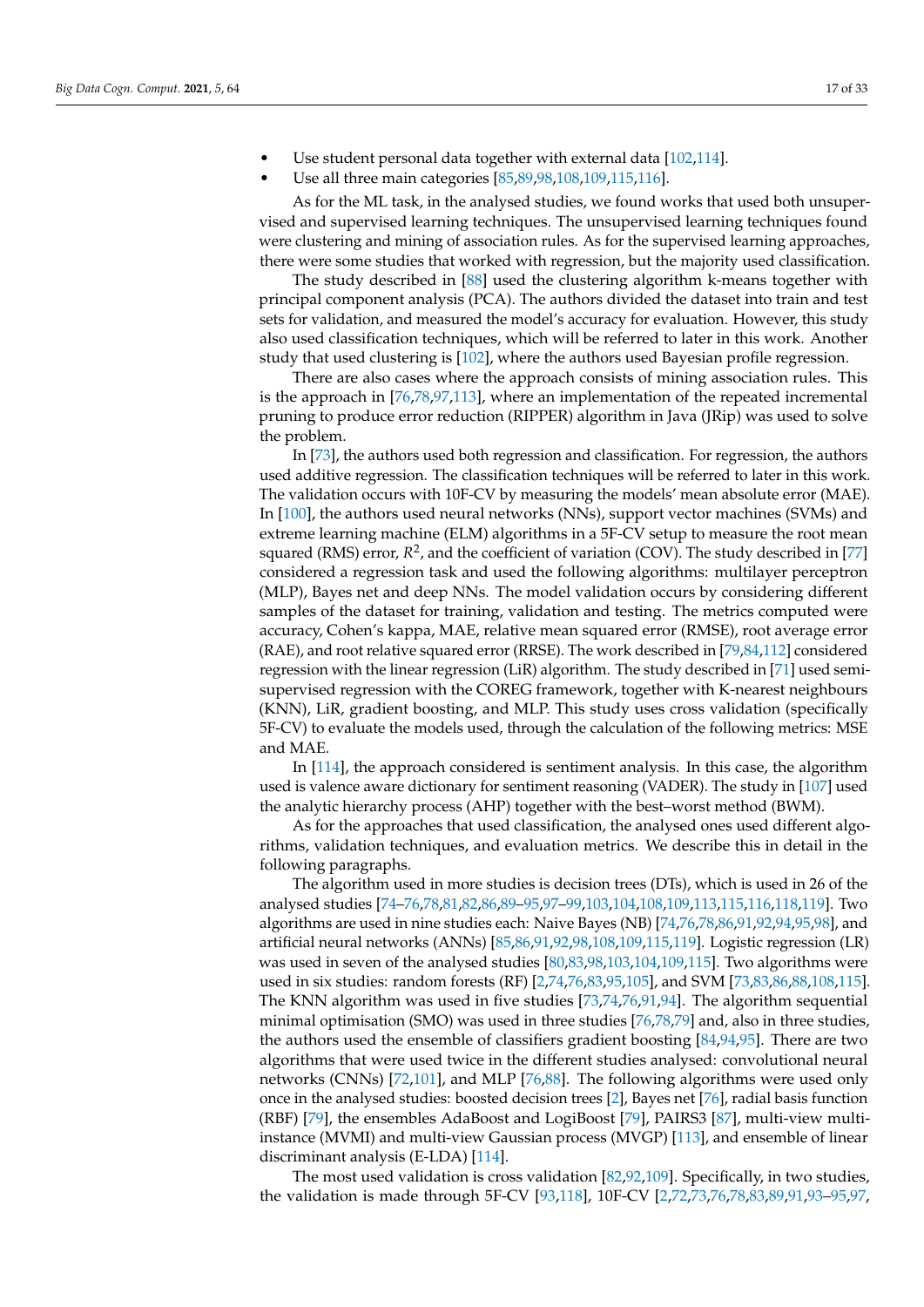[99,](#page-32-4)[103–](#page-32-8)[105](#page-32-10)[,108,](#page-32-13)[115\]](#page-32-20) was used 18 times, 15-FCV [\[93\]](#page-31-16) and LOO-CV [\[93\]](#page-31-16) were used once each. Besides that, there are seven studies in which the data were split into train and test sets [\[74,](#page-31-24)[81,](#page-31-12)[84,](#page-31-4)[85](#page-31-5)[,87](#page-31-9)[,88,](#page-31-10)[111,](#page-32-16)[119\]](#page-32-24), and also two where the split was made into train, validation and test sets [\[77](#page-31-7)[,101\]](#page-32-6).

Concerning the metrics used to evaluate classification models, the most used metrics are those that used the confusion matrix: in 23 studies, the authors measured accuracy [\[42,](#page-30-23)[72,](#page-31-19)[74,](#page-31-24)[76,](#page-31-21)[85,](#page-31-5)[87,](#page-31-9)[88,](#page-31-10)[92–](#page-31-15)[95,](#page-32-0)[97](#page-32-2)[–99,](#page-32-4)[101,](#page-32-6)[103,](#page-32-8)[104,](#page-32-9)[106](#page-32-11)[–109,](#page-32-14)[115,](#page-32-20)[119\]](#page-32-24), 17 studies considered precision [\[42](#page-30-23)[,72](#page-31-19)[,78](#page-31-8)[,82–](#page-31-26)[86](#page-31-6)[,89,](#page-31-11)[92](#page-31-15)[,94,](#page-31-17)[95](#page-32-0)[,97,](#page-32-2)[101](#page-32-6)[,104](#page-32-9)[,108](#page-32-13)[,119\]](#page-32-24), 14 used recall [\[42,](#page-30-23)[72](#page-31-19)[,78,](#page-31-8)[82–](#page-31-26) [84,](#page-31-4)[86](#page-31-6)[,89](#page-31-11)[,92](#page-31-15)[,94](#page-31-17)[,95](#page-32-0)[,97](#page-32-2)[,101](#page-32-6)[,108\]](#page-32-13), 12 used some F measure [\[42,](#page-30-23)[72,](#page-31-19)[78,](#page-31-8)[82](#page-31-26)[–85,](#page-31-5)[89,](#page-31-11)[97,](#page-32-2)[101,](#page-32-6)[106,](#page-32-11)[108\]](#page-32-13), 7 used sensitivity (true positive rate) [\[82](#page-31-26)[,85](#page-31-5)[,89](#page-31-11)[,103](#page-32-8)[,104](#page-32-9)[,113](#page-32-18)[,119\]](#page-32-24), 4 used specificity (true negative rate) [\[89](#page-31-11)[,103](#page-32-8)[,104](#page-32-9)[,113\]](#page-32-18), 2 used the false positive rate [\[82](#page-31-26)[,89\]](#page-31-11), and 1 used the false negative rate [\[89\]](#page-31-11). Besides that, there are 10 studies that considered the receiving operation characteristic (ROC), by using the ROC itself [\[75,](#page-31-23)[89,](#page-31-11)[104\]](#page-32-9), or the area under the curve (AUC) [\[76,](#page-31-21)[78,](#page-31-8)[82,](#page-31-26)[99](#page-32-4)[,103](#page-32-8)[,105,](#page-32-10)[113\]](#page-32-18). Other metrics that were also used are Quini values [\[2\]](#page-28-1), observed uplift [\[2\]](#page-28-1), Cohen's kappa [\[78,](#page-31-8)[104,](#page-32-9)[113\]](#page-32-18), Matthews correlation coefficient (MCC) [\[82\]](#page-31-26), and precision recall curve (PRC) area [\[82\]](#page-31-26).

Only three works reported using baselines in the model evaluation. The study presented in [\[2\]](#page-28-1) used a random model as the baseline. The study presented in [\[72\]](#page-31-19) used several baseline models: classification and regression trees (CART), NB, LDA, LR, SVM, RF, and gradient boosting decision trees (GBDT). Finally, the work described in [\[101\]](#page-32-6) used Bayesian networks as the baseline.

In summary, most of the analysed studies tried to predict student status to try to prevent attrition, desertion and, more importantly, dropout or risk of failure. Regarding the data used for such predictions, student data (personal and academic information) is the most-used category of data. In what concerns the ML task used for the prediction, most of the analysed studies used classification techniques, with several different classification algorithms. The most-used validation technique is cross validation, and the most frequent evaluation metrics are those based on the confusion matrix.

# *4.2. How Effective is LA in Reducing Student Dropout?*

In general terms, the models and works described in the analysed documents are able to perform early prediction of the intended information (for example, students' performance or grades), allowing the teacher and/or the institution to take actions to avoid undesired effects (attrition, dropout, desertion, risk of failure or retention). Next, we present a summary of the work described in each of the analysed studies.

In the work in [\[71\]](#page-31-3), the objective of the study was to implement an algorithm to predict grades. The results indicate that the early prognosis of students at risk of failure can be accurately achieved, compared to supervised models, even for a small amount of initially collected data from the first two semesters. This yields an early alert tool with interpretable models. The future work of the study includes generating synthetic data, applying preprocessing stages that may help discriminate better the initially gathered data, combining semi-supervised clustering with other learners and active learning with semi-supervised learning, the use of transfer learning, and the modification of transductive approaches.

In [\[72\]](#page-31-19), the objective was to perform an in-depth analysis of the learning behaviour patterns of MOOC learners; for this, the authors proposed a feature matrix for keeping information related to the local correlation of learning behaviours and a CNN model for predicting the dropout. The results showed that the proposed CNN model can be used for temporal dropout prediction and early dropout prediction once a sufficiently large amount of data are obtained. In the future, the authors wish to construct more reasonable network structures to predict dropout and further explore the correlations between parallel MOOCs selected by learners.

In [\[73\]](#page-31-20), the authors used sentiment analysis on the activity, polarity and emotions of tutors and students, aiming at the implementation of DM methodologies to provide timely, personalised and accurate predictions of students' grades. Several results were obtained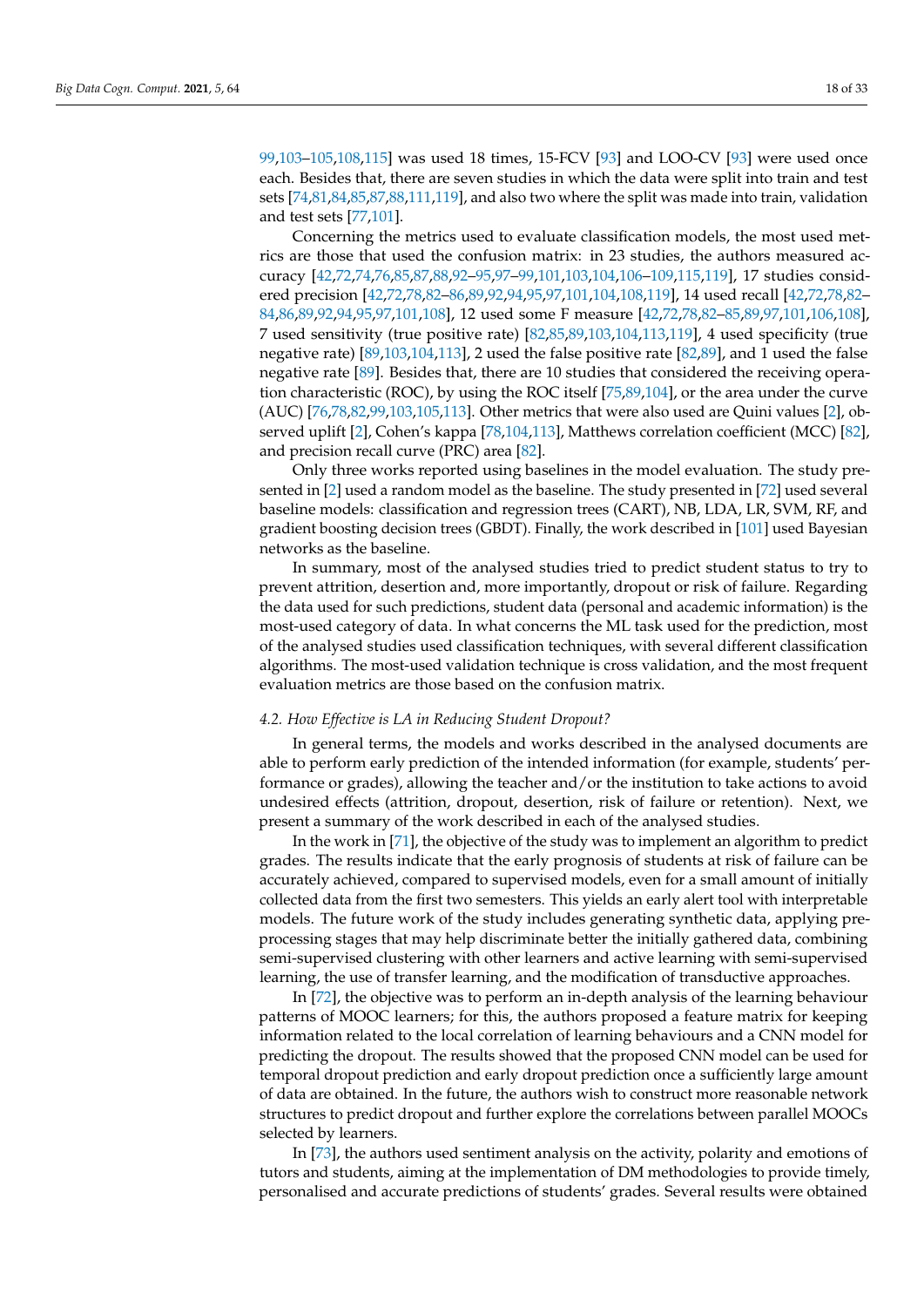in this study, including that polarity and emotions as independent variables provide better performance in comparative models and that tutors' variables are highlighted as an important factor for more accurate prediction of student grades. The model allows timely prediction of student grades in different periods during the academic year, promoting "tutors' self-evaluation and focused interventions, learning content evolution but mainly, students' retention in the learning process". Future work includes evaluating the results of the polarity and emotion analysis system, adding the human factor and methods of machine learning and the use of transfer learning methodologies.

The study in [\[74\]](#page-31-24) explored deciphering the attributes of student retention in e-learning. The total number of events during a MOOC course, days active, played video and the number of chapters explored were exhibited as influential attributes to predict early dropout from a course.

The aim of the work in [\[75\]](#page-31-23) was to prevent students from abandoning the university by means of retention actions focused on the most at-risk students, trying to maximise the effectiveness of institutional efforts in this direction. They developed SPA (dropout prediction system in Spanish), an early warning system that uses these models to generate static early dropout-risk predictions and dynamic periodically updated ones.

The aim of the study in [\[76\]](#page-31-21) was to understand the key determinants of dropout, to accurately identify students likely to drop out, and recommend interventions to reduce student attrition.

In [\[77\]](#page-31-7), the main objective was to evaluate the predictive performance of a parametric forecasting methods in comparative perspective models to predict the learners' performance. They stated that deep parametric methods perform better than a non-parametric prediction.

The study described in [\[78\]](#page-31-8) aims to construct prediction models in different subpopulations, considering student gender, age, and attendance type. They found that the rule-based and tree-based methods generated models with higher interpretability, making them more useful for designing effective student support.

To predict student performance in a web-based distance course, a set of classification and regression algorithms were used [\[79\]](#page-31-22). The proposed method has an accuracy that varies from the initial stage, based on demographic characteristics of students in 70.07%, and before the final exam in 87%. An accuracy of 82.25% was found to identify students at risk of failing before the middle of the school year.

To support pedagogical actions that reduce dropout rates in the context of distance education [\[80\]](#page-31-25), the hypothesis that the teaching–learning process, as well as prior knowledge of student profiles, for systematic monitoring is assessed. The results suggest that the use of MonSys caused a significant reduction in dropout. The results showed a greater association between the variables that denote the presence of a monitoring system and female gender.

A study was carried out to verify whether there are categories of students who are more likely to drop out of a course prematurely [\[81\]](#page-31-12). The results suggest that students who are married, employed or over 25 are more likely to drop out of the course; mathematics is the subject in which students are most vulnerable.

The focus of the study described in [\[82\]](#page-31-26) is the desertion of students at a university, and the detection of the causes of university desertion. Knowing that a student who fulfils all the tasks and devotes an appropriate amount of time to self-directed work will pass the course without any problem, it is important to know the causes that lead other students to fail a course, with the aim of recommending a group of activities that can be adjusted to the needs of each student. In the future, they intend to improve the technology to improve the response times in each process, moving to real time. They propose to integrate a system of activity recommendations in BI, to create an autonomous system capable of making decisions, namely, the data processing and analysis phase through data extraction. The results obtained are sent to an expert system, which evaluates the factors that influence defection, academic effectiveness or any other type of eventuality that may be the object of study, transforming learning into an active and personalised activity.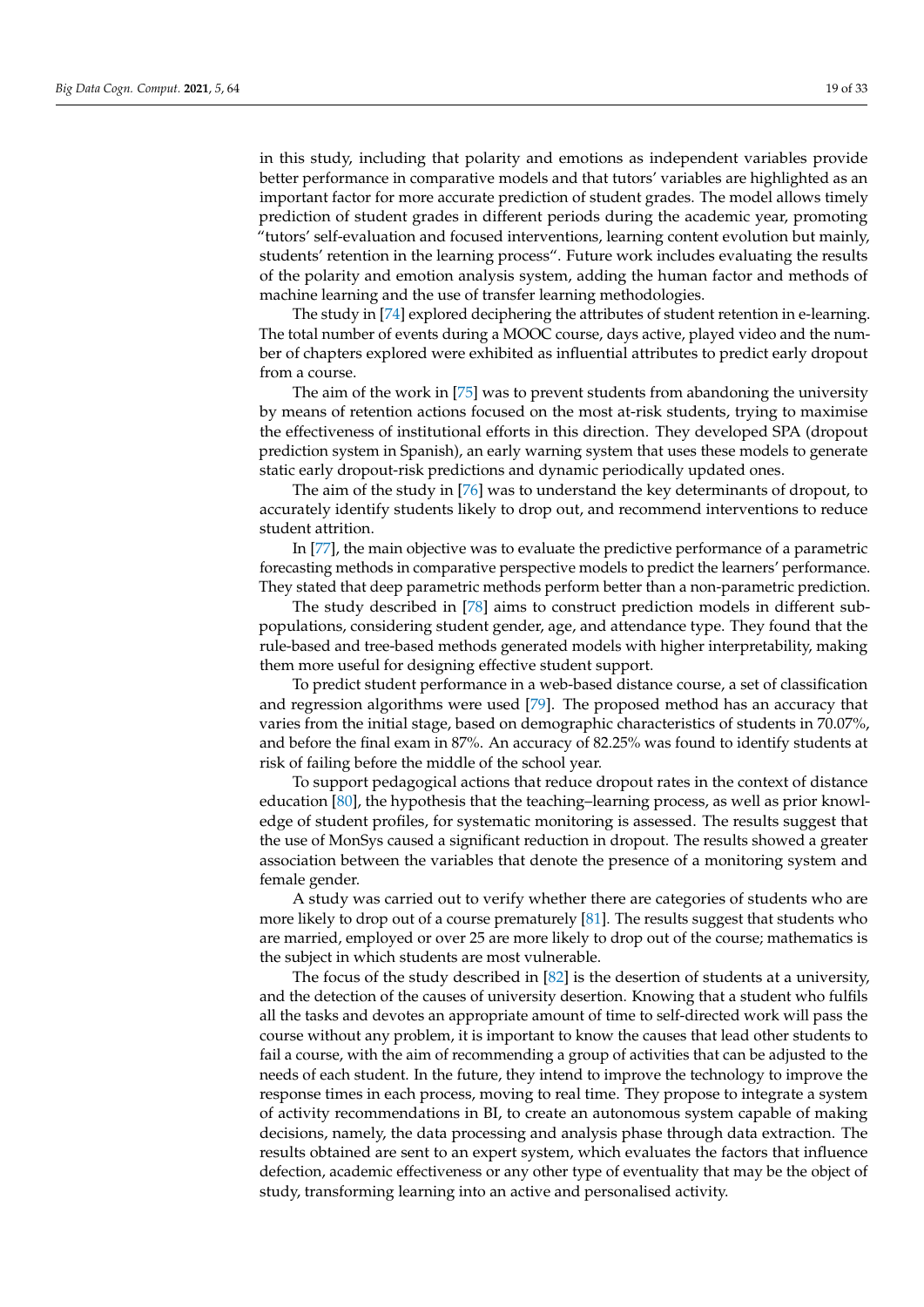In [\[83\]](#page-31-18), the aim is to create an integrated framework with feature selection (FSPred) to predict dropout in MOOCs, which includes feature generation, feature selection, and dropout prediction, using the obtained feature subset and the trained LR to predict the new data.

In [\[84\]](#page-31-4), the work aimed to help teachers prioritise their responses and better manage multiple posts in a MOOC discussion forum, to help reduce dropout rates and improve completion rates. This study fused semantic information and structural information, using Char-CNN to obtain the character-level representation of the sentence, fused it with wordlevel and used the attention mechanism to learn their weight. Their approach achieved the best results on the Stanford MOOCPosts dataset.

The study in [\[85\]](#page-31-5) aimed to identify students at risk of failing in a blended learning course. They found that 25% of the failing students could be correctly predicted immediately after the first quiz section, and the prediction accuracy gradually increased week by week, reaching 53% after the 8th quiz and 65% after the mid-term examination.

As for [\[86\]](#page-31-6), the study aimed to early predict students likely to fail in introductory programming courses, using EDM techniques that they considered to be sufficiently effective to early identify students' academic failure and useful to provide educators or teachers with relevant information to help decisions. In the future, they want to improve the study by considering other data sources from different universities as well as the use of other techniques of data preprocessing and algorithms fine-tuning.

The aim of the study presented in [\[87\]](#page-31-9) is to address shortcomings in student attainment rates of course learning outcomes by predicting effective remedial actions through learning from assessment rubrics instances. In the future, they want to use a larger training dataset to produce an even better and more consistent performance rate.

With the objective of better understanding the causes of dropout, the authors in [\[88\]](#page-31-10) proposed a web-based software tool for tutoring support of engineering students without any need of a data scientist background for usage, which supports the early profiling of students. The authors stated that "the tool offers remarkable insight about the features related to student performance, which can become potentially useful for an initial stage of student profiling". Several possible future steps were indicated, including the extension of the tool to other knowledge domains (humanities and sciences), and adding further information about classroom attendance and results at the course level obtained from the LMS.

In [\[89\]](#page-31-11), the authors aimed to identify relevant attributes from sociodemographic, academic and institutional data, and develop an improved decision tree algorithm based on ID3, which can be able to predict whether the students continue or drop their studies. In [\[90\]](#page-31-13), the aim was to classify students in order to predict their final grade.

The work in [\[91\]](#page-31-14) aimed to disclose interesting patterns, which could contribute to predicting student performance and dropout, based on their pre-university characteristics, admission details, and initial academic performance at university. Their empirical findings conducted were better than several other dimensionality reduction techniques.

The aim of the study in [\[92\]](#page-31-15) was to construct a reasonable students' dropout prediction model for business computer disciplines, evaluate the model performance, and select the best predictions of the dropout model of students who did not gain academic achievement. They used the CRISP-DM data mining principle.

The aim of the work in [\[93\]](#page-31-16) was to identify courses and structures that affect student dropout, noting that the first year had the highest number of dropouts.

The main objective of the study in [\[94\]](#page-31-17) was to find the best modelling solution in identifying dropout student indicators, especially in the first two years of the study period. They found that prediction influence of student dropout rates includes the percentage of student attendance, assignment scores, total credits, scores, parental income, parent's education, and the gender and age of the students.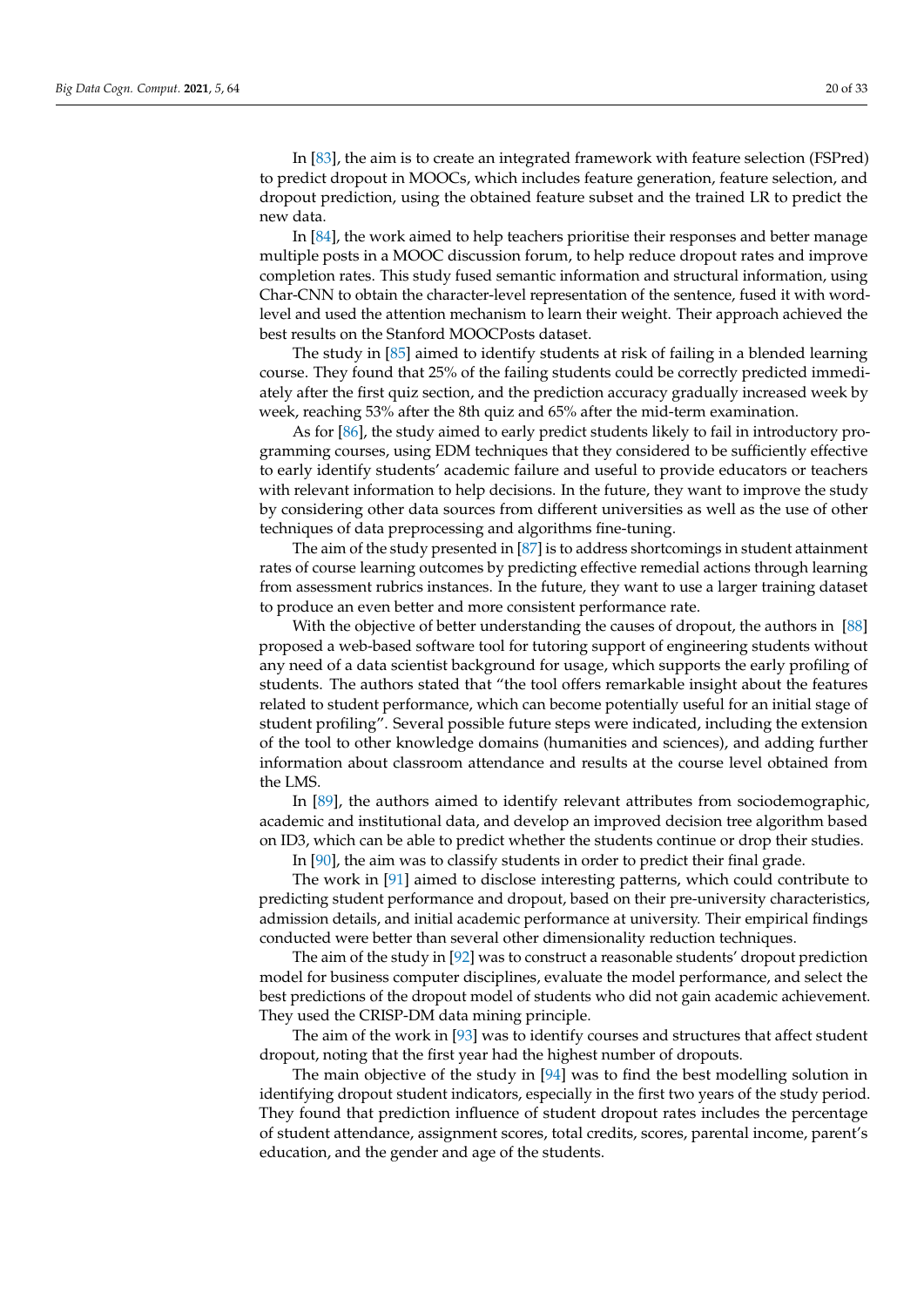The general objective of [\[95\]](#page-32-0) was to find the factors that most influence student dropout and predict early dropout using various techniques, with random forest and gradient boosting showing better performance.

This work described in [\[96\]](#page-32-1) aimed to improve engineering programmes, as well as ensure that the programmes evolve in parallel to the developments within the industry and, more importantly, with the needs of the learners. The utilisation of learning outcome attainment data and the tools used to mine them affected the programme and the overall student learning experience. This study detailed out how specific continual quality improvement (CQI) action plans have affected learning outcome attainment as well as their impact on pass, retention, and graduation rates. They used learning outcome data for processes to improve student learning, measured as graduation rates and pass rates.

Al-Jallad and colleagues [\[97\]](#page-32-2) used student satisfaction as well as socioeconomic factors to reduce the high dimensionality of the data. In this way, they tried to predict different types of student record aspects, using interpretable data mining classifiers. The results suggest the importance of predictors of student satisfaction and socioeconomic status, and that the best results were achieved with the J4.8 algorithm, which trades off accuracy versus interpretability.

Sultana, Khan and Abbas [\[98\]](#page-32-3) proposed using EDM tools to inform students about their performance (low, to be improved and reducing dropout). The authors found some non-cognitive features to help improve the accuracy of outcome prediction.

The focus of the study in [\[99\]](#page-32-4) was to reduce the large number of students who dropped out on probation or who were dismissed, and to propose a model (CHAID) as the best early warning system to detect students who are academically at risk based on the predictors from maths and physics.

The aim of the study presented in [\[100\]](#page-32-5) was to conduct a literature review concerning the EDM to better understand the importance of EDM applications in higher education, especially regarding the improvement of student performance.

The objective of the study described in [\[101\]](#page-32-6) was to predict, as early as possible, which student will drop out to allow targeted actions to prevent it. The results indicate that the constructed models can be used to predict dropout. The authors outlined future work steps, such as incorporating further data (not included, due to privacy issues) and the extension to other faculties.

The aim of the study described in [\[102\]](#page-32-7) was to evaluate the usefulness of the Bayesian profile regression for the identification of students more likely to drop out and to discover patterns of covariates that contribute to student dropout (students' performance, motivation, and resilience).

The paper in [\[103\]](#page-32-8) focused specifically on the problem of dropouts in Italy: the analysis dealt with dropout rates in Italy between the first and second year to identify the main trends and dynamics at the national level. A specific analysis was carried out on the students of one university. They found that the risk of dropping out was greater for inactive (less than 12 UECs achieved) male students, graduated from professional or technical institutes.

The study in [\[104\]](#page-32-9) proposed a methodical approach to identify dropout, considering two methods and data collected at universities and directly related to individual study achievement. The results stated that the machine is able to identify future dropouts with high accuracy.

The study in [\[105\]](#page-32-10) aimed to predict university dropout. The results indicated that the final grade at secondary school and features related to student satisfaction and their subjective academic self-concept and self-assessment are important. The authors stated that this study provides information to universities wishing to implement early warning systems for students at risk of dropping out.

Fernández-García and colleagues [\[106\]](#page-32-11) built a student decision support system to decrease dropout rates and increase stay in degrees, in the form of a recommendation system to suggest subjects to students. Templates allow students to select the subjects that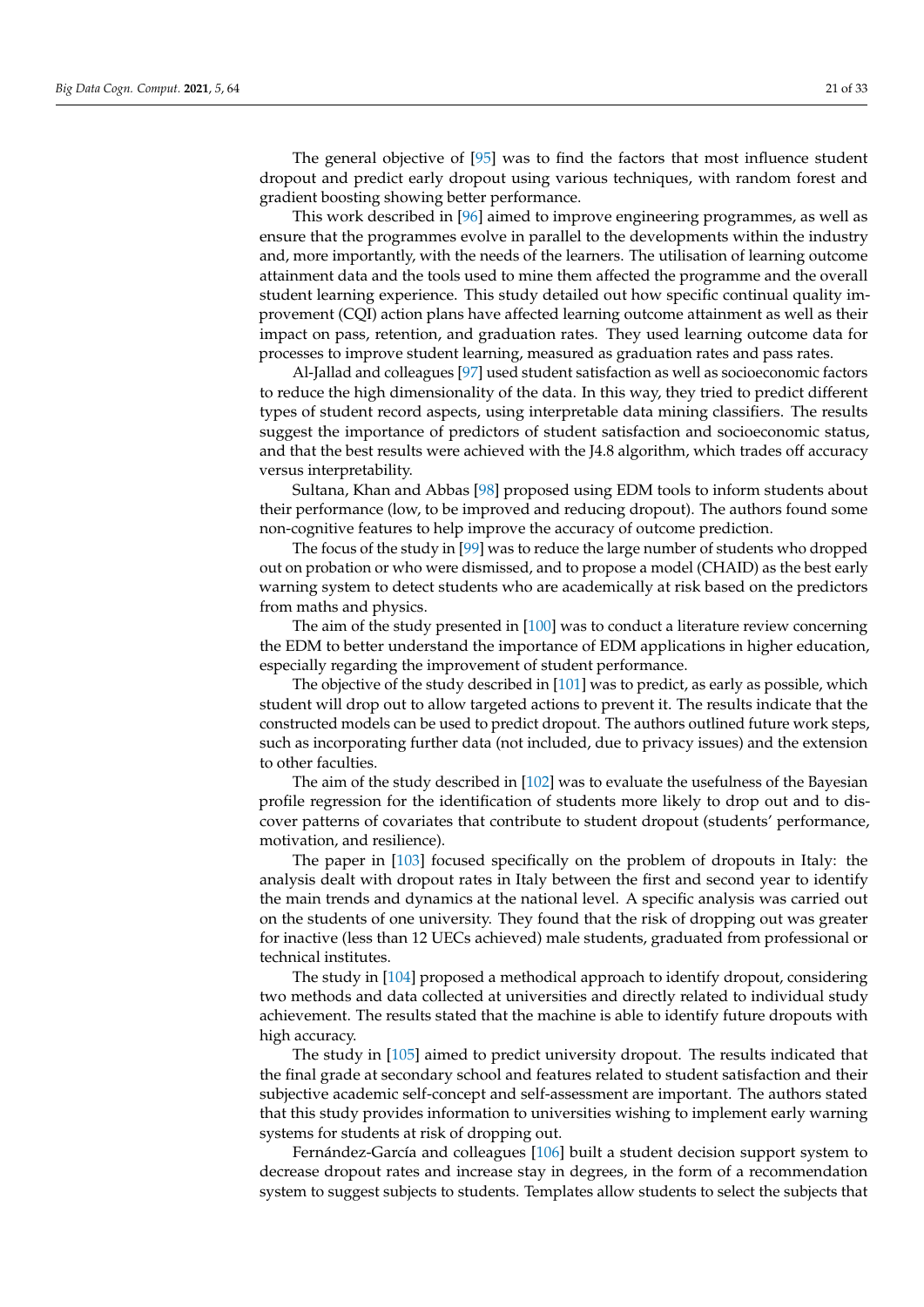best suit them. This decision support system, which uses a dataset with few instances and unbalanced attendance, intends to be implemented in the university enrolment system to provide an effective follow-up of the students' academic trajectory.

As for [\[107\]](#page-32-12), the aim of this study was early students' failure detection, using the obtained students' ranking to help instructors during the semester to detect students who will drop out the course and to plan additional learning activities for these students. In the future, they plan on analysing students' data from different universities' courses and majors and mining several academic years to create a reliable assessment index for early prediction of student failure.

Adejo and Connolly [\[108\]](#page-32-13) proposed a study to compare the performance and efficiency of ensemble techniques with base classifiers with a single data source. The results suggested the efficiency and accuracy of student performance and their risk of attrition, based on the approach of using multiple data sources used with heterogeneous set techniques.

The aim of the work described in [\[109\]](#page-32-14) was to understand the causes behind the attrition, the basis for accurately predicting at-risk students, and appropriately intervening to retain them.

In the work described in [\[110\]](#page-32-15), a quantitative analytics was used to identify the impact of specific courses on students' risk of dropping out of a maths major. They found a general inverse correlation between academic performance and attrition: good performance predicts lower attrition rates; and the further a student goes within the maths major, the greater the risk of dropping out.

The aim of the study in [\[111\]](#page-32-16) was to predict student performance at the course-level in terms of final grades in classes students have not yet taken, helping in semester-tosemester course selection, the recommendation of "bridge" courses, and early warning systems. Experimental results showed that reasonably good prediction is possible with simple approaches, but very accurate prediction may, to some extent, be possible with more advanced approaches.

The study explained in [\[112\]](#page-32-17) focused on exploring the relationships between students' programming behaviours and course outcomes, and students' participation within an online social learning environment and course outcomes. They developed statistical measures derived from data that significantly correlate with students' course grades. They performed a replication study of two existing predictive models, the error quotient and the WatWin score, because the measures' predictive capabilities vary widely based on setting. Knowing the characteristics of the study, particular configuration of programming language (C++), development environment (Visual Studio) and course (CS2), reported that the measures performed much worse than previously reported in the literature. Related to the modelling of student behaviours and the programming state model (PSM), which describes students' problem-solving behaviour by placing a student in 1 of 11 possible programming states, this study derived a predictive measure that outperformed both the error quotient and WatWin score on their dataset. As future work, they would like to run a replication study under similar circumstances to see if a ceiling is again observed; they also would like to investigate alternate states and factors that might influence the PSM's predictive powers, not only programming behaviours.

The study in [\[113\]](#page-32-18) presented a multiview early warning system built with comprehensible genetic programming classification rules adapted to specifically target underrepresented and under-performing student populations.

The objective of the paper [\[114\]](#page-32-19) was to enhance student satisfaction by identifying the current strengths, weaknesses, opportunities, and threats of a university through knowledge mining of online student reviews.

As for [\[115\]](#page-32-20), the aim of this study was to predict and to explain the reasons behind freshmen student attrition. The models indicated that the most important predictors for student attrition are those related to the past and present educational success of the student, and whether they are receiving financial help.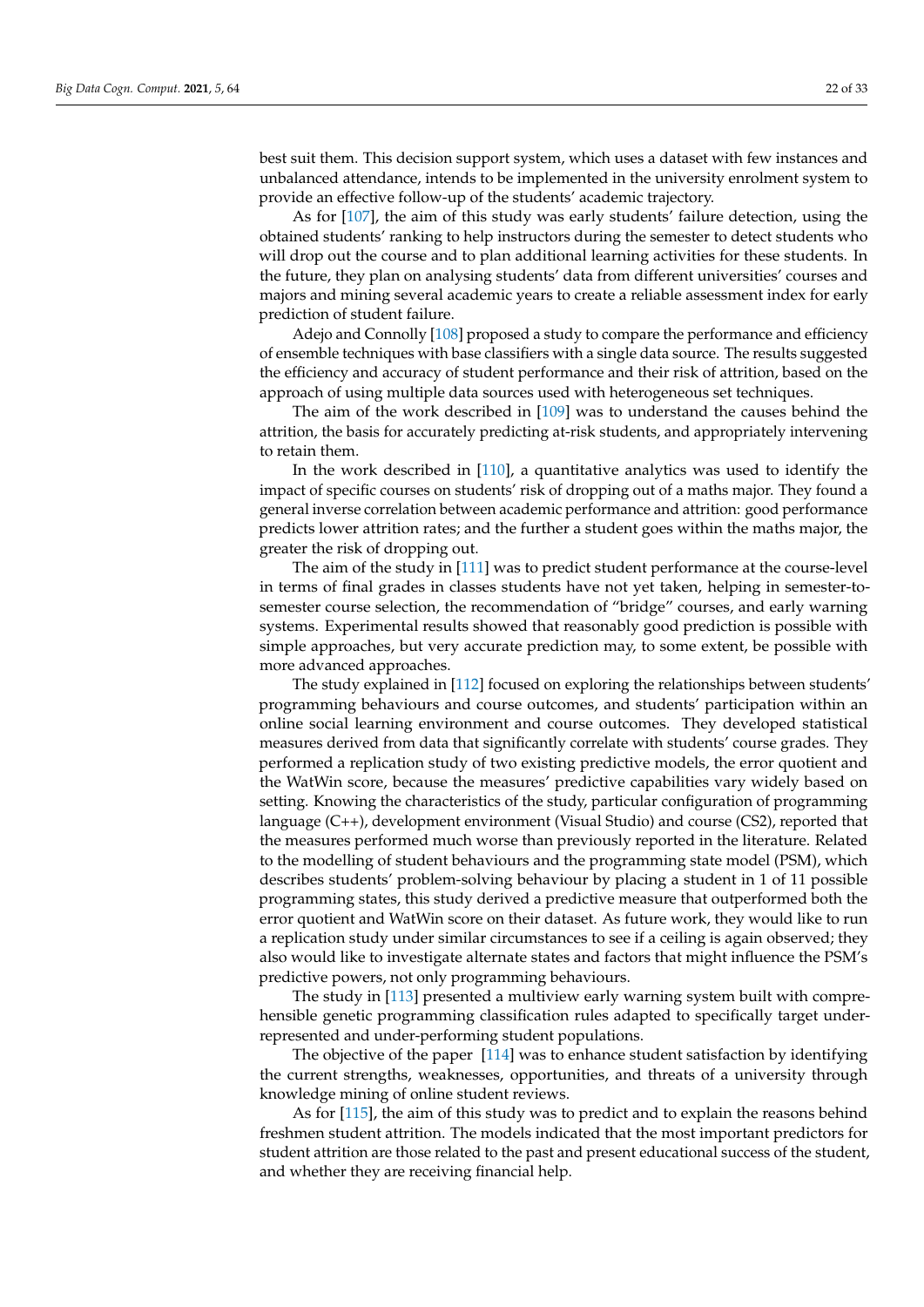In [\[116\]](#page-32-21), the authors applied an attribute selection algorithm to decision trees with the objective of identifying the most important factors influencing drop out decision. The results showed that dropout does not depend on a single factor, but is multi-factorial, with the five main causes of university dropouts being the following: lack of counselling, inadequate student environment, lack of academic follow-up, poor educational quality and poor service in general. In the future, the authors wish to expand the sample to include other cities, allowing mechanisms for reducing university drop-out rates, according to the characteristics of the student population in each region.

In [\[117\]](#page-32-22), the authors proposed methods, using statistical analysis and a priori–based concepts, to identify retention patterns in undergraduate programs.

The aim of the work described in [\[118\]](#page-32-23) was to identify the factors that may influence dropout rates, identify the courses that most fail students, identify the factors that may influence the high rate of failures in these courses, and study the profiles of students who graduated in the mathematics major.

The objective of the work presented in [\[2\]](#page-28-1) was to design an uplift modelling framework to maximise the effectiveness of retention efforts in higher education institutions. The results revealed that this knowledge translates into a better design of tailored retention efforts. Particularly, the importance of prematriculation attributes indicates that the design of retention efforts can take a proactive rather than a reactive approach. The authors stated that, in the future, students should be targeted according to the uplift model, and subsequently corroborate the effectiveness of the customised targeting assignment. The uplift modelling framework could be applied to different institutional contexts, which would enrich the understanding on the effectiveness and limitations of this approach. Another future work item is to incorporate academic information from subsequent semesters, which may enhance model estimates and the comprehension of long-term program effects. Finally, the authors wish to adapt profit metrics for business analytics in order to assess the benefits and costs of student dropout.

In [\[119\]](#page-32-24), the authors wish to classify student desertion and predict their type of academic risk. The results provided show that it is possible to determine the factors affecting academic performance. For future work, authors wish to include institutional and socioeconomic variables, taking information from students from more professional schools at the university.

### <span id="page-22-0"></span>**5. Conclusions and Future Work**

The emergence of digital transformation has brought a profound change in the higher education system and has created a variety of opportunities and facilities for today's students, including the widespread expansion of internet access worldwide. In this scenario, online learning has emerged as one of the alternative learning approaches used today by many education providers worldwide, particularly in higher education entities. However, there are several barriers and obstacles, namely, the increased number of students attending higher education is accompanied by high dropout rates as previously discussed.

In this context, and in order to help prevent students from dropping out of higher education, a study based on a literature review was conducted to identify the contribution of LA to reverse this trend, i.e., by identifying the students who are likely to drop out of their studies (identification performed through indicators). So, from the literature review, a set of data (features) was identified; those data were used in the research presented in this paper. Those data were grouped into categories and subcategories of features. The categories considered are (1) student, and (2) external. The subcategories concerning the student are (1.1) personal data, and (1.2) academic. Regarding external data, the subcategories considered are (2.1) university, (2.2) environmental and (2.3) support (this information is shown in Table [A3](#page-27-0) and summarised in Figure [5\)](#page-14-0).

The analysis developed and presented here demonstrates that the models created, and described in the literature, are able to predict the intended information, such as, for example, students' performance or grades. Another important aspect identified in the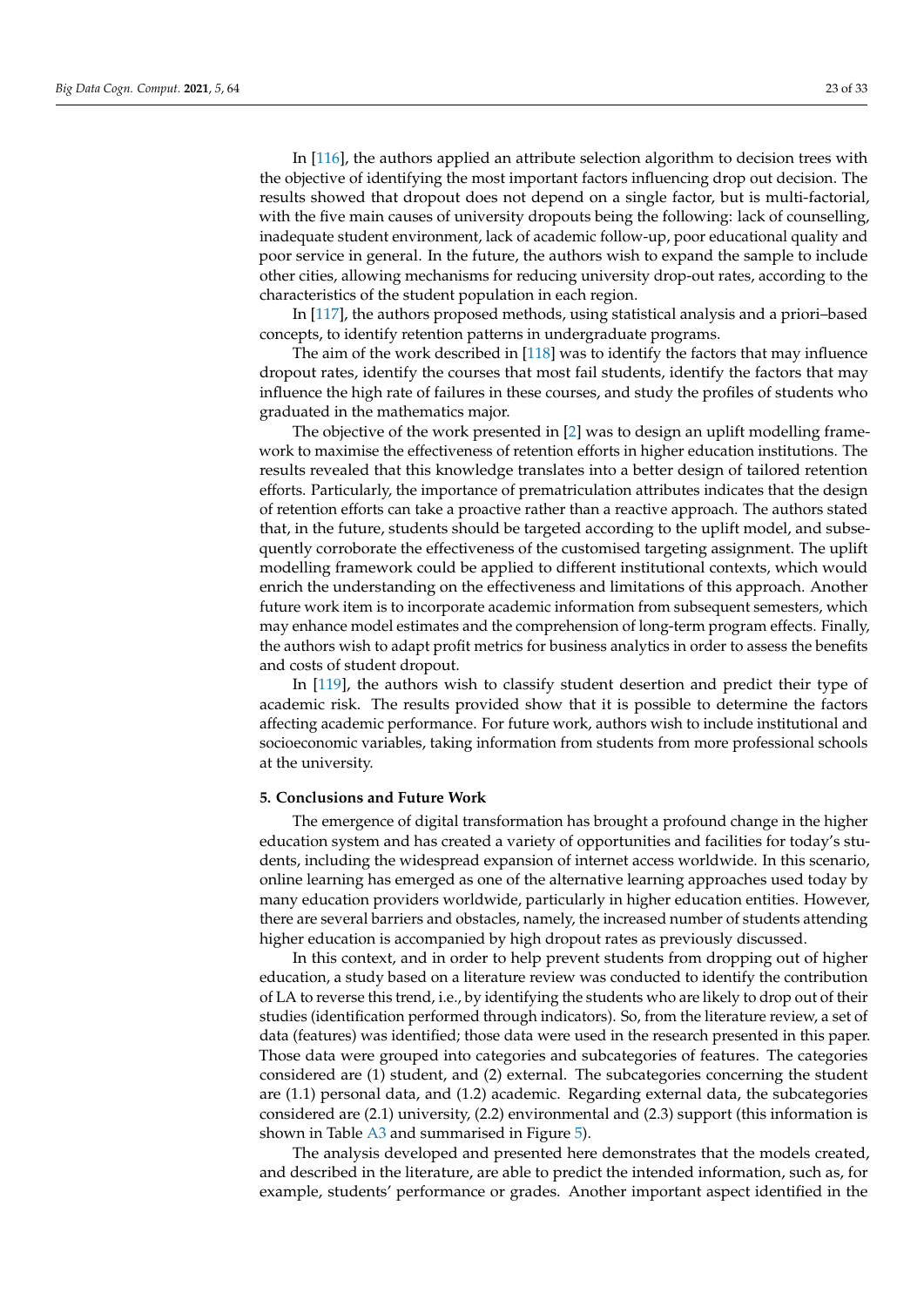study is the fact that the models presented allow early prediction. With this, the teacher and/or the institution can take actions to avoid undesired effects, such as attrition, dropout, desertion, risk of failure or retention. Another aspect to be highlighted from the study that is no less important is privacy issues. As some of the data used for predictions may be personal and sensitive, privacy needs to be considered; this concern is also referred to in some of the studies reviewed.

As future work, based on the results obtained, we will conduct a practical study based on the records of hundreds of students from several courses in a higher education institution, using several of the models presented and comparing them to identify what best applies in the context under study in order to develop our own model and apply it in a real context.

**Author Contributions:** Conceptualisation, C.F.d.O., S.R.S., M.J.F. and F.M.; methodology, C.F.d.O., S.R.S., M.J.F. and F.M.; validation, C.F.d.O., S.R.S., M.J.F. and F.M.; formal analysis, C.F.d.O. and S.R.S.; data curation, C.F.d.O., S.R.S., M.J.F. and F.M.; writing—original draft preparation, C.F.d.O. and S.R.S.; writing—review and editing, C.F.d.O., S.R.S., M.J.F. and F.M.; supervision, C.F.d.O., S.R.S., M.J.F. and F.M.; project administration, C.F.d.O., S.R.S., M.J.F. and F.M. All authors have read and agreed to the published version of the manuscript.

**Funding:** This work was supported by the FCT – Fundação para a Ciência e a Tecnologia, I.P. [Project UIDB/05105/2020].

**Institutional Review Board Statement:** Not applicable.

**Informed Consent Statement:** Not applicable.

**Data Availability Statement:** Data are contained within the article.

**Conflicts of Interest:** The authors declare no conflict of interest.

## **Abbreviations**

The following abbreviations are used in this manuscript:

| AHP         | <b>Analytic Hierarchy Process</b>        |
|-------------|------------------------------------------|
| <b>ANN</b>  | Artificial Neural Network                |
| <b>AUC</b>  | Area Under the Curve                     |
| <b>BWM</b>  | Best–Worst Method                        |
| CART        | Classification and Regression Trees      |
| <b>CNN</b>  | Convolutional Neural Network             |
| COV         | Coefficient of Variation                 |
| CV          | Cross validation                         |
| DM.         | Data mining                              |
| DT          | Decision Tree                            |
| <b>EDM</b>  | <b>Educational Data Mining</b>           |
| E-LDA       | Ensemble of Linear Discriminant Analysis |
| <b>ELM</b>  | Extreme Learning Machine                 |
| <b>GBDT</b> | <b>Gradient Boosting Decision Trees</b>  |
| <b>GPA</b>  | Grade Point Average                      |
| <b>GRE</b>  | Graduate Record Examinations             |
| <b>HEI</b>  | Higher Education Institution             |
| <b>KNN</b>  | K-Nearest Neighbours                     |
| LA.         | Learning Analytics                       |
| <b>LDA</b>  | Linear Discriminant Analysis             |
| LiR         | Linear Regression                        |
| LMS         | Learning Management System               |
| LOO-CV      | Leave One Out Cross Validation           |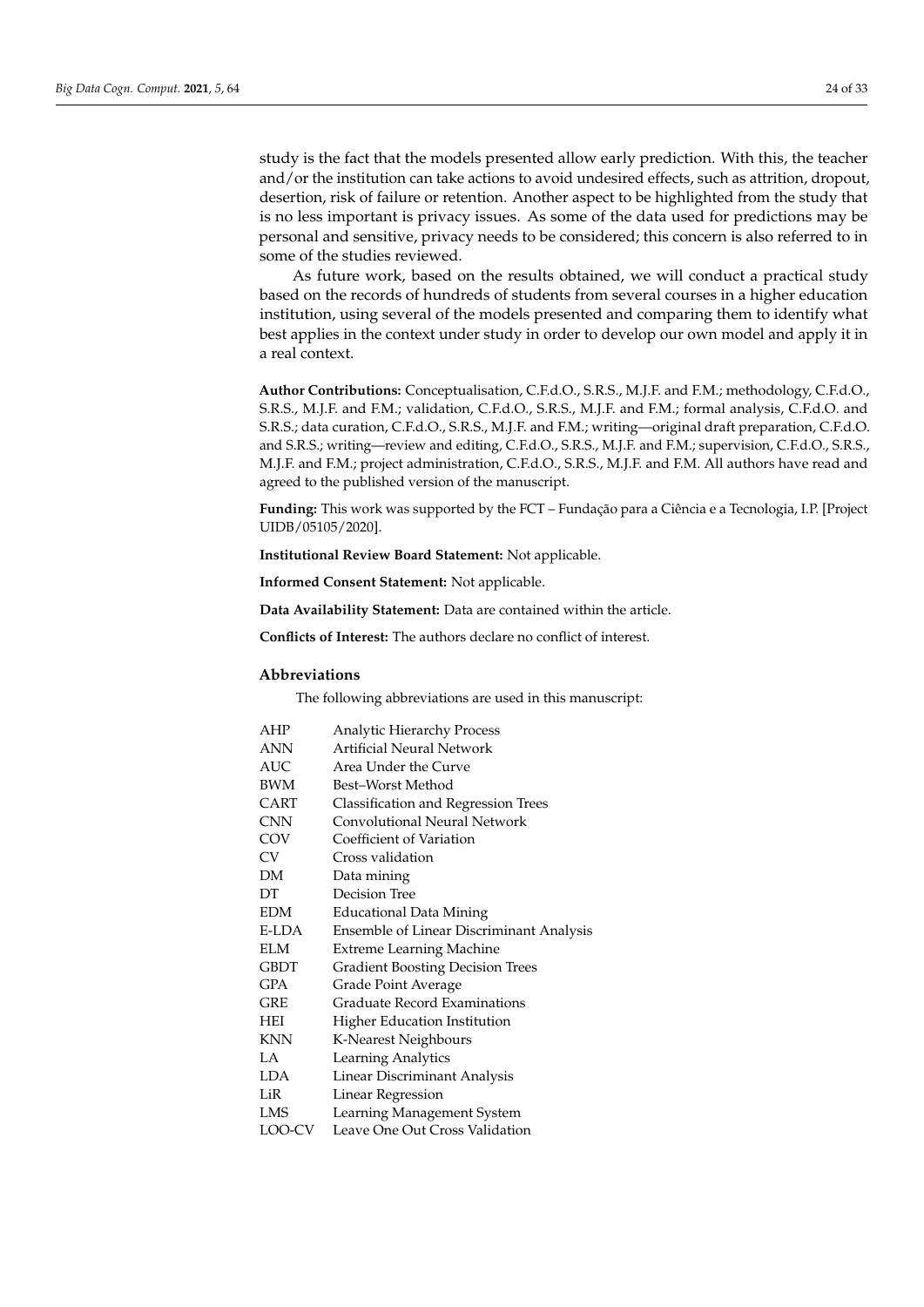| LR            | Logistic regression                                     |
|---------------|---------------------------------------------------------|
| <b>MAE</b>    | Mean Absolute Error                                     |
| <b>MCC</b>    | Matthews Correlation Coefficient                        |
| MIT           | Massachusetts Institute of Technology                   |
| МL            | Machine Learning                                        |
| <b>MLP</b>    | Multilayer Perceptron                                   |
| <b>MOOC</b>   | Massive Online Open Course                              |
| <b>MSE</b>    | Mean Squared Error                                      |
| <b>MVGP</b>   | Multi-view Gaussian process                             |
| MVMI          | Multi-view Multi-instance                               |
| NB            | Naive Bayes                                             |
| <b>NN</b>     | <b>Neural Network</b>                                   |
| <b>NSUT</b>   | National University of Sciences and Technology          |
| <b>PCA</b>    | Principal Component Analysis                            |
| PRC           | <b>Precision Recall Curve</b>                           |
| <b>PSM</b>    | Programming State Model                                 |
| RAE           | Root Average Error                                      |
| <b>RBF</b>    | Radial basis function                                   |
| RF            | Random Forests                                          |
| <b>RIPPER</b> | Repeated Incremental Pruning to Produce Error Reduction |
| <b>RMS</b>    | Root Mean Squared                                       |
| <b>RMSE</b>   | Relative Mean Squared Error                             |
| <b>ROC</b>    | Receiving Operation Characteristic                      |
| <b>RRSE</b>   | Root Relative Squared Error                             |
| <b>SAT</b>    | <b>Standardised Admission Test</b>                      |
| <b>SEECS</b>  | School of Electrical Engineering and Computer Science   |
| <b>SMO</b>    | Sequential Minimal Optimisation                         |
| <b>SVM</b>    | <b>Support Vector Machines</b>                          |
| TLP           | Teaching-Learning process                               |
| TOEFL         | Test of English as Foreign Language                     |
| <b>UEC</b>    | University Educational Credit                           |
| <b>UNSA</b>   | University of San Agustín                               |
| <b>VADER</b>  | Valence Aware Dictionary for Sentiment Reasoning        |
| VCU           | Virginia Commonwealth University                        |
|               |                                                         |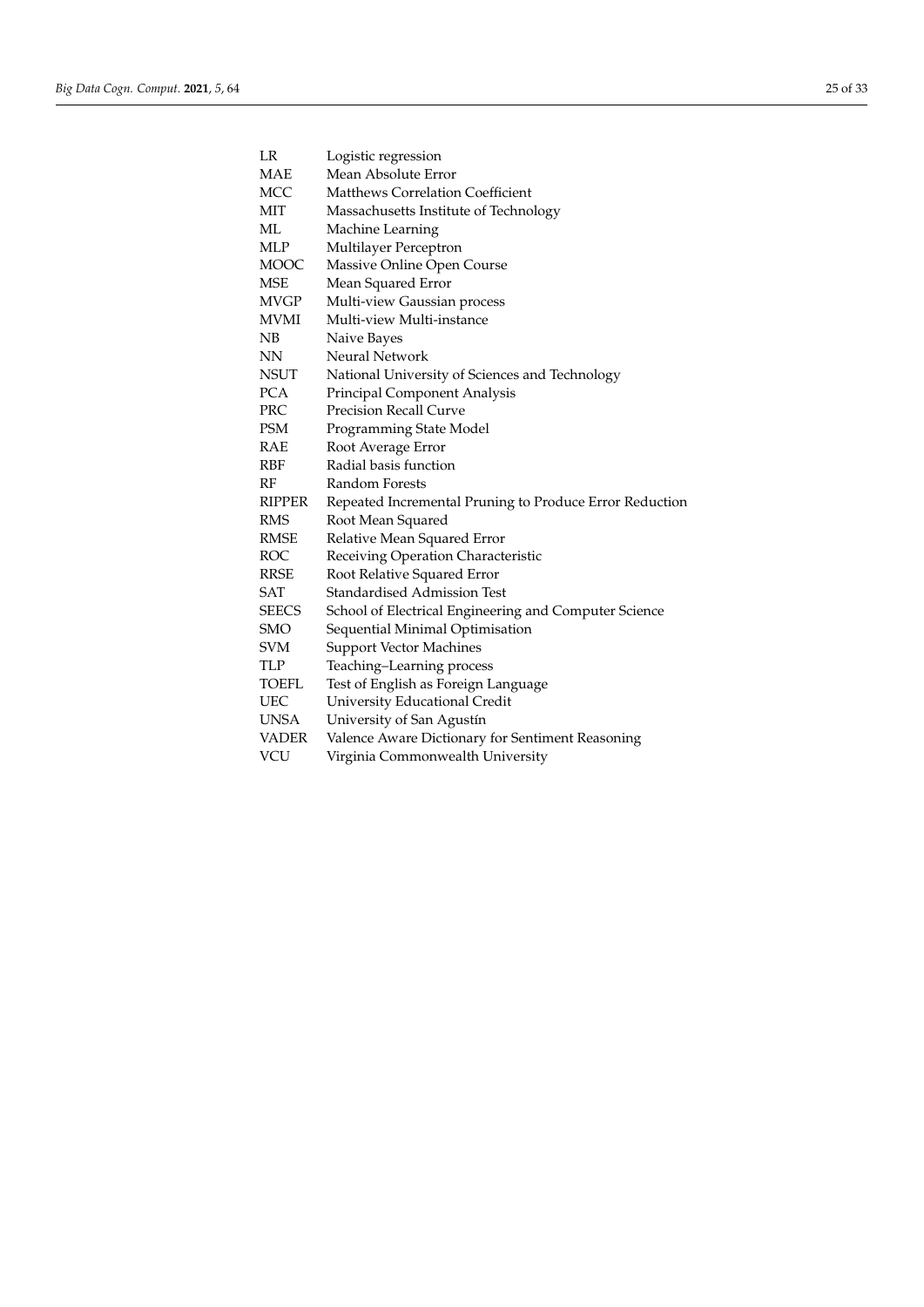# <span id="page-25-1"></span><span id="page-25-0"></span>**Appendix A**

**Table A1.** Number of citations of each publication.

| <b>Authors</b>                                                                      | <b>Title and Reference</b>                                                                                                                                                   | Y    | <b>Source Title</b>                                                       | N   |
|-------------------------------------------------------------------------------------|------------------------------------------------------------------------------------------------------------------------------------------------------------------------------|------|---------------------------------------------------------------------------|-----|
| Costa, EB; Fonseca, B; Santana,<br>MA; de Araujo, FF; Rego, J                       | Evaluating the effectiveness of<br>educational data mining techniques for<br>early prediction of students' academic<br>failure in introductory programming<br>courses $[86]$ | 2017 | Computers in Human<br>Behavior                                            | 128 |
| Delen, D.                                                                           | A comparative analysis of machine<br>learning techniques for student retention<br>management [115]                                                                           | 2010 | Decision Support Systems                                                  | 114 |
| Helal, S., Li, J., Liu, L.,<br>Ebrahimie, E., Dawson, S.,<br>Murray, D.J., Long, Q. | Predicting academic performance by<br>considering student heterogeneity [78]                                                                                                 | 2018 | Knowledge-Based Systems                                                   | 34  |
| Delen, D.                                                                           | Predicting student attrition with data<br>mining methods [109]                                                                                                               | 2011 | Journal of College Student<br>Retention: Research, Theory<br>and Practice | 31  |
| Adejo, O.W., Connolly, T.                                                           | Predicting student academic performance<br>using multi-model heterogeneous<br>ensemble approach [108]                                                                        | 2018 | Journal of Applied Research<br>in Higher Education                        | 28  |
| Sivakumar, S., Venkataraman, S.,<br>Selvaraj, R.                                    | Predictive modeling of student dropout<br>indicators in educational data mining<br>using improved decision tree [89]                                                         | 2016 | Indian Journal of Science and<br>Technology                               | 26  |
| Tekin, A.                                                                           | Early prediction of students' grade point<br>averages at graduation: A data mining<br>approach [100]                                                                         | 2014 | Egitim<br>Arastirmalari-Eurasian<br>Journal of Educational<br>Research    | 25  |
| Yasmin                                                                              | Application of the classification tree<br>model in predicting learner dropout<br>behaviour in open and distance<br>learning [81]                                             | 2013 | Distance Education                                                        | 24  |
| Almutairi, F.M., Sidiropoulos,<br>N.D., Karypis, G.                                 | Context-Aware Recommendation-Based<br>Learning Analytics Using Tensor and<br>Coupled Matrix Factorization [111]                                                              | 2017 | IEEE Journal on Selected<br>Topics in Signal Processing                   | 23  |
| Iam-On, N., Boongoen, T.                                                            | Improved student dropout prediction in<br>Thai University using ensemble of<br>mixed-type data clusterings [91]                                                              | 2017 | International Journal of<br>Machine Learning and<br>Cybernetics           | 17  |
| Carter, Adam S.; Hundhausen,<br>Christopher D.; Adesope,<br>Olusola                 | Blending Measures of Programming and<br>Social Behavior into Predictive Models of<br>Student Achievement in Early Computing<br>Courses [112]                                 | 2017 | ACM Trans. Comput. Educ.                                                  | 16  |
| Srinivas, S., Rajendran, S.                                                         | Topic-based knowledge mining of online<br>student reviews for strategic planning in<br>universities [114]                                                                    | 2019 | Computers and Industrial<br>Engineering                                   | 14  |
| Sultana, S., Khan, S., Abbas,<br>M.A.                                               | Predicting performance of electrical<br>engineering students using cognitive and<br>non-cognitive features for identification of<br>potential dropouts [98]                  | 2017 | International Journal of<br>Electrical Engineering<br>Education           | 12  |
| Sukhbaatar, O; Usagawa, T;<br>Choimaa, L                                            | An Artificial Neural Network Based Early<br>Prediction of Failure-Prone Students in<br><b>Blended Learning Course [85]</b>                                                   | 2019 | International Journal of<br>Emerging Technologies in<br>Learning          | 12  |
| Shyamala, K., Rajagopalan, S.P.                                                     | Data mining model for a better higher<br>educational system [90]                                                                                                             | 2006 | Information Technology<br>Journal                                         | 10  |
| L. Qiu; Y. Liu; Y. Liu                                                              | An Integrated Framework With Feature<br>Selection for Dropout Prediction in<br>Massive Open Online Courses [83]                                                              | 2018 | <b>IEEE</b> Access                                                        | 10  |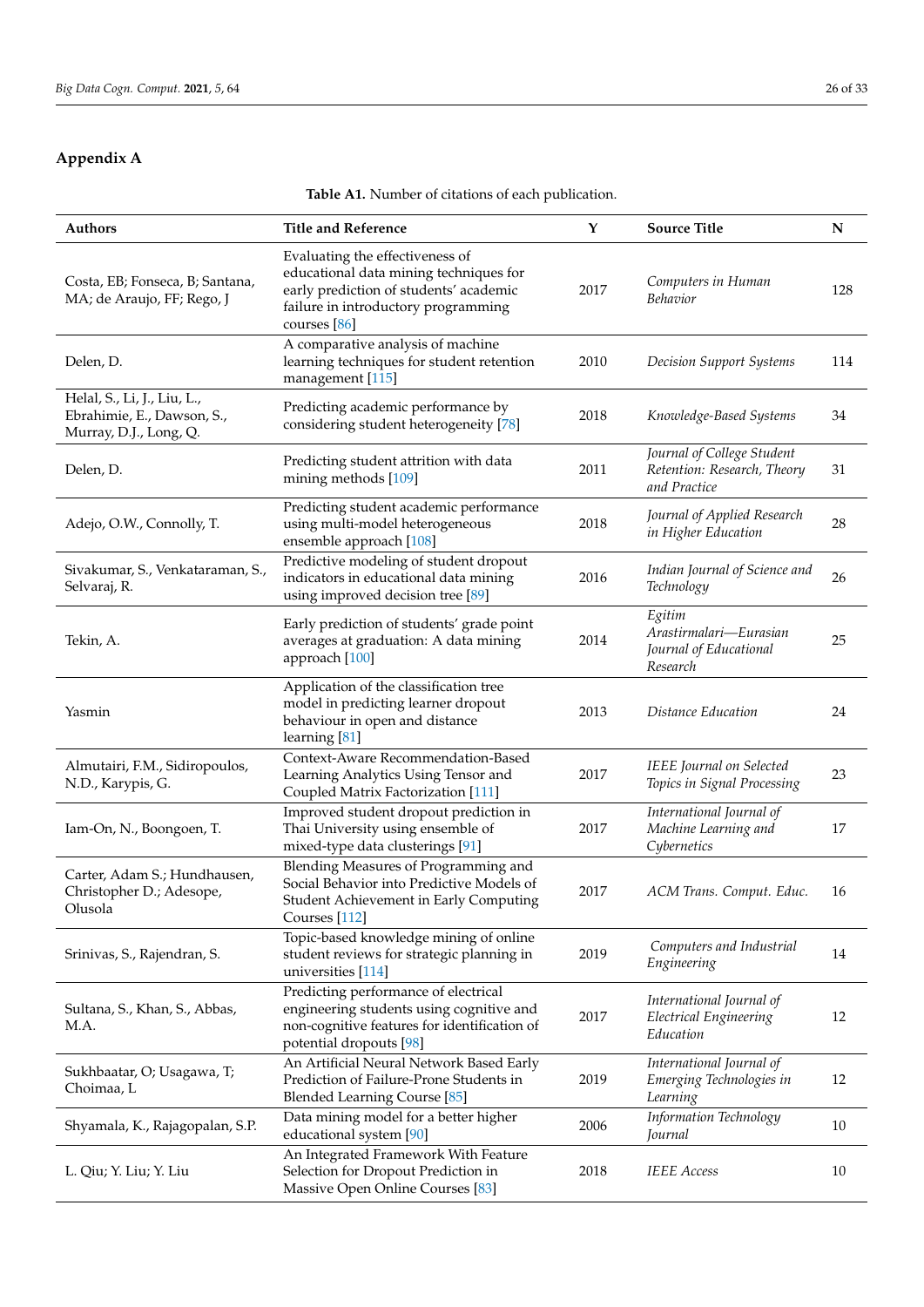**Table A2.** Affiliation of authors, most cited articles.

| Affiliation |
|-------------|
|             |
|             |
|             |

<span id="page-26-0"></span>

| Author                       | <b>Affiliation</b>                                                                  |
|------------------------------|-------------------------------------------------------------------------------------|
| Abbas, Muhammad Azeem        | PMAS-Arid Agriculture University Rawalpindi, Rawalpindi, Pakistan                   |
| Adejo, Olugbenga Wilson      | University of the West of Scotland, Ayr, United Kingdom                             |
| Adesope, Olusola O.          | Washington State University Pullman, Pullman, United States                         |
| Almutairi, Faisal M.         | University of Minnesota Twin Cities, Minneapolis, United States                     |
| Boongoen, Tossapon           | Aston University, Birmingham, United Kingdom                                        |
| Carter, Adam Scott           | Humboldt State University, Arcata, United States                                    |
| Choimaa, Lodoiravsal         | National University of Mongolia, Ulaanbaatar, Mongolia                              |
| Connolly, Thomas M.          | University of the West of Scotland, Ayr, United Kingdom                             |
| Costa, Evandro De Barros     | Universidade Federal de Alagoas, Maceio, Brazil                                     |
| Dawson, Shane                | University of South Australia, Adelaide, Australia                                  |
| de Araújo, Fabrísia Ferreira | Federal Institute of Alagoas (IFAL), Brazil                                         |
| Delen, Dursun                | Haliç Üniversitesi, Istanbul, Turkey                                                |
| Ebrahimie, Esmaeil           | University of South Australia, Adelaide, Australia                                  |
| Fonseca, Baldoíno            | Universidade Federal de Alagoas, Maceio, Brazil                                     |
| Helal, Sumyea                | University of South Australia, Adelaide, Australia                                  |
| Hundhausen, Christopher D.   | Washington State University, Pullman, United States                                 |
| Iam-On, Natthakan            | Aston University, Birmingham, United Kingdom                                        |
| Karypis, George              | University of Minnesota Twin Cities, Minneapolis, United State                      |
| Khan, Sharifullah            | National University of Sciences and Technology Pakistan, Islamabad, Pakistan        |
| Li, Jiuyong                  | University of South Australia, Adelaide, Australia                                  |
| Liu, Lin                     | University of South Australia, Adelaide, Australia                                  |
| Liu, Yanshen                 | Huazhong Normal University, Wuhan, China                                            |
| Liu, Yi                      | Huazhong Normal University, Wuhan, China                                            |
| Long, Qi                     | University of Pennsylvania Perelman School of Medicine, Philadelphia, United States |
| Murray, Duncan J.            | University of South Australia, Adelaide, Australia                                  |
| Qiu, Lin                     | Yangtze University, Jingzhou, China                                                 |
| Rajagopalan, S. P.           | GKM College of Engineering & Technology, Chennai, India                             |
| Rajendran, Suchithra         | University of Missouri, Columbia, United States                                     |
| Rego, Joilson B.A.           | Universidade Federal do Rio Grande do Norte, Natal, Brazil                          |
| Santana, Marcelo Almeida     | Universidade Federal de Alagoas, Maceio, Brazil                                     |
| Selvaraj, Rajalakshmi        | Botswana International University of Science and Technology, Palapye, Botswana      |
| Shyamala, K.                 | Dr. Ambedkar Government Arts College, Chennai, Chennai, India                       |
| Sidiropoulos, Nicholas D.    | University of Virginia, Charlottesville, United States                              |
| Sivakumar, Subitha           | New Era College, Gaborone, Botswana                                                 |
| Srinivas, Sharan             | University of Missouri, Columbia, United States                                     |
| Sukhbaatar, Otgontsetseg     | Kumamoto University, Kumamoto, Japan                                                |
| Sultana, Sara                | National University of Sciences and Technology Pakistan, Islamabad, Pakistan        |
| Tekin, Ahmet                 | Firat Üniversitesi, Elazig, Turkey                                                  |
| Usagawa, Tsuyoshi            | Kumamoto University, Kumamoto, Japan                                                |
| Venkataraman, Sivakumar      | Botho University, Gaborone, Botswana                                                |
| Yasmin                       | Indira Gandhi National Open University, New Delhi, India                            |

**Table A3.** Categories of features used in each study.

|         |                                  |          |            | Student          |          |      |            |       |            | External      |         |
|---------|----------------------------------|----------|------------|------------------|----------|------|------------|-------|------------|---------------|---------|
|         |                                  | Personal |            |                  | Academic |      |            |       | University | Environmental | Support |
|         | Demographic                      |          | Individual |                  | Current  |      |            |       |            |               |         |
|         | Sociodemographic Socioeconomical |          |            | Background Entry | Process  | Help | Assessment | Final |            |               |         |
| $[86]$  |                                  |          |            |                  |          |      |            |       |            |               |         |
| $[115]$ |                                  |          |            |                  |          |      |            |       |            |               |         |
| $[78]$  |                                  |          |            |                  |          |      |            |       |            |               |         |
| $[109]$ |                                  |          |            |                  |          |      |            |       |            |               |         |
| $[108]$ |                                  |          |            |                  |          |      |            |       |            |               |         |
| [89]    |                                  |          |            |                  |          |      |            |       |            |               |         |
| $[100]$ |                                  |          |            |                  |          |      |            |       |            |               |         |
| [81]    |                                  |          |            |                  |          |      |            |       |            |               |         |
| $[111]$ |                                  |          |            |                  |          |      |            |       |            |               |         |
| $[91]$  |                                  |          |            |                  |          |      |            |       |            |               |         |
| $[112]$ |                                  |          |            |                  |          |      |            |       |            |               |         |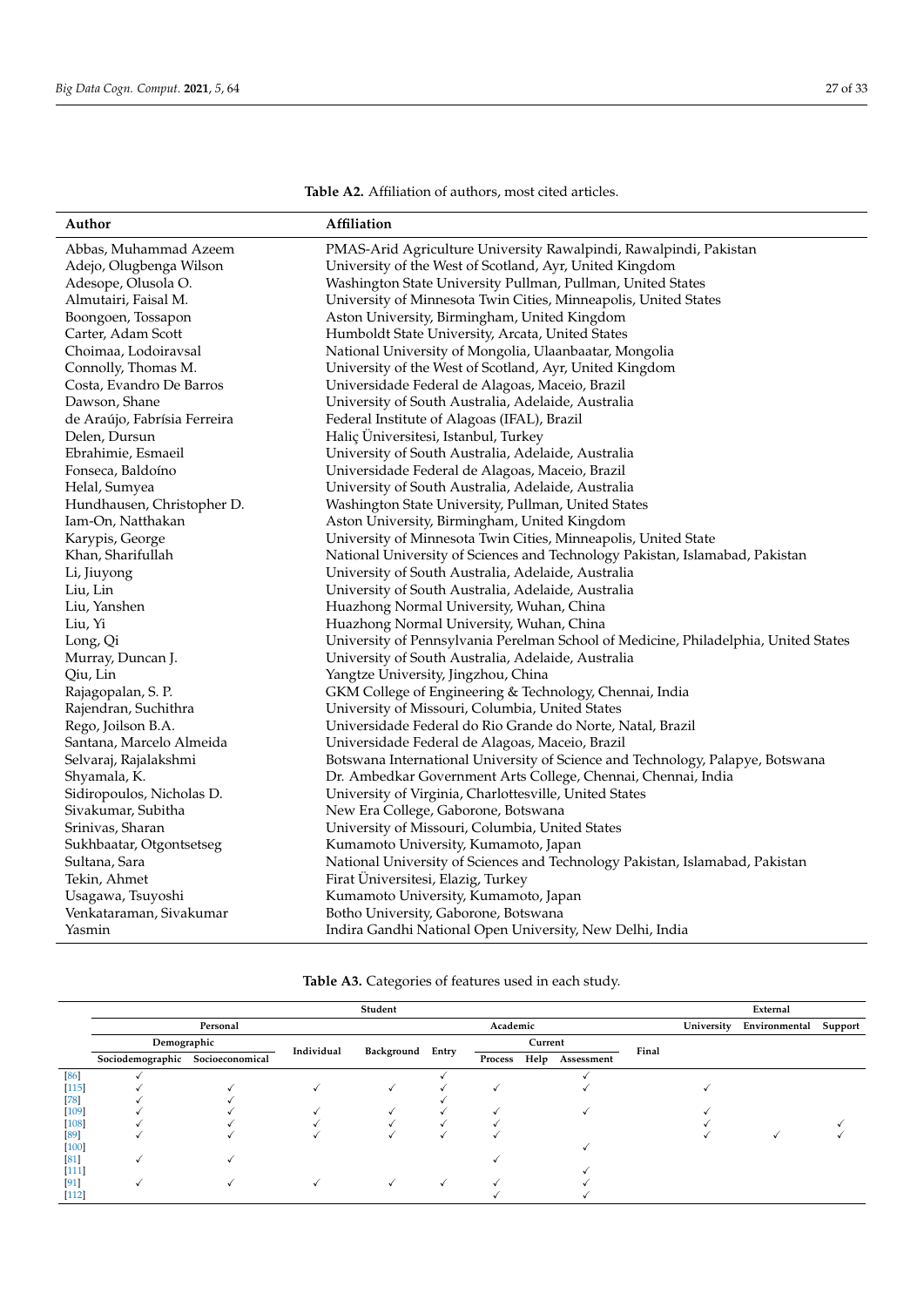<span id="page-27-0"></span>

|                    |                                  |          |            | Student          |              |          |         |                         |       |            | External              |  |
|--------------------|----------------------------------|----------|------------|------------------|--------------|----------|---------|-------------------------|-------|------------|-----------------------|--|
|                    |                                  | Personal |            |                  |              | Academic |         |                         |       | University | Environmental Support |  |
|                    | Demographic                      |          |            |                  |              |          | Current |                         |       |            |                       |  |
|                    | Sociodemographic Socioeconomical |          | Individual | Background Entry |              |          |         | Process Help Assessment | Final |            |                       |  |
| $[114]$            | $\checkmark$                     |          |            |                  |              |          |         |                         |       |            |                       |  |
| $[98]$             | $\checkmark$                     |          | ✓          |                  | $\checkmark$ |          |         |                         |       |            |                       |  |
| $[85]$             |                                  | √        |            |                  |              | √        |         |                         |       |            |                       |  |
| $[90]$             |                                  |          |            |                  |              |          |         | ✓                       |       |            |                       |  |
| $[83]$             |                                  |          |            |                  |              |          |         |                         |       |            |                       |  |
| $[71]$             |                                  |          |            |                  |              |          |         |                         |       |            |                       |  |
| $[72]$             |                                  |          |            |                  |              |          |         |                         |       |            |                       |  |
| $[73]$<br>$[74]$   |                                  |          |            |                  |              |          |         | ✓                       |       |            |                       |  |
| $[75]$             |                                  |          |            |                  |              |          |         |                         |       |            |                       |  |
| $[76]$             |                                  |          |            |                  |              |          |         | ✓                       |       |            |                       |  |
| $[77]$             |                                  |          |            |                  |              |          |         |                         |       |            |                       |  |
| $[79]$             | ✓                                |          |            |                  |              |          |         |                         |       |            |                       |  |
| [80]               |                                  |          |            |                  |              |          |         |                         |       |            |                       |  |
| $[82]$             |                                  |          |            | ✓                |              |          |         |                         |       |            |                       |  |
| $[84]$             |                                  |          |            |                  |              |          |         |                         |       |            |                       |  |
| $[87]$             |                                  |          |            |                  |              |          |         | ✓                       |       |            |                       |  |
| [88]               | ✓                                |          |            |                  |              |          |         | ✓                       |       |            |                       |  |
| $[92]$             |                                  |          |            |                  |              |          |         |                         |       |            |                       |  |
| $[93]$             |                                  |          |            |                  |              |          |         |                         |       |            |                       |  |
| $[94]$             |                                  |          |            |                  |              |          |         | ✓                       |       |            |                       |  |
| $[95]$             |                                  |          |            | ✓                |              |          |         |                         |       |            |                       |  |
| $[96]$             |                                  |          |            |                  |              |          |         |                         |       |            |                       |  |
| $[97]$             |                                  |          |            |                  |              |          |         | ✓                       |       |            |                       |  |
| $[99]$             |                                  |          |            |                  |              |          |         |                         |       |            |                       |  |
| $[101]$<br>$[102]$ |                                  |          |            |                  |              |          |         |                         |       |            |                       |  |
| $[103]$            |                                  |          |            | ✓                |              |          |         |                         |       |            |                       |  |
| $[104]$            | ✓<br>✓                           |          |            |                  |              | √        |         | ✓                       |       |            |                       |  |
| $[105]$            |                                  |          |            |                  |              |          |         |                         |       |            |                       |  |
| $[106]$            |                                  |          |            |                  |              |          |         | ✓                       |       |            |                       |  |
| $[107]$            |                                  |          |            |                  |              |          |         |                         |       |            |                       |  |
| $[110]$            | ✓                                |          |            |                  |              |          |         |                         |       |            |                       |  |
| $[113]$            |                                  |          | ✓          | $\checkmark$     | √            |          |         |                         |       |            |                       |  |
| $[116]$            |                                  |          |            |                  |              |          | ✓       |                         |       |            |                       |  |
| $[117]$            |                                  |          |            |                  |              |          |         |                         |       |            |                       |  |
| $[118]$            |                                  |          |            |                  |              |          |         |                         |       |            |                       |  |
| $[2]$              | √                                |          |            |                  |              |          |         |                         |       |            |                       |  |
| $[119]$            |                                  |          |            |                  |              |          |         |                         |       |            |                       |  |

**Table A3.** *Cont.*

**Table A4.** Summary of categories of features used in each study.

|         | Student  |          |          |
|---------|----------|----------|----------|
|         | Personal | Academic | External |
| $[86]$  |          |          |          |
| $[115]$ |          |          |          |
| $[78]$  |          |          |          |
| $[109]$ |          |          |          |
| $[108]$ |          |          |          |
| [89]    |          |          |          |
| $[100]$ |          |          |          |
| $[81]$  |          |          |          |
| $[111]$ |          |          |          |
| $[91]$  |          |          |          |
| $[112]$ |          |          |          |
| $[114]$ |          |          |          |
| [98]    |          |          |          |
| $[85]$  |          |          |          |
| [90]    |          |          |          |
| $[83]$  |          |          |          |
| $[71]$  | ✓        |          |          |
| $[72]$  |          |          |          |
| $[73]$  |          |          |          |
| $[74]$  |          |          |          |
| $[75]$  | √        |          |          |
| $[76]$  |          |          |          |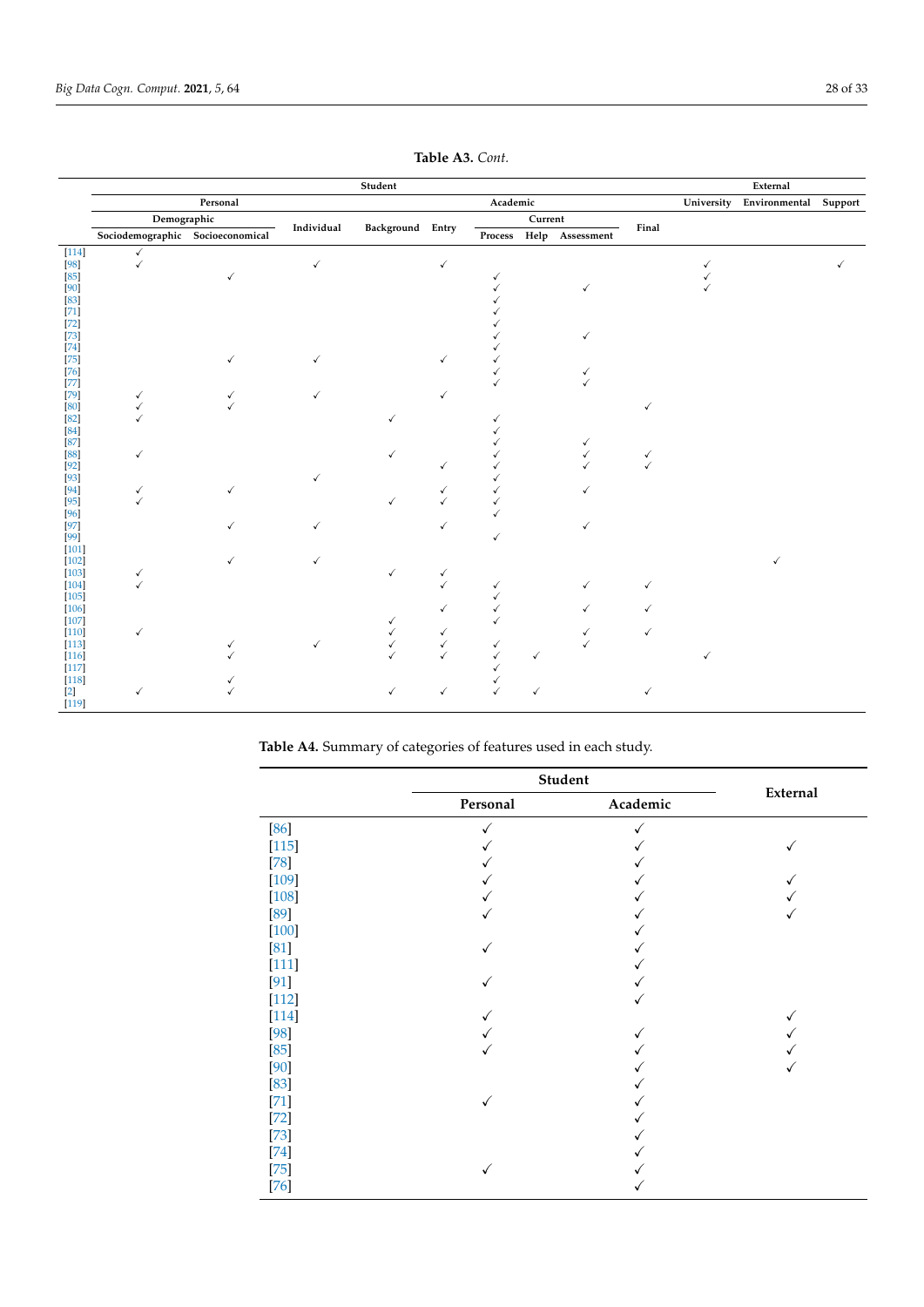|         | Student  |              |          |  |  |
|---------|----------|--------------|----------|--|--|
|         | Personal | Academic     | External |  |  |
| $[77]$  |          | $\checkmark$ |          |  |  |
| $[79]$  | ✓        |              |          |  |  |
| [80]    |          |              |          |  |  |
| $[82]$  |          |              |          |  |  |
| $[84]$  |          |              |          |  |  |
| $[87]$  |          |              |          |  |  |
| [88]    | ✓        |              |          |  |  |
| $[92]$  |          |              |          |  |  |
| $[93]$  |          |              |          |  |  |
| $[94]$  |          |              |          |  |  |
| $[95]$  |          |              |          |  |  |
| $[96]$  |          |              |          |  |  |
| $[97]$  | √        |              |          |  |  |
| $[99]$  |          |              |          |  |  |
| $[101]$ |          |              |          |  |  |
| $[102]$ | ✓        |              | ✓        |  |  |
| $[103]$ |          | ✓            |          |  |  |
| $[104]$ |          |              |          |  |  |
| $[105]$ |          |              |          |  |  |
| $[106]$ |          |              |          |  |  |
| $[107]$ |          |              |          |  |  |
| $[110]$ | ✓        |              |          |  |  |
| $[113]$ |          |              |          |  |  |
| $[116]$ |          |              | ✓        |  |  |
| $[117]$ |          |              |          |  |  |
| $[118]$ |          |              |          |  |  |
| $[2]$   |          |              |          |  |  |
| $[119]$ |          | ✓            |          |  |  |

<span id="page-28-12"></span>**Table A4.** *Cont.*

### **References**

- <span id="page-28-0"></span>1. Brito, M.; Medeiros, F.; Bezerra, E.P. An Infographics-based Tool for Monitoring Dropout Risk on Distance Learning in Higher Education. In Proceedings of the 2019 18th International Conference on Information Technology Based Higher Education and Training (ITHET), Magdeburg, Germany, 26–27 September 2019; pp. 1–7, doi:10.1109/ITHET46829.2019.8937361.
- <span id="page-28-1"></span>2. Olaya, D.; Vásquez, J.; Maldonado, S.; Miranda, J.; Verbeke, W. Uplift Modeling for preventing student dropout in higher education. *Decis. Support Syst.* **2020**, *134*, 113320, doi:10.1016/j.dss.2020.113320.
- <span id="page-28-2"></span>3. Lázaro Alvarez, N.; Callejas, Z.; Griol, D. Predicting computer engineering students' dropout in cuban higher education with pre-enrollment and early performance data. *JOTSE J. Technol. Sci. Educ.* **2020**, *10*, 241–258, doi:10.3926/jotse.922.
- <span id="page-28-3"></span>4. Gómez-Pulido, J.A.; Park, Y.; Soto, R. Advanced Techniques in the Analysis and Prediction of Students' Behaviour in Technology-Enhanced Learning Contexts. *Appl. Sci*. **2020**, *10*, 6178, doi:10.3390/app10186178.
- <span id="page-28-4"></span>5. Bañeres, D.; Rodríguez, M.E.; Guerrero-Roldán, A.E.; Karadeniz, A. An Early Warning System to Detect At-Risk Students in Online Higher Education. *Appl. Sci.* **2020**, *10*, 4427.
- <span id="page-28-5"></span>6. Lacave, C.; Molina, A.I.; Cruz-Lemus, J.A. Learning Analytics to identify dropout factors of Computer Science studies through Bayesian networks. *Behav. Inf. Technol.* **2018**, *37*, 993–1007, doi:10.1111/j.1468-2370.2011.00301.x.
- <span id="page-28-6"></span>7. Johnson, L.; Becker, S.A.; Estrada, V.; Freeman, A. *NMC Horizon Report: 2014 K*; The New Media Consortium: Austin, TX, USA, 2014.
- <span id="page-28-7"></span>8. Siemens, G. Learning analytics: The emergence of a discipline. *Am. Behav. Sci.* **2013**, *57*, 1380–1400, doi:10.1177/0002764213498851.

<span id="page-28-8"></span>9. De Menezes, L.M.; Kelliher, C. Flexible working and performance: A systematic review of the evidence for a business case. *Int. J. Manag. Rev.* **2011**, *13*, 452–474, doi:10.1111/j.1468-2370.2011.00301.x.

- <span id="page-28-9"></span>10. Siddaway, A.P.; Wood, A.M.; Hedges, L.V. How to do a systematic review: A best practice guide for conducting and reporting narrative reviews, meta-analyses, and meta-syntheses. *Annu. Rev. Psychol.* **2019**, *70*, 747–770, doi:10.1146/annurev-psych-010418- 102803.
- <span id="page-28-10"></span>11. Parris, D.L.; Dapko, J.L.; Arnold, R.W.; Arnold, D. Exploring transparency: A new framework for responsible business management. *Manag. Decis.* **2016**, *54*, 222–247, doi:10.1108/MD-07-2015-0279.
- <span id="page-28-11"></span>12. Sobral, S.R.; Oliveira, C.F. Predicting students performance in introductory programming courses: A literature review. 2021. Available online: <http://repositorio.uportu.pt:8080/handle/11328/3396> (accessed on 13 October 2021). doi: 10.21125/inted.2021.1485.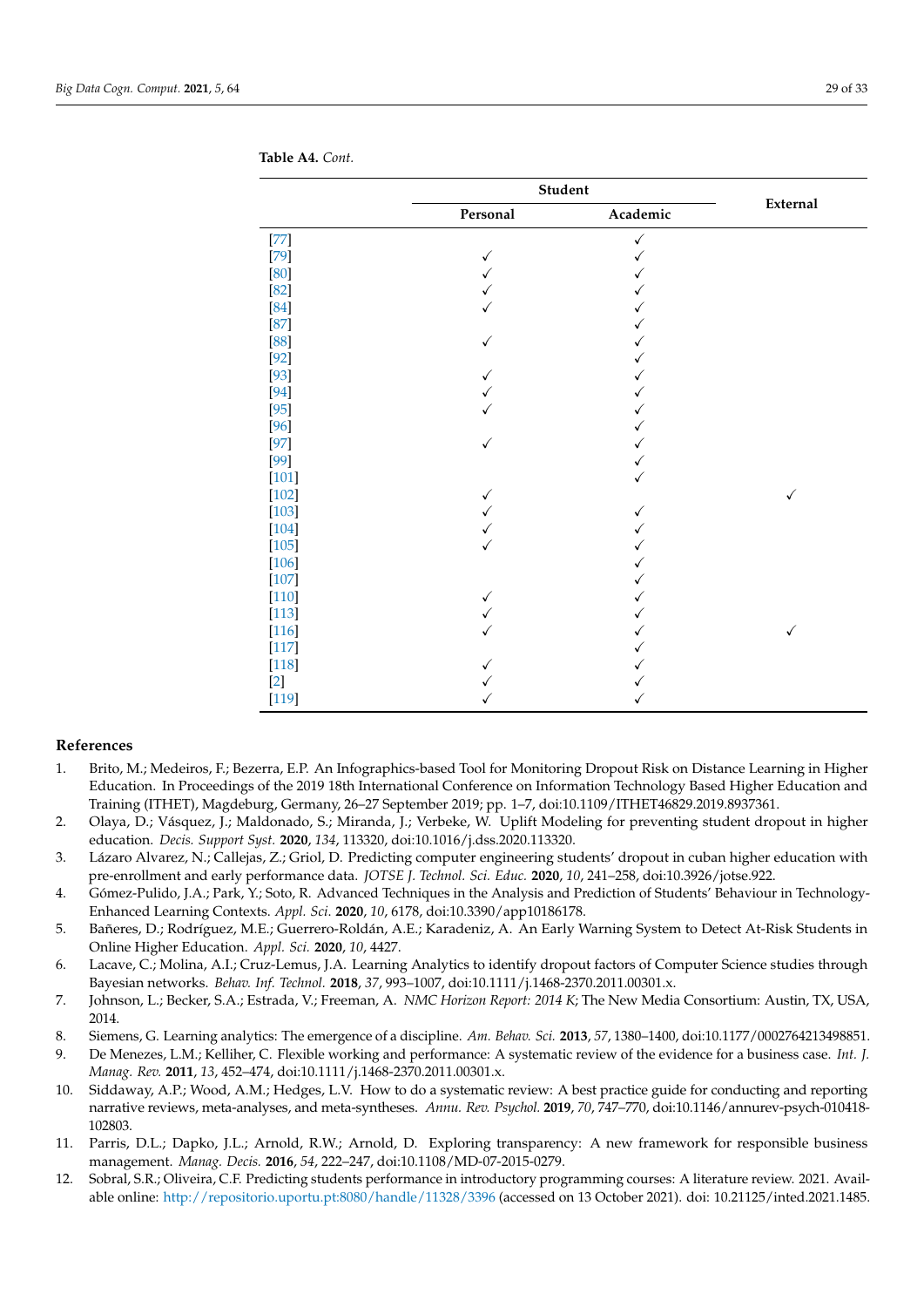- <span id="page-29-0"></span>13. Ihantola, P.; Vihavainen, A.; Ahadi, A.; Butler, M.; Börstler, J.; Edwards, S.H.; Isohanni, E.; Korhonen, A.; Petersen, A.; Rivers, K.; et al. Educational data mining and learning analytics in programming: Literature review and case studies. In Proceedings of the 2015 ITiCSE on Working Group Reports, Vilnius, Lithuania, 4–8 July 2015; pp. 41–63, doi:10.1145/2858796.2858798.
- <span id="page-29-1"></span>14. Papamitsiou, Z.K.; Economides, A.A. Learning analytics and educational data mining in practice: A systematic literature review of empirical evidence. *J. Educ. Technol. Soc.* **2014**, *17*, 49–64.
- <span id="page-29-2"></span>15. Avella, J.T.; Kebritchi, M.; Nunn, S.G.; Kanai, T. Learning analytics methods, benefits, and challenges in higher education: A systematic literature review. *Online Learn.* **2016**, *20*, 13–29.
- <span id="page-29-3"></span>16. Aldowah, H.; Al-Samarraie, H.; Fauzy, W.M. Educational data mining and learning analytics for 21st century higher education: A review and synthesis. *Telemat. Inform.* **2019**, *37*, 13–49, doi:10.1016/j.tele.2019.01.007.
- <span id="page-29-4"></span>17. Bodily, R.; Verbert, K. Review of research on student-facing learning analytics dashboards and educational recommender systems. *IEEE Trans. Learn. Technol.* **2017**, *10*, 405–418, doi:10.1109/TLT.2017.2740172.
- <span id="page-29-5"></span>18. Romero, C.; Ventura, S.; García, E. Data mining in course management systems: Moodle case study and tutorial. *Comput. Educ.* **2008**, *51*, 368–384, doi:10.1016/j.compedu.2007.05.016.
- <span id="page-29-6"></span>19. Witten, I.H.; Frank, E.; Hall, M.A.; Pal, C.J. *Data Mining: Practical Machine Learning Tools and Techniques*; 2016; p. 135, doi:10.1016/C2009-0-19715-5.
- <span id="page-29-7"></span>20. Friedman, J.; Hastie, T.; Tibshirani, R. *The Elements of Statistical Learning*; Springer Series in Statistics New York; Springer: Berlin/Heidelberg, Germany, 2001; Volume 1.
- <span id="page-29-8"></span>21. Han, J.; Kamber, M.; Pei, J. Data mining concepts and techniques third edition. *Morgan Kaufmann Ser. Data Manag. Syst.* **2011**, *5*, 83–124, doi:10.1016/C2009-0-61819-5.
- <span id="page-29-9"></span>22. Long, P. In Proceedings of the LAK'11: 1st International Conference on Learning Analytics and Knowledge, Banff, AB, Canada, 27 February–1 March 2011; ACM: New York, NY, USA, 2011. Available at: <https://tekri.athabascau.ca/analytics/> (acessed on 13 October 2021).
- <span id="page-29-10"></span>23. Clow, D. An overview of learning analytics. *Teach. High. Educ.* **2013**, *18*, 683–695, doi:10.1080/13562517.2013.827653.
- <span id="page-29-11"></span>24. Wise, A.F. Designing pedagogical interventions to support student use of learning analytics. In Proceedings of the Fourth International Conference on Learning Analytics and Knowledge, Indianapolis, IN, USA, 24–28 March 2014; pp. 203–211, doi:10.1145/2567574.2567588.
- <span id="page-29-12"></span>25. Aguilar, S.; Lonn, S.; Teasley, S.D. Perceptions and use of an early warning system during a higher education transition program. In Proceedings of the Fourth International Conference on Learning Analytics and Knowledge, Indianapolis, IN, USA, 24–28 March 2014; pp. 113–117, doi:10.1145/2567574.2567625.
- <span id="page-29-13"></span>26. Siemens, G.; Baker, R.S.d. Learning analytics and educational data mining: Towards communication and collaboration. In Proceedings of the 2nd International Conference on Learning Analytics and Knowledge, Vancouver, BC, Canada, 29 April 2012–2 May 2012; pp. 252–254, doi:10.1145/2330601.2330661.
- <span id="page-29-14"></span>27. Dawson, S.; Joksimovic, S.; Poquet, O.; Siemens, G. Increasing the impact of learning analytics. In Proceedings of the 9th International Conference on Learning Analytics & Knowledge, Tempe, AZ, USA, 4–8 March 2019; pp. 446–455, doi:10.1145/3303772.3303784.
- <span id="page-29-15"></span>28. Matcha, W.; Gašević, D.; Uzir, N.A.; Jovanović, J.; Pardo, A. Analytics of learning strategies: Associations with academic performance and feedback. In Proceedings of the 9th International Conference on Learning Analytics & Knowledge, Tempe, AZ, USA, 4–8 March 2019; pp. 461–470, doi:10.1145/3303772.3303787.
- <span id="page-29-16"></span>29. Brooks, C.; Greer, J.; Gutwin, C. The data-assisted approach to building intelligent technology-enhanced learning environments. In *Learning Analytics*; Springer: Berlin/Heidelberg, Germany, 2014; pp. 123–156, doi:10.1007/978-1-4614-3305-7\_7.
- <span id="page-29-17"></span>30. Teplovs, C.; Fujita, N.; Vatrapu, R. Generating predictive models of learner community dynamics. In Proceedings of the 1st International Conference on Learning Analytics and Knowledge, Banff, AB, Canada, 27 February–1 March 2011; pp. 147–152, doi:10.1145/2090116.2090139.
- <span id="page-29-18"></span>31. Suthers, D.; Rosen, D. A unified framework for multi-level analysis of distributed learning. In Proceedings of the 1st International Conference on Learning Analytics and Knowledge, Banff, AB, Canada, 27 February–1 March 2011; pp. 64–74, doi:10.1145/2090116.2090124.
- <span id="page-29-19"></span>32. Baker, R . Data mining for education. *Int. Encycl. Educ.* **2010**, *7*, 112–118.
- <span id="page-29-20"></span>33. Yahya, A.A.; Osman, A. Using Data Mining Techniques to Guide Academic Programs Design and Assessment. *Procedia Comput. Sci.* **2019**, *163*, 472–481, doi:10.1016/j.procs.2019.12.130.
- <span id="page-29-21"></span>34. Gašević, D.; Kovanović, V.; Joksimović, S. Piecing the learning analytics puzzle: A consolidated model of a field of research and practice. *Learn. Res. Pract.* **2017**, *3*, 63–78, doi:10.1080/23735082.2017.1286142.
- <span id="page-29-22"></span>35. Misuraca, M.; Scepi, G.; Spano, M. Using Opinion Mining as an educational analytic: An integrated strategy for the analysis of students' feedback. *Stud. Educ. Eval.* **2021**, *68*, 100979.
- <span id="page-29-23"></span>36. Larsen, M.; Kornbeck, K.P.; Kristensen, R.M.; Larsen, M.R.; Sommersel, H.B. Dropout Phenomena at Universities: What is Dropout? Why does Dropout Occur? What Can be Done by the Universities to Prevent or Reduce it? Available online: [https://edudoc.ch/record/115243/files/Dropout\\_universities\\_technical\\_report.pdf](https://edudoc.ch/record/115243/files/Dropout_universities_technical_report.pdf) (accessed on 13 October 2021).
- <span id="page-29-24"></span>37. Spady, W.G. Dropouts from higher education: An interdisciplinary review and synthesis. *Interchange* **1970**, *1*, 64–85, doi:10.1007/BF02214313.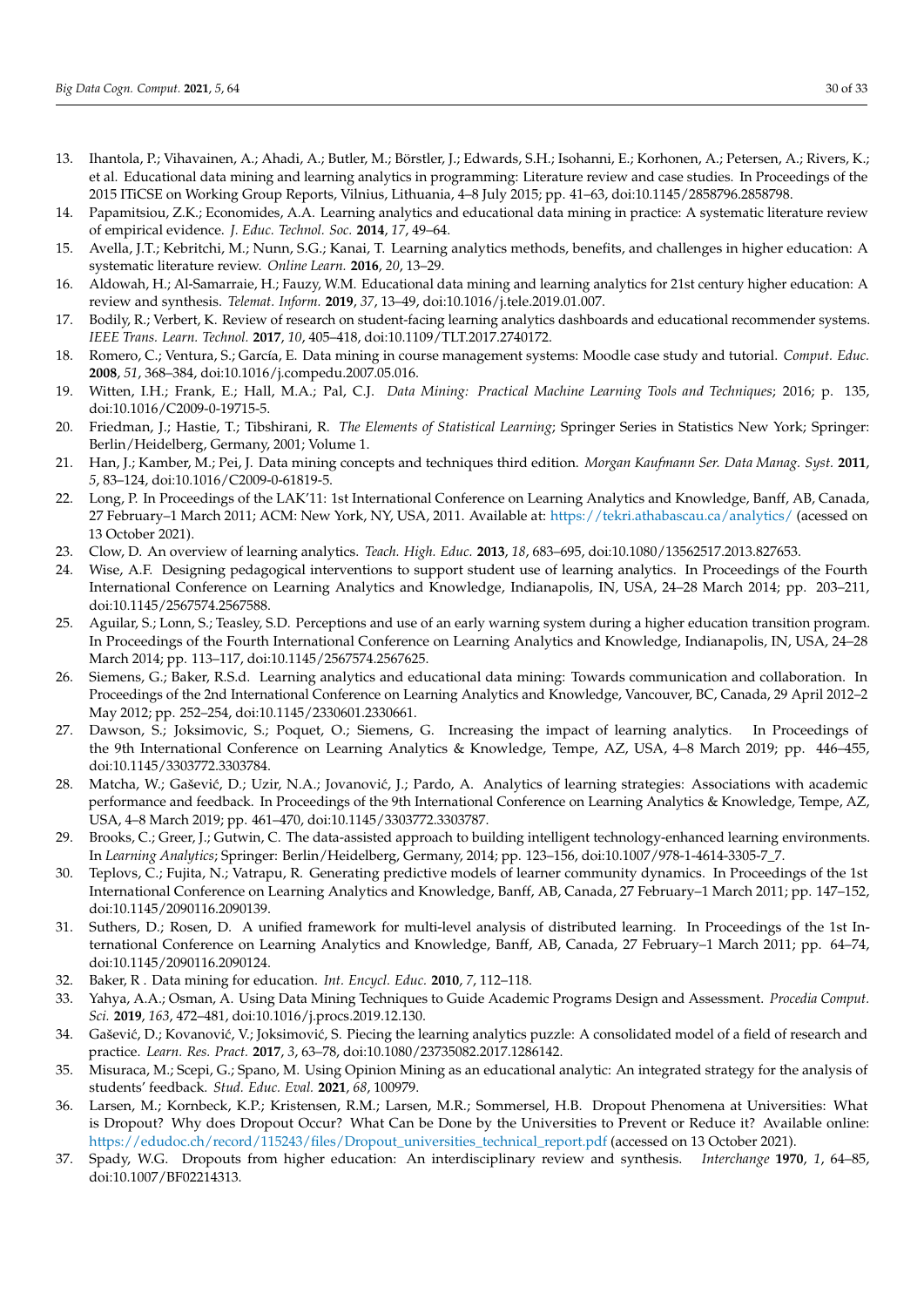- <span id="page-30-11"></span>38. Tinto, V. Dropout from higher education: A theoretical synthesis of recent research. *Rev. Educ. Res.* **1975**, *45*, 89–125, doi:10.3102/00346543045001089.
- 39. Bean, J.P. Conceptual models of student attrition: How theory can help the institutional researcher. *New Dir. Inst. Res.* **1982**, *1982*, 17–33, doi:10.1002/ir.37019823604.
- <span id="page-30-0"></span>40. Bean, J.P. Interaction effects based on class level in an explanatory model of college student dropout syndrome. *Am. Educ. Res. J.* **1985**, *22*, 35–64, doi:10.3102/00028312022001035.
- <span id="page-30-1"></span>41. Chen, R.; DesJardins, S.L. Investigating the impact of financial aid on student dropout risks: Racial and ethnic differences. *J. High. Educ.* **2010**, *81*, 179–208, doi:10.1353/jhe.0.0085.
- <span id="page-30-23"></span>42. Forsman, J.; Linder, C.; Moll, R.; Fraser, D.; Andersson, S. A new approach to modelling student retention through an application of complexity thinking. *Stud. High. Educ.* **2014**, *39*, 68–86, doi:10.1080/03075079.2011.643298.
- 43. Fortin, A.; Sauvé, L.; Viger, C.; Landry, F. Nontraditional student withdrawal from undergraduate accounting programmes: A holistic perspective. *Account. Educ.* **2016**, *25*, 437–478, doi:doi.org/10.1080/09639284.2016.1193034.
- 44. Kehm, B.M.; Larsen, M.R.; Sommersel, H.B. Student dropout from universities in Europe: A review of empirical literature. *Hung. Educ. Res. J.* **2019**, *9*, 147–164, doi:10.1556/063.9.2019.1.18.
- <span id="page-30-2"></span>45. Vásquez, J.; Miranda, J. Student desertion: What is and how can it be detected on time? In *Data Science and Digital Business*; Springer: Berlin/Heidelberg, Germany, 2019; pp. 263–283, doi:10.1007/978-3-319-95651-0.
- <span id="page-30-3"></span>46. Caison, A.L. Analysis of institutionally specific retention research: A comparison between survey and institutional database methods. *Res. High. Educ.* **2007**, *48*, 435–451, doi:10.1007/s11162-006-9032-5.
- <span id="page-30-4"></span>47. Yu, C.H.; DiGangi, S.; Jannasch-Pennell, A.; Kaprolet, C. A data mining approach for identifying predictors of student retention from sophomore to junior year. *J. Data Sci.* **2010**, *8*, 307–325.
- <span id="page-30-5"></span>48. Padgett, R.D.; Keup, J.R.; Pascarella, E.T. The impact of first-year seminars on college students' life-long learning orientations. *J. Stud. Aff. Res. Pract.* **2013**, *50*, 133–151, doi:10.1515/jsarp-2013-0011.
- <span id="page-30-6"></span>49. Bijsmans, P.; Schakel, A.H. The impact of attendance on first-year study success in problem-based learning. *High. Educ.* **2018**, *76*, 865–881, doi:10.1007/s10734-018-0243-4.
- <span id="page-30-7"></span>50. Schmied, V.; Hänze, M. The effectiveness of study skills courses: Do they increase general study competences? *Zeitschrift für Hochschulentwicklung* **2015**, doi:10.3217/ZFHE-10-04/09 .
- <span id="page-30-8"></span>51. All, E. *Education at a Glance 2019 OECD Indicators*; OECD: Paris, France, 2019.
- <span id="page-30-9"></span>52. Peña-Calvo, J.V.; Inda-Caro, M.; Rodríguez-Menéndez, C.; Fernández-García, C.M. Perceived supports and barriers for career development for second-year STEM students. *J. Eng. Educ.* **2016**, *105*, 341–365, doi:10.1002/jee.20115.
- <span id="page-30-10"></span>53. López, S.; Carpeño, A.; Arriaga, J.; Ruiz, M. Experiencias para el Fomento de las Vocaciones Tecnológicas entre Estudiantes de Enseñanza Secundaria. Available online: <https://dialnet.unirioja.es/servlet/articulo?codigo=7316013> (accessed on 13 October 2021).
- <span id="page-30-12"></span>54. Bean, J.P. Dropouts and turnover: The synthesis and test of a causal model of student attrition. *Res. High. Educ.* **1980**, *12*, 155–187, doi:10.1007/BF00976194.
- 55. Pascarella, E.T.; Terenzini, P.T. Predicting freshman persistence and voluntary dropout decisions from a theoretical model. *J. High. Educ.* **1980**, *51*, 60–75, doi:10.2307/1981125.
- 56. Ethington, C.A. A psychological model of student persistence. *Res. High. Educ.* **1990**, *31*, 279–293, doi:10.1007/BF00992313.
- <span id="page-30-13"></span>57. Migali, G.; Zucchelli, E. Personality traits, forgone health care and high school dropout: Evidence from US adolescents. *J. Econ. Psychol.* **2017**, *62*, 98–119, doi:10.1016/j.joep.2017.06.007.
- <span id="page-30-14"></span>58. Thomas, L. Student retention in higher education: The role of institutional habitus. *J. Educ. Policy* **2002**, *17*, 423–442, doi:10.1080/02680930210140257.
- <span id="page-30-15"></span>59. Dharmawan, T.; Ginardi, H.; Munif, A. Dropout detection using non-academic data. In Proceedings of the 2018 4th International Conference on Science and Technology (ICST), Yogyakarta, Indonesia, 7–8 August 2018; pp. 1–4, doi:10.1109/ICSTC.2018.8528619.
- <span id="page-30-16"></span>60. Heublein, U. Student Drop-out from German Higher Education Institutions. *Eur. J. Educ.* **2014**, *49*, 497–513, doi:10.1111/ejed.12097.
- <span id="page-30-17"></span>61. Willcoxson, L.; Cotter, J.; Joy, S. Beyond the first-year experience: The impact on attrition of student experiences throughout undergraduate degree studies in six diverse universities. *Stud. High. Educ.* **2011**, *36*, 331–352, doi:10.1080/03075070903581533.
- <span id="page-30-18"></span>62. Bland, C.J.; Taylor, A.L.; Shollen, S.L.; Weber-Main, A.M.; Mulcahy, P.A. *Faculty Success through Mentoring: A Guide for Mentors, Mentees, and Leaders*; R&L Education: Lanham, MD, USA, 2009.
- <span id="page-30-19"></span>63. Larose, S.; Cyrenne, D.; Garceau, O.; Harvey, M.; Guay, F.; Godin, F.; Tarabulsy, G.M.; Deschênes, C. Academic mentoring and dropout prevention for students in math, science and technology. *Mentor. Tutoring Partnersh. Learn.* **2011**, *19*, 419–439, doi:10.1080/13611267.2011.622078.
- <span id="page-30-20"></span>64. Zepke, N.; Leach, L. Improving student engagement: Ten proposals for action. *Act. Learn. High. Educ.* **2010**, *11*, 167–177, doi:10.1177/1469787410379680.
- 65. Thomas, L. Building student engagement and belonging in Higher Education at a time of change. *Paul Hamlyn Found.* **2012**, *100*, 1–99.
- <span id="page-30-21"></span>66. Yorke, M. The development and initial use of a survey of student 'belongingness', engagement and self-confidence in UK higher education. *Assess. Eval. High. Educ.* **2016**, *41*, 154–166, doi:10.1080/02602938.2014.990415.
- <span id="page-30-22"></span>67. Arango-Lopez, J.; Collazos, C.A.; Velas, F.L.G.; Moreira, F. Using pervasive games as learning tools in educational contexts: A systematic review. *Int. J. Learn. Technol.* **2018**, *13*, 93–114, doi:10.1504/IJLT.2018.092094.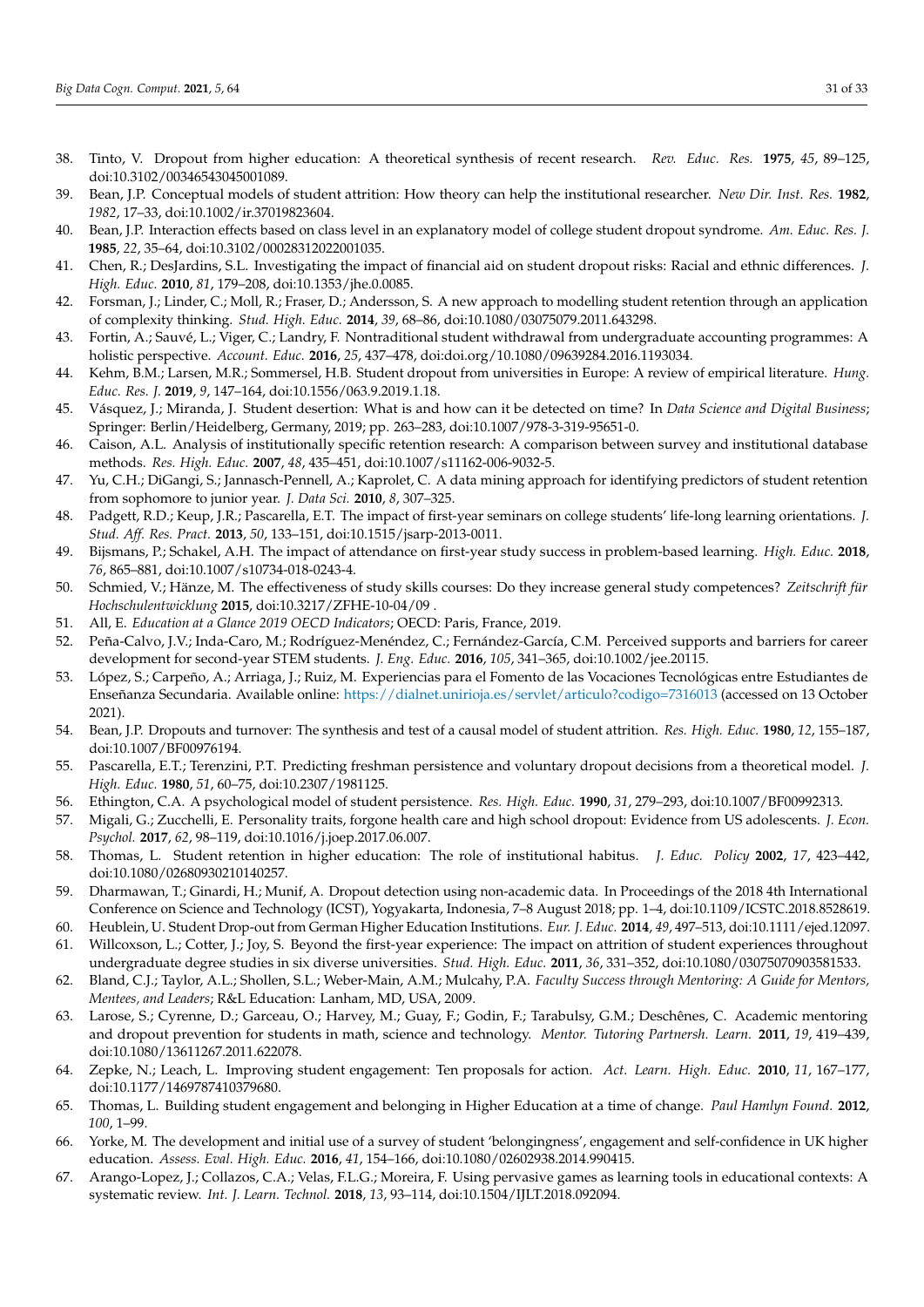- <span id="page-31-0"></span>68. Kitchenham, B.; Charters, S. *Guidelines for Performing Systematic Literature Reviews in Software Engineering*; 2007, Available online: [https://www.elsevier.com/\\_\\_data/promis\\_misc/525444systematicreviewsguide.pdf](https://www.elsevier.com/__data/promis_misc/525444systematicreviewsguide.pdf) (accessed 13 October 2021).
- <span id="page-31-1"></span>69. Baptista, A.; Martins, J.; Goncalves, R.; Branco, F.; Rocha, T. Web accessibility challenges and perspectives: A systematic literature review. In Proceedings of the 2016 11th Iberian Conference on Information Systems and Technologies (CISTI), Gran Canaria, Spain, 15–18 June 2016; pp. 1–6, doi:10.1109/CISTI.2016.7521619.
- <span id="page-31-2"></span>70. Page, M.J.; McKenzie, J.E.; Bossuyt, P.M.; Boutron, I.; Hoffmann, T.C.; Mulrow, C.D.; Shamseer, L.; Tetzlaff, J.M.; Akl, E.A.; Brennan, S.E.; et al. The PRISMA 2020 statement: An updated guideline for reporting systematic reviews. *BMJ* **2021**, *372*, doi:10.1136/bmj.n71. Available online: [https://www.bmj.com/content/372/bmj.n71.full.pdf](http://xxx.lanl.gov/abs/https://www.bmj.com/content/372/bmj.n71.full.pdf) (accessed on 13 October 2021).
- <span id="page-31-3"></span>71. Karlos, S.; Kostopoulos, G.; Kotsiantis, S. Predicting and Interpreting Students' Grades in Distance Higher Education through a Semi-Regression Method. *Appl. Sci.* **2020**, *10*, 8413, doi:10.3390/app10238413.
- <span id="page-31-19"></span>72. Wen, Y.; Tian, Y.; Wen, B.; Zhou, Q.; Cai, G.; Liu, S. Consideration of the local correlation of learning behaviors to predict dropouts from MOOCs. *Tsinghua Sci. Technol.* **2019**, *25*, 336–347, doi:10.26599/TST.2019.9010013.
- <span id="page-31-20"></span>73. Gkontzis, A.F.; Kotsiantis, S.; Kalles, D.; Panagiotakopoulos, C.T.; Verykios, V.S. Polarity, emotions and online activity of students and tutors as features in predicting grades. *Intell. Decis. Technol.* **2020**, *14*, 409–436, doi:10.3233/IDT-190137.
- <span id="page-31-24"></span>74. Gupta, S.; Sabitha, A.S. Deciphering the attributes of student retention in massive open online courses using data mining techniques. *Educ. Inf. Technol.* **2019**, *24*, 1973–1994, doi:10.1007/s10639-018-9829-9.
- <span id="page-31-23"></span>75. Ortigosa, A.; Carro, R.M.; Bravo-Agapito, J.; Lizcano, D.; Alcolea, J.J.; Blanco, O. From lab to production: Lessons learnt and real-life challenges of an early student-dropout prevention system. *IEEE Trans. Learn. Technol.* **2019**, *12*, 264–277.
- <span id="page-31-21"></span>76. Gkontzis, A.F.; Kotsiantis, S.; Panagiotakopoulos, C.T.; Verykios, V.S. A predictive analytics framework as a countermeasure for attrition of students. *Interact. Learn. Environ.* **2019**, 1–16, doi:10.1080/10494820.2019.1674884.
- <span id="page-31-7"></span>77. El Fouki, M.; Aknin, N. Multidimensional Approach Based on Deep Learning to Improve the Prediction Performance of DNN Models. *Int. J. Emerg. Technol. Learn.* **2019**, *14*, doi:10.3991/ijet.v14i02.8873.
- <span id="page-31-8"></span>78. Helal, S.; Li, J.; Liu, L.; Ebrahimie, E.; Dawson, S.; Murray, D.J.; Long, Q. Predicting academic performance by considering student heterogeneity. *Knowl.-Based Syst.* **2018**, *161*, 134–146, doi:doi.org/10.1016/j.knosys.2018.07.042.
- <span id="page-31-22"></span>79. Kostopoulos, G.; Kotsiantis, S.; Pierrakeas, C.; Koutsonikos, G.; Gravvanis, G.A. Forecasting students' success in an open university. *Int. J. Learn. Technol.* **2018**, *13*, 26–43, doi:10.1504/IJLT.2018.091630.
- <span id="page-31-25"></span>80. de Castro e Lima Baesse, D.; Monteiro Grisolia, A.; de Oliveira, A.E.F. Pedagogical monitoring as a tool to reduce dropout in distance learning in family health. *BMC Med. Educ.* **2016**, *16*, 213, doi:10.1186/s12909-016-0735-9.
- <span id="page-31-12"></span>81. Yasmin, D. Application of the classification tree model in predicting learner dropout behaviour in open and distance learning. *Distance Educ.* **2013**, *34*, 218–231, doi:10.1080/01587919.2013.793642.
- <span id="page-31-26"></span>82. Villegas-Ch, W.; Palacios-Pacheco, X.; Luján-Mora, S. A business intelligence framework for analyzing educational data. *Sustainability* **2020**, *12*, 5745, doi:10.3390/su12145745.
- <span id="page-31-18"></span>83. Qiu, L.; Liu, Y.; Liu, Y. An integrated framework with feature selection for dropout prediction in massive open online courses. *IEEE Access* **2018**, *6*, 71474–71484, doi:10.1109/ACCESS.2018.2881275.
- <span id="page-31-4"></span>84. Guo, S.X.; Sun, X.; Wang, S.X.; Gao, Y.; Feng, J. Attention-based character-word hybrid neural networks with semantic and structural information for identifying of urgent posts in MOOC discussion forums. *IEEE Access* **2019**, *7*, 120522–120532, doi:10.1109/ACCESS.2019.2929211.
- <span id="page-31-5"></span>85. Sukhbaatar, O.; Usagawa, T.; Choimaa, L. An artificial neural network based early prediction of failure-prone students in blended learning course. *Int. J. Emerg. Technol. Learn. (iJET)* **2019**, *14*, 77–92, doi:10.3991/ijet.v14i19.10366.
- <span id="page-31-6"></span>86. Costa, E.B.; Fonseca, B.; Santana, M.A.; de Araújo, F.F.; Rego, J. Evaluating the effectiveness of educational data mining techniques for early prediction of students' academic failure in introductory programming courses. *Comput. Hum. Behav.* **2017**, *73*, 247–256, doi:10.1016/j.chb.2017.01.047.
- <span id="page-31-9"></span>87. Jenhani, I.; Elhassan, A.; Brahim, G.B. A novel possibilistic artificial immune-based classifier for course learning outcome enhancement. *Knowl. Inf. Syst.* **2020**, *62*, 3535–3563, doi:10.1007/s10115-020-01465-0.
- <span id="page-31-10"></span>88. Prada, M.Á.; Domínguez, M.; Vicario, J.L.; Alves, P.A.V.; Barbu, M.; Podpora, M.; Spagnolini, U.; Pereira, M.J.V.; Vilanova, R. Educational Data Mining for Tutoring Support in Higher Education: A Web-Based Tool Case Study in Engineering Degrees. *IEEE Access* **2020**, *8*, 212818–212836, doi:10.1109/ACCESS.2020.3040858.
- <span id="page-31-11"></span>89. Sivakumar, S.; Venkataraman, S.; Selvaraj, R. Predictive modeling of student dropout indicators in educational data mining using improved decision tree. *Indian J. Sci. Technol.* **2016**, *9*, 1–5, doi:10.17485/ijst/2016/v9i4/87032.
- <span id="page-31-13"></span>90. Shyamala, K.; Rajagopalan, S. Data mining model for a better higher educational system. *Inf. Technol. J.* **2006**, *5*, 560–564, doi:10.3923/itj.2006.560.564.
- <span id="page-31-14"></span>91. Iam-On, N.; Boongoen, T. Improved student dropout prediction in Thai University using ensemble of mixed-type data clusterings. *Int. J. Mach. Learn. Cybern.* **2017**, *8*, 497–510, doi:10.1007/s13042-015-0341-x.
- <span id="page-31-15"></span>92. Nuankaew, P.; Nuankaew, W.; Teeraputon, D.; Phanniphong, K.; Bussaman, S. Prediction Model of Student Achievement in Business Computer Disciplines: Learning Strategies for Lifelong Learning. *Int. J. Emerg. Technol. Learn.* **2020**, *15*, 160–181 .
- <span id="page-31-16"></span>93. Nuankaew, P. Dropout Situation of Business Computer Students, University of Phayao. *Int. J. Emerg. Technol. Learn. (iJET)* **2019**, *14*, 115–131, doi:10.3991/ijet.v14i19.11177.
- <span id="page-31-17"></span>94. Hutagaol, N.; Suharjito, S. Predictive modelling of student dropout using ensemble classifier method in higher education. *Adv. Sci. Technol. Eng. Syst. J.* **2019**, *4*, 206–211, doi:10.25046/aj040425.